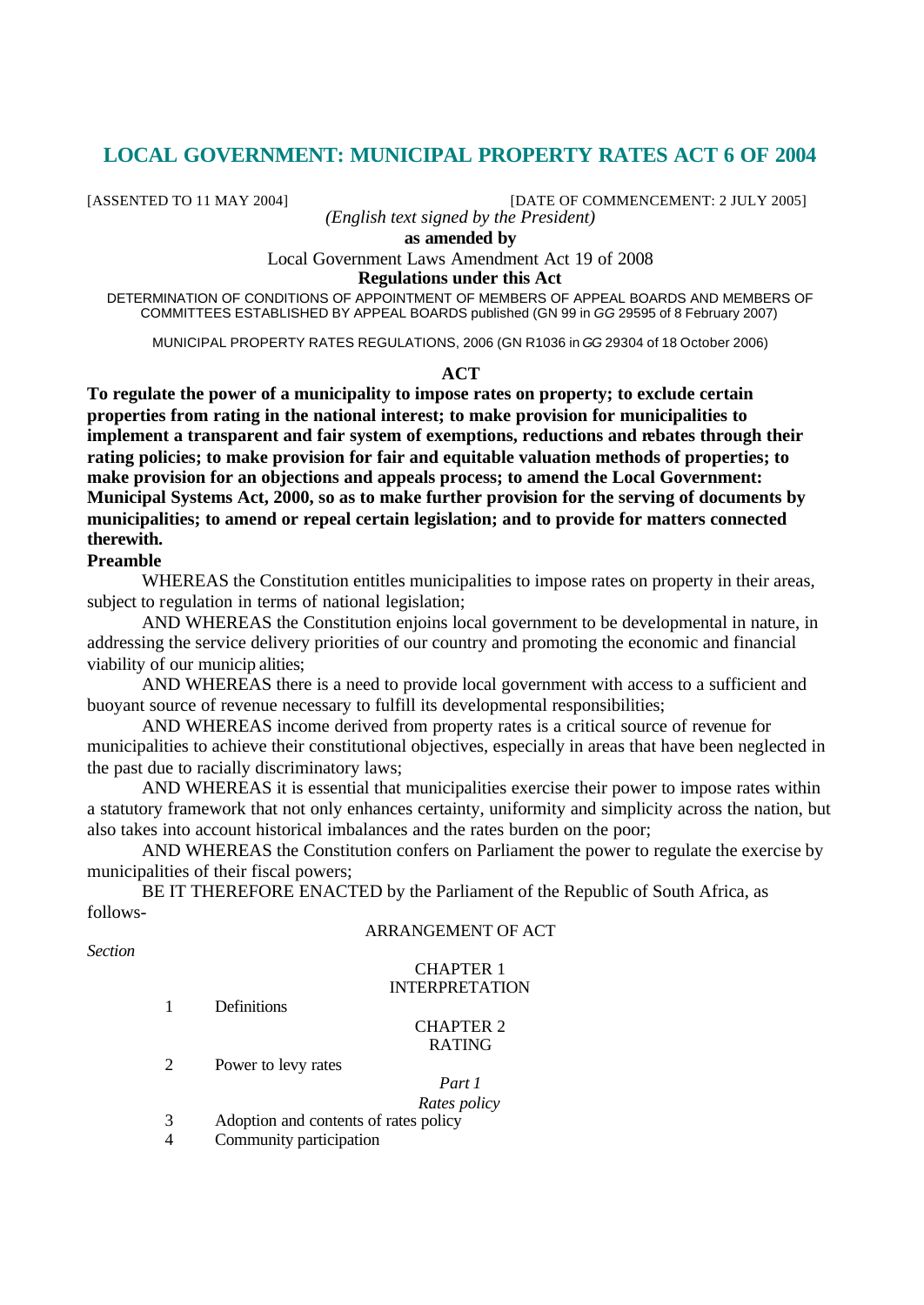- Annual review of rates policy
- By-laws to give effect to rates policy

# *Part 2*

# *Levying of rates*

- 7 Rates to be levied on all rateable property<br>8 Differential rates
- Differential rates
- Properties used for multiple purposes
- Levying of rates on property in sectional title schemes
- Amount due for rates
- Period for which rates may be levied
- Commencement of rates
- Promulgation of resolutions levying rates
- Exemptions, reductions and rebates

#### *Part 3*

### *Limitations on levying of rates*

- Constitutionally impermissible rates
- Other impermissible rates
- Exemption of municipalities from provisions of section 17
- Impermissible differentiation
- Limits on annual increases of rates
- Compulsory phasing-in of certain rates

#### *Part 4*

# *Additional rates*

Special rating areas

# *Part 5*

#### *Municipal register of properties*

Register of properties

#### CHAPTER 3

#### LIABILITY FOR RATES

- 24 Property rates payable by owners<br>25 Payment of rates on property in se
- Payment of rates on property in sectional title schemes
- Method and time of payment
- Accounts to be furnished
- Recovery of rates in arrears from tenants and occupiers
- Recovery of rates from agents

#### CHAPTER 4

#### GENERAL VALUATION OF RATEABLE PROPERTY

#### *Part 1*

#### *General*

- General valuation and preparation of valuation rolls
- Date of valuation
- Commencement and period of validity of valuation rolls

# *Part 2*

# *Municipal valuers*

- Designation of municipal valuers
- Functions of municipal valuers
- Assistant municipal valuers
- Data-collectors
- Delegations by municipal valuers
- Municipal partnerships
- Qualifications of municipal valuers
- Prescribed declaration
- Inspection of property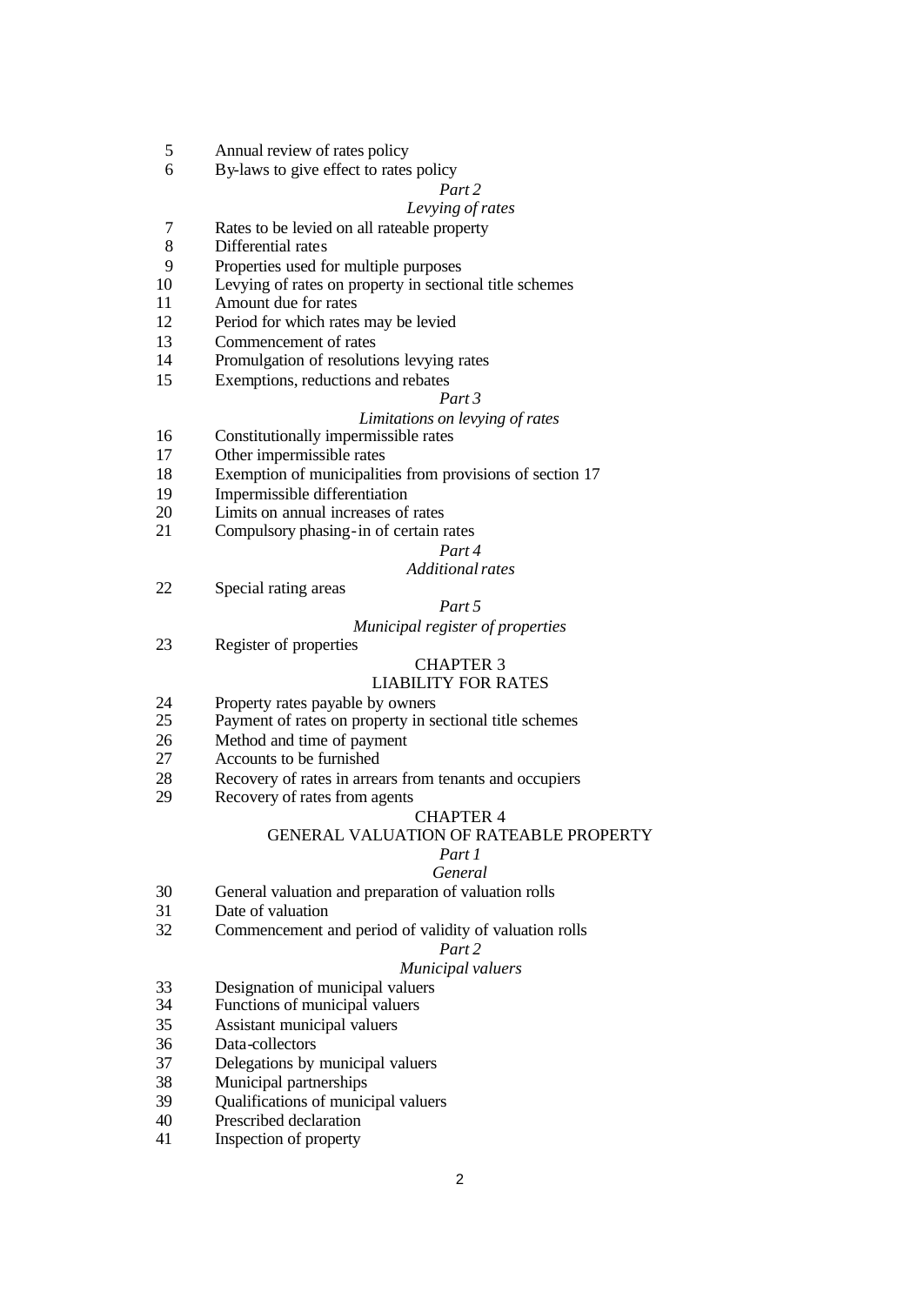- Access to information
- Conduct of valuers
- Protection of information

# CHAPTER 5

# VALUATION CRITERIA

- Valuation
- General basis of valuation
- Valuation of property in sectional title schemes

# CHAPTER 6

# VALUATION ROLLS

- Contents of valuation rolls
- Public notice of valuation rolls
- Inspection of, and objections to, valuation rolls
- Processing of objections
- 52 Compulsory review of decisions of municipal valuer<br>53 Notification of outcome of objections and furnishing
- Notification of outcome of objections and furnishing of reasons
- Right of appeal
- Adjustments or additions to valuation rolls

# CHAPTER 7

### VALUATION APPEAL BOARDS

- Establishment of valuation appeal boards
- Functions
- Composition
- Disqualifications
- Term of office
- Conditions of appointment
- Conduct of members
- Termination of membership
- Alternates
- Meetings
- Administrative assistance
- Procedures
- Quorums and decisions
- Decisions affecting valuation rolls
- Orders as to costs
- Committees of appeal boards
- Inspection of property
- Access to information
- Protection of information
- Powers of appeal boards
- Proceedings by, or against, appeal boards

# CHAPTER 8

#### UPDATING OF VALUATION ROLLS

- General
- Supplementary valuations
- Amendment of valuation rolls

#### CHAPTER 9

# MISCELLANEOUS MATTERS

- Condonation of non-compliance with time periods
- Provincial monitoring
- National monitoring and reporting
- Regulations
- Consultative processes before promulgation of regulations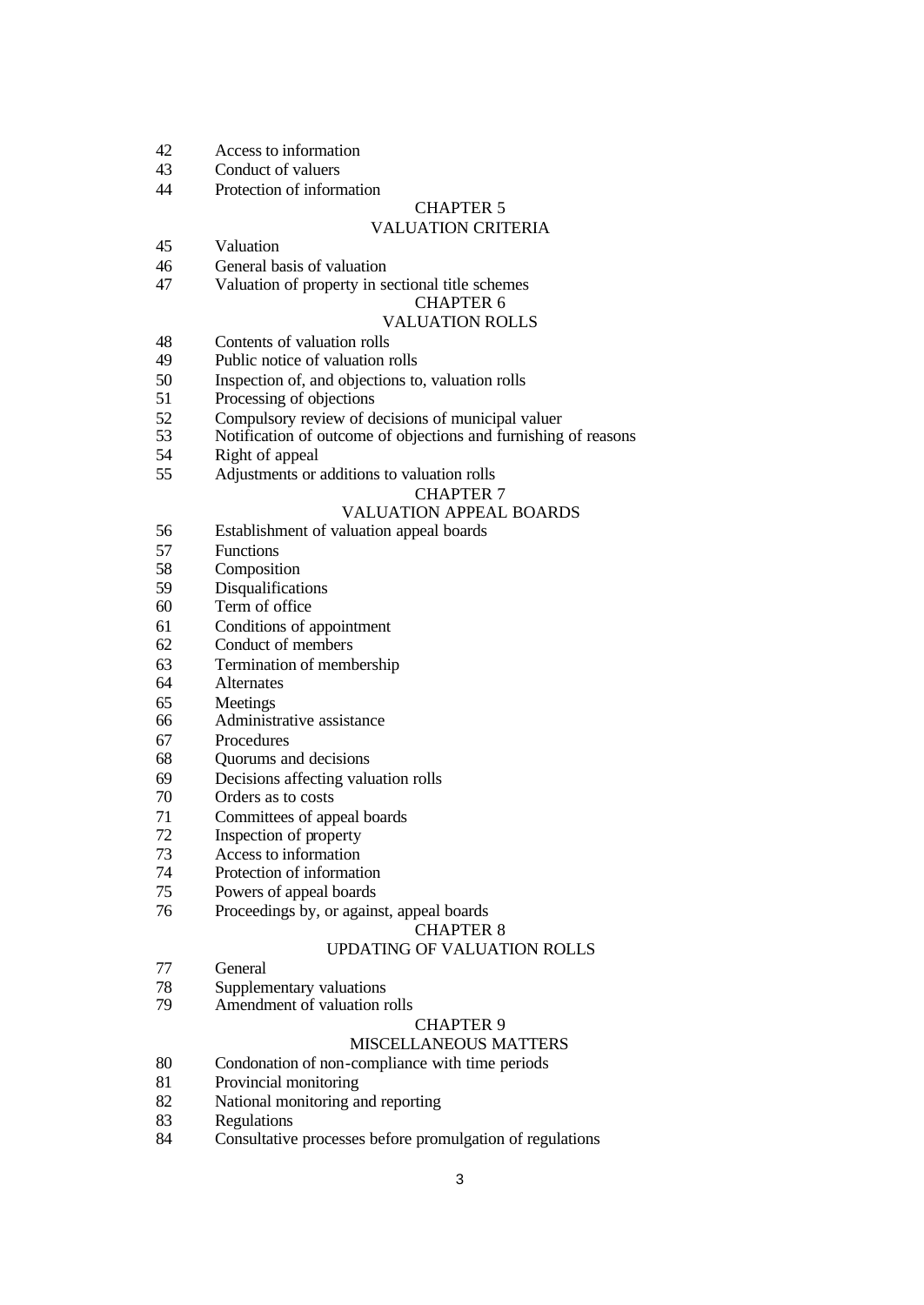- 85 Copyright of valuation rolls and other data
- 86 Offences
- 87 Application of Act when in conflict with other laws
- 88 Transitional arrangement: Valuation and rating under prior legislation
- 89 Transitional arrangement: Use of existing valuation rolls and supplementary valuation rolls
- 90 Transitional arrangement: Existing rates policies
- 91 Transitional arrangement: Application of section 21
- 92 Transitional arrangement: Liability of bodies corporate of sectional title schemes
- 93 Transitional arrangement: Special rating areas
- 94 Amendment of section 115 of Act 32 of 2000
- 95 Amendment and repeal of legislation
- 96 Short title and commencement

# SCHEDULE

Part 1: Laws of the former Province of the Cape of Good Hope

Part 2: Laws of the former Province of Natal

Part 3: Laws of the former Province of the Orange Free State

Part 4: Laws of the former Province of the Transvaal

Part 5: Other laws

### **CHAPTER 1 INTERPRETATION (s 1)**

#### **1 Definitions**

(1) In this Act, unless the context indicates otherwise-

**'agent'**, in relation to the owner of a property, means a person appointed by the owner of the property-

- *(a)* to receive rental or other payments in respect of the property on behalf of the owner; or
- *(b)* to make payments in respect of the property on behalf of the owner;

**'agricultural purpose'**, in relation to the use of a property, excludes the use of a property for the purpose of eco-tourism or for the trading in or hunting of game;

**'annually'** means once every financial year;

**'appeal board'** means a valuation appeal board established in terms of section 56;

**'assistant municipal valuer'** means a person designated as an assistant municipal valuer in terms of section  $35(1)$  or  $(2)$ ;

# **'category'**-

- *(a)* in relation to property, means a category of properties determined in terms of section 8; and
- *(b)* in relation to owners of properties, means a category of owners determined in terms of section 15 (2);

**'data-collector'** means a person designated as a data-collector in terms of section 36; **'date of valuation'** means the date determined by a municipality in terms of section 31 (1); **'district management area'** means a part of a district municipality which in terms of section 6

of the Municipal Structures Act has no local municipality and is governed by that municipality alone; **'district municipality'** means a municipality that has municipal executive and legislative

authority in an area that includes more than one municipality, and which is described in section 155 (1) of the Constitution as a category C municipality;

#### **'effective date'**-

- *(a)* in relation to a valuation roll, means the date on which the valuation roll takes effect in terms of section 32 (1); or
- *(b)* in relation to a supplementary valuation roll, means the date on which a supplementary valuation roll takes effect in terms of section 78 (2) *(b)*;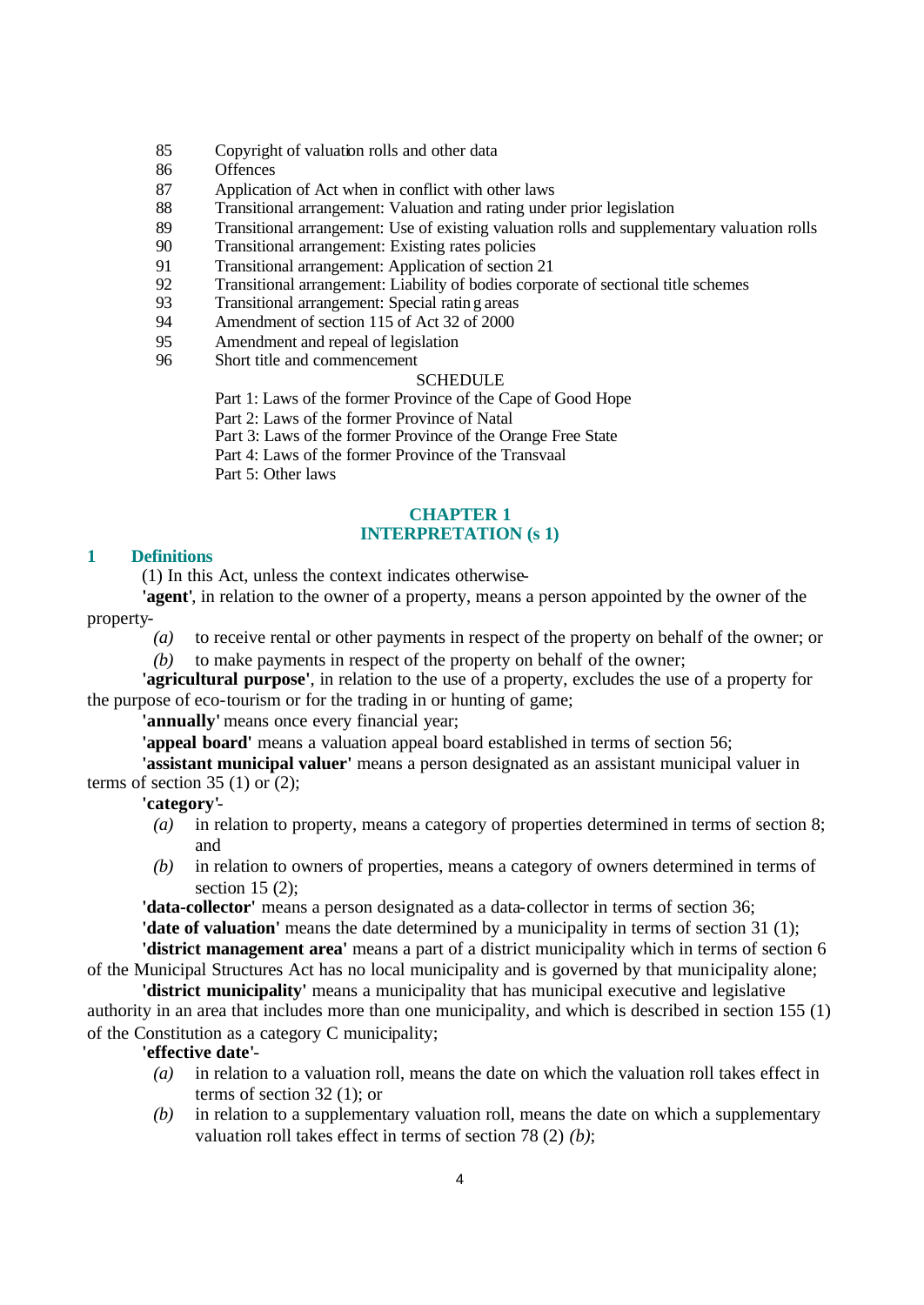**'exclusion'**, in relation to a municipality's rating power, means a restriction of that power as provided for in section 17;

**'exemption'**, in relation to the payment of a rate, means an exemption granted by a municipality in terms of section 15;

**'financial year'** means the period starting from 1 July in a year to 30 June the next year; **'Income Tax Act'** means the Income Tax Act, 1962 (Act 58 of 1962);

**'land reform beneficiary'**, in relation to a property, means a person who-

- *(a)* acquired the property through-
	- (i) the Provision of Land and Assistance Act, 1993 (Act 126 of 1993); or
	- (ii) the Restitution of Land Rights Act, 1994 (Act 22 of 1994);
- *(b)* holds the property subject to the Communal Property Associations Act, 1996 (Act 28 of 1996); or
- *(c)* holds or acquires the property in terms of such other land tenure reform legislation as may pursuant to section 25 (6) and (7) of the Constitution be enacted after this Act has taken effect;

**'land tenure right'** means an old order right or a new order right as defined in section 1 of the Communal Land Rights Act, 2004 (Act 11 of 2004);

[Definition of 'land tenure right' substituted by s. 24 *(a)* of Act 19 of 2008.]

**'local community'**, in relation to a municipality-

- *(a)* means that body of persons comprising-
	- (i) the residents of the municipality;
	- (ii) the ratepayers of the municipality;
	- (iii) any civic organisations and non-governmental, private sector or labour organisations or bod ies which are involved in local affairs within the municipality; and
	- (iv) visitors and other people residing outside the municipality who, because of their presence in the municipality, make use of services or facilities provided by the municipality; and
- *(b)* includes, more specifically, the poor and other disadvantaged sections of such body of persons;

**'local municipality'** means a municipality that shares municipal executive and legislative authority in its area with a district municipality within whose area it falls, and which is described in section 155 (1) of the Constitution as a category B municipality;

**'market value'**, in relation to a property, means the value of the property determined in accordance with section 46;

**'MEC for local government'** means the member of the Executive Council of a province who is responsible for local government in that province;

**'metropolitan municipality'** means a municipality that has exclusive executive and legislative authority in its area, and which is described in section 155 (1) of the Constitution as a category A municipality;

**'Minister'** means the Cabinet member responsible for local government;

**'multiple purposes'**, in relation to a property, means the use of a property for more than one purpose;

**'municipal council'** or **'council'** means a municipal council referred to in section 18 of the Municipal Structures Act;

**'Municipal Finance Management Act'** means the Local Government: Municipal Finance Management Act, 2003 (Act 56 of 2003);

**'municipality'**-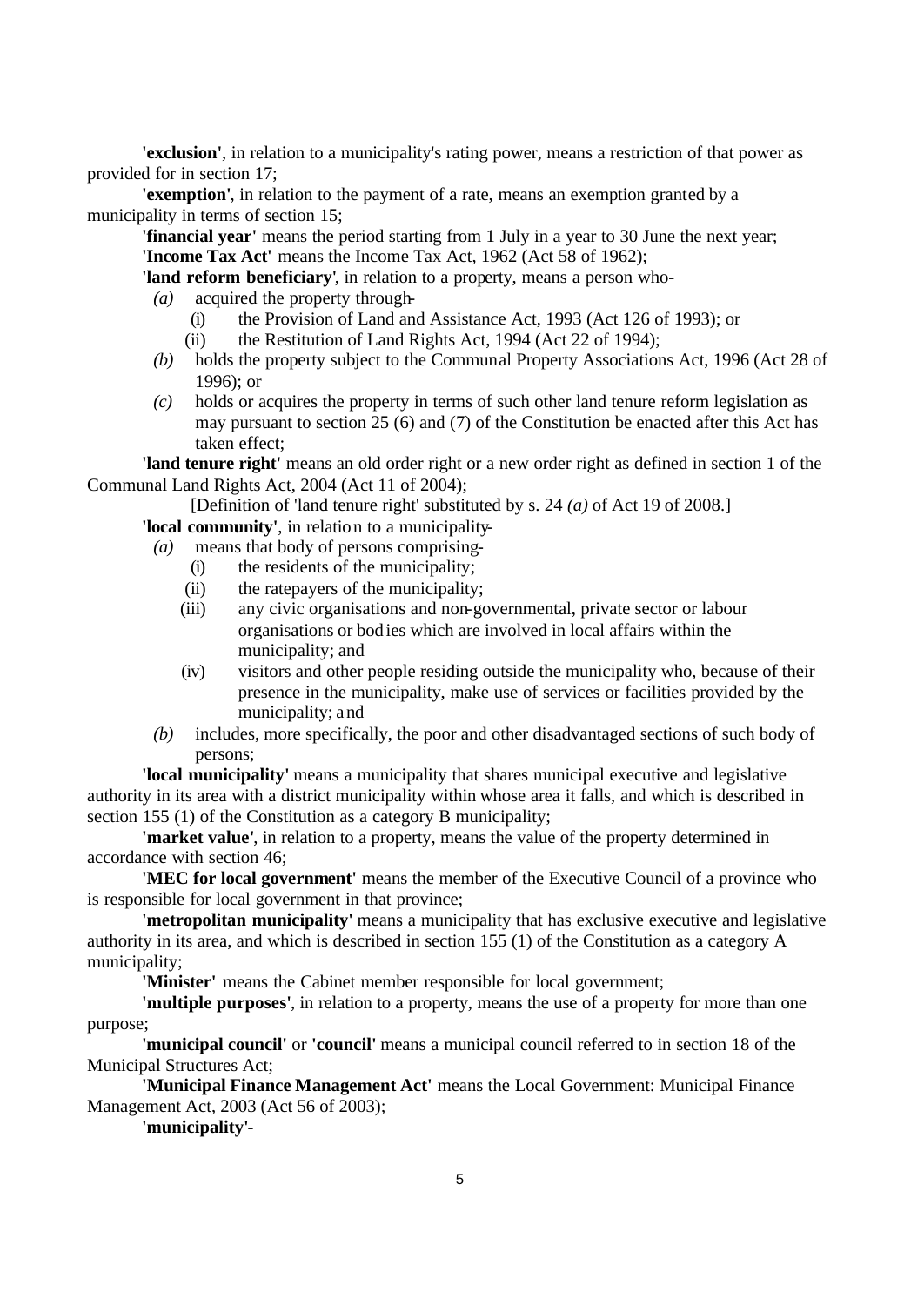- *(a)* as a corporate entity, means a municipality described in section 2 of the Municipal Systems Act; and
- *(b)* as a geographical area, means a municipal area demarcated in terms of the Local Government: Municipal Demarcation Act, 1998 (Act 27 of 1998);

**'municipal manager'** means a person appointed in terms of section 82 of the Municipal Structures Act;

**'Municipal Structures Act'** means the Local Government: Municipal Structures Act, 1998 (Act 117 of 1998);

**'Municipal Systems Act'** means the Local Government: Municipal Systems Act, 2000 (Act 32 of 2000);

**'municipal valuer'** or **'valuer of a municipality'** means a person designated as a municipal valuer in terms of section 33 (1);

**'newly rateable property'** means any rateable property on which property rates were not levied before the end of the financial year preceding the date on which this Act took effect, excluding-

- *(a)* a property which was incorrectly omitted from a valuation roll and for that reason was not rated before that date; and
- *(b)* a property identified by the Minister by notice in the *Gazette* where the phasing-in of a rate is not justified;

**'occupier'**, in relation to a property, means a person in actual occupation of a property, whether or not that person has a right to occupy the property;

**'organ of state'** means an organ of state as defined in section 239 of the Constitution; **'owner'**-

- *(a)* in relation to a property referred to in paragraph *(a)* of the definition of **'property'**, means a person in whose name ownership of the property is registered;
- *(b)* in relation to a right referred to in paragraph *(b)* of the definition of **'property'**, means a person in whose name the right is registered;
- *(c)* in relation to a land tenure right referred to in paragraph *(c)* of the definition of **'property'**, means a person in whose name the right is registered or to whom it was granted in terms of legislation; or
- *(d)* in relation to public service infrastructure referred to in paragraph *(d)* of the definition of **'property'**, means the organ of state which owns or controls that public service infrastructure as envisaged in the definition of **'publicly controlled'**,

provided that a person mentioned below may for the purposes of this Act be regarded by a municipality as the owner of a property in the following cases:

- (i) A trustee, in the case of a property in a trust excluding state trust land;
- (ii) an executor or administrator, in the case of a property in a deceased estate;
- (iii) a trustee or liquidator, in the case of a property in an insolvent estate or in liquidation;
- (iv) a judicial manager, in the case of a property in the estate of a person under judicial management;
- (v) a curator, in the case of a property in the estate of a person under curatorship;
- (vi) a person in whose name a usufruct or other personal servitude is registered, in the case of a property that is subject to a usufruct or other personal servitude;
- (vii) a lessee, in the case of a property that is registered in the name of a municipality and is leased by it; or
- (viii) a buyer, in the case of a property that was sold by a municipality and of which possession was given to the buyer pending registration of ownership in the name of the buyer;

**'permitted use'**, in relation to a property, means the limited purposes for which the property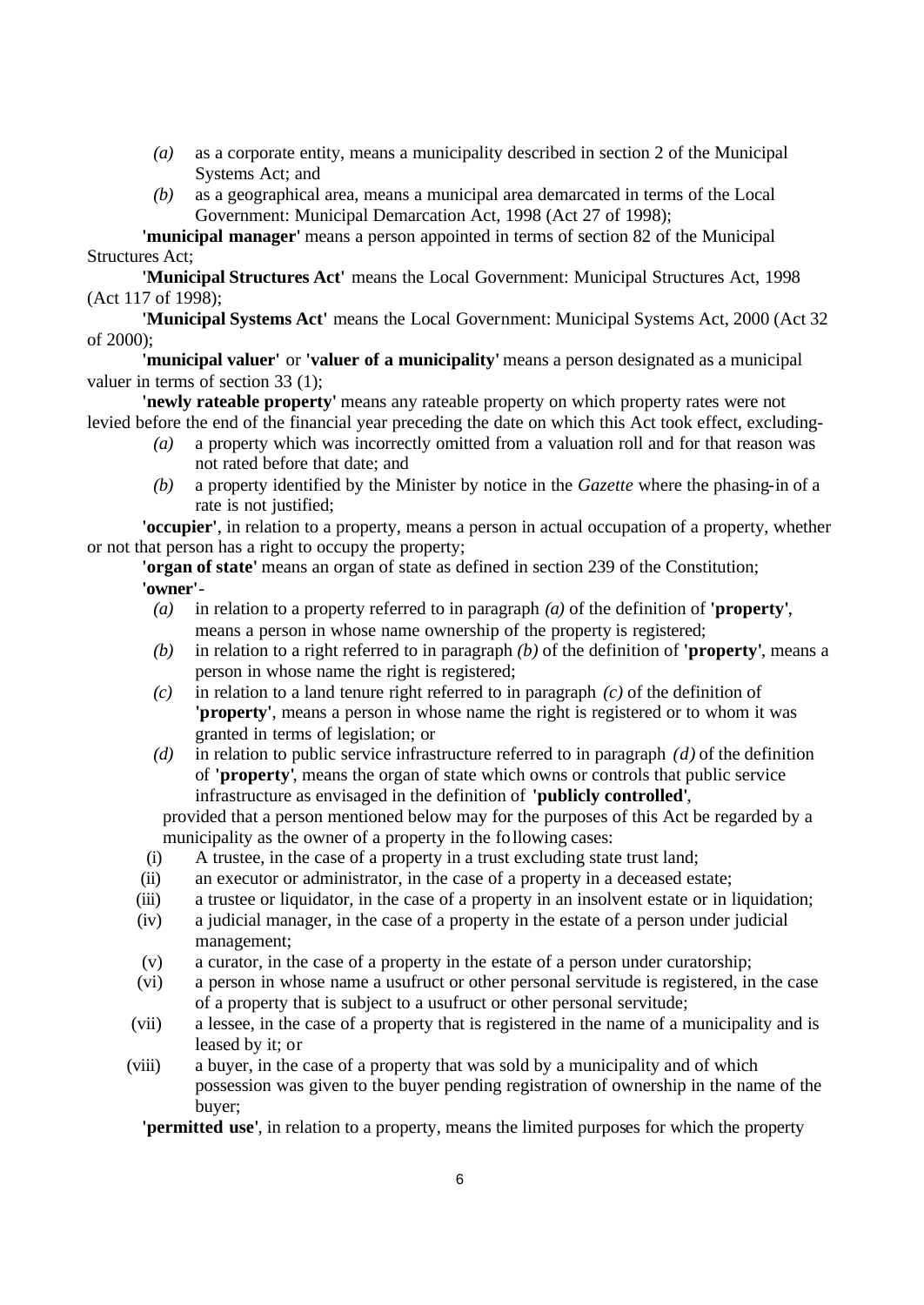may be used in terms of-

- *(a)* any restrictions imposed by-
	- (i) a condition of title;
	- (ii) a provision of a town planning or land use scheme; or
	- (iii) any legislation applicable to any specific property or properties; or

*(b)* any alleviation of any such restrictions;

**'person'** includes an organ of state;

**'prescribe'** means prescribe by regulation in terms of section 83;

**'property'** means-

- *(a)* immovable property registered in the name of a person, including, in the case of a sectional title scheme, a sectional title unit registered in the name of a person;
- *(b)* a right registered against immovable property in the name of a person, excluding a mortgage bond registered against the property;
- *(c)* a land tenure right registered in the name of a person or granted to a person in terms of legislation; or
- *(d)* public service infrastructure;

**'property register'** means a register of properties referred to in section 23;

**'protected area'** means an area that is or has to be listed in the register referred to in section 10 of the Protected Areas Act;

**'Protected Areas Act'** means the National Environmental Management: Protected Areas Act, 2003;

**'publicly controlled'** means owned by or otherwise under the control of an organ of state, including-

- *(a)* a public entity listed in the Public Finance Management Act, 1999 (Act 1 of 1999);
- *(b)* a municipality; or
- *(c)* a municipal entity as defined in the Municipal Systems Act;

**'public service infrastructure'** means publicly controlled infrastructure of the following kinds:

- *(a)* National, provincial or other public roads on which goods, services or labour move across a municipal boundary;
- *(b)* water or sewer pipes, ducts or other conduits, dams, water supply reservoirs, water treatment plants or water pumps forming part of a water or sewer scheme serving the public;
- *(c)* power stations, power substations or power lines forming part of an electricity scheme serving the public;
- *(d)* gas or liquid fuel plants or refineries or pipelines for gas or liquid fuels, forming part of a scheme for transporting such fuels;
- *(e)* railway lines forming part of a national railway system;
- *(f)* communication towers, masts, exchanges or lines forming part of a communications system serving the public;
- *(g)* runways or aprons at national or provincial airports;
- *(h)* breakwaters, sea walls, channels, basins, quay walls, jetties, roads, railway or infrastructure used for the provision of water, lights, power, sewerage or similar services of ports, or navigational aids comprising lighthouses, radio navigational aids, buoys, beacons or any other device or system used to assist the safe and efficient navigation of vessels;
- *(i)* any other publicly controlled infrastructure as may be prescribed; or
- *(j)* a right registered against immovable property in connection with infrastructure mentioned in paragraphs *(a)* to *(i)*;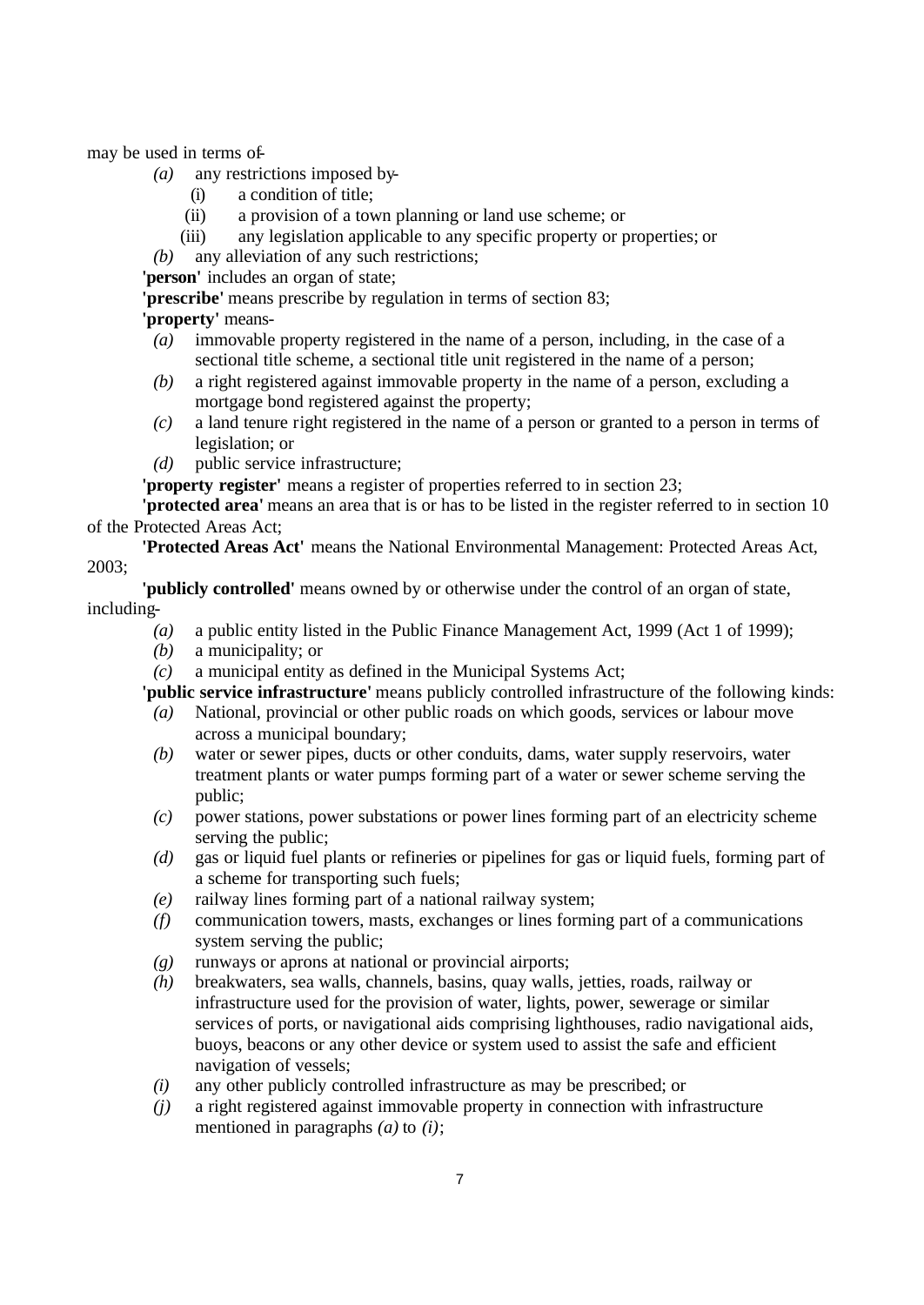[Para. *(j)* substituted by s. 24 *(b)* of Act 19 of 2008.]

**'rate'** means a municipal rate on property envisaged in section 229 (1) *(a)* of the Constitution; **'rateable property'** means property on which a municipality may in terms of section 2 levy a rate, excluding property fully excluded from the levying of rates in terms of section 17;

**'rebate'**, in relation to a rate payable on a property, means a discount granted in terms of section 15 on the amount of the rate payable on the property;

**'reduction'**, in relation to a rate payable on a property, means the lowering in terms of section 15 of the amount for which the property was valued and the rating of the property at that lower amount;

### **'register'**-

- *(a)* means to record in a register in terms of-
	- (i) the Deeds Registries Act, 1937 (Act 47 of 1937); or
	- (ii) the Mining Titles Registration Act, 1967 (Act 16 of 1967); and
- *(b)* includes any other formal act in terms of any other legislation to record-
	- (i) a right to use land for or in connection with mining purposes; or
	- (ii) a land tenure right;

**'residential property'** means a property included in a valuation roll in terms of section 48 (2) *(b)* as residential;

**'Sectional Titles Act'** means the Sectional Titles Act, 1986 (Act 95 of 1986);

**'sectional title scheme'** means a scheme defined in section 1 of the Sectional Titles Act; **'sectional title unit'** means a unit defined in section 1 of the Sectional Titles Act;

**'specified public benefit activity'** means an activity listed in item 1 (welfare and humanitarian), item 2 (health care) and item 4 (education and development) of Part 1 of the Ninth Schedule to the Income Tax Act;

**'state trust land'** means land owned by the state-

- *(a)* in trust for persons communally inhabiting the land in terms of a traditional system of land tenure;
- *(b)* over which land tenure rights were registered or granted; or
- *(c)* which is earmarked for disposal in terms of the Restitution of Land Rights Act, 1994 (Act 22 of 1994);

**'this Act'** includes regulations made in terms of section 83.

(2) In this Act, a word or expression derived from a word or expression defined in subsection (1) has a corresponding meaning unless the context indicates that another meaning is intended.

#### **CHAPTER 2 RATING (ss 2-23)**

#### **2 Power to levy rates**

(1) A metropolitan or local municipality may levy a rate on property in its area.

(2) *(a)* A district municipality may not levy a rate on property except on property in a district management area within the municipality.

*(b)* Any reference in this Act to the area of a municipality must, in the case of a district municipality, be read as a reference to a district management area within the district municipality.

- (3) A municipality must exercise its power to levy a rate on property subject to-
	- *(a)* section 229 and any other applicable provisions of the Constitution;
	- *(b)* the provisions of this Act; and
	- *(c)* the rates policy it must adopt in terms of section 3.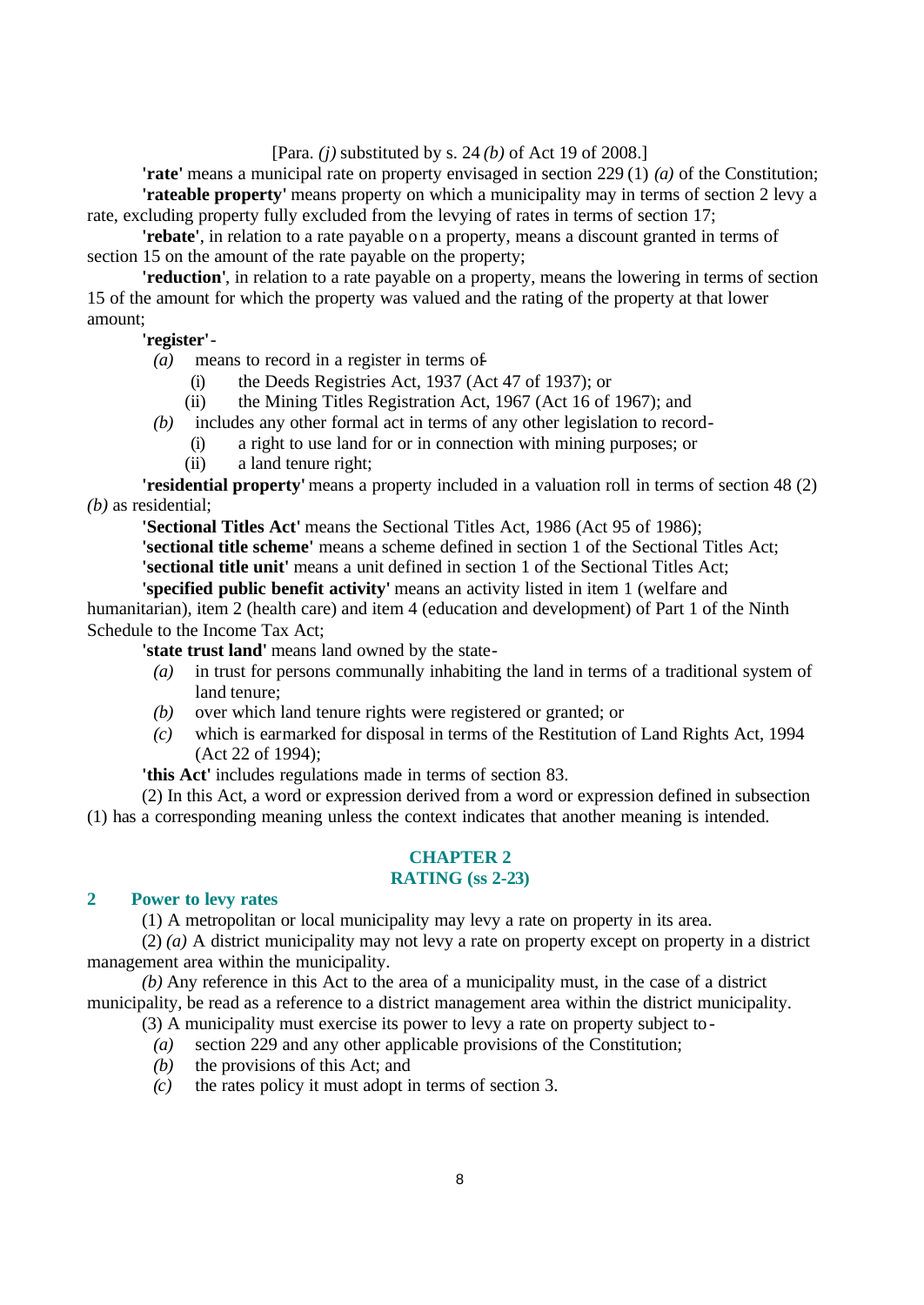# *Part 1*

# *Rates policy* **(ss 3-6)**

# **3 Adoption and contents of rates policy**

(1) The council of a municipality must adopt a policy consistent with this Act on the levying of rates on rateable property in the municipality.

(2) A rates policy adopted in terms of subsection (1) takes effect on the effective date of the first valuation roll prepared by the municipality in terms of this Act, and must accompany the municipality's budget for the financial year concerned when the budget is tabled in the municipal council in terms of section 16 (2) of the Municipal Finance Management Act.

- (3) A rates policy must-
	- *(a)* treat persons liable for rates equitably;
	- *(b)* determine the criteria to be applied by the municipality if it-
		- (i) levies different rates for different categories of properties;
		- (ii) exempts a specific category of owners of properties, or the owners of a specific category of properties, from payment of a rate on their properties;
		- (iii) grants to a specific category of owners of properties, or to the owners of a specific category of properties, a rebate on or a reduction in the rate payable in respect of their properties; or
		- (iv) increases rates;
	- *(c)* determine, or provide criteria for the determination of-
		- (i) categories of properties for the purpose of levying different rates as contemplated in paragraph *(b)* (i); and
		- (ii) categories of owners of properties, or categories of properties, for the purpose of granting exemptions, rebates and reductions as contemplated in paragraph *(b)* (ii) or (iii);
	- *(d)* determine how the municipality's powers in terms of section 9 (1) must be exercised in relation to properties used for multiple purposes;
	- *(e)* identify and provide reasons for-
		- (i) exemptions;
		- (ii) rebates; and
		- (iii) reductions;

[Para. *(e)* substituted by s. 25 *(a)* of Act 19 of 2008.]

- *(f)* take into account the effect of rates on the poor and include appropriate measures to alleviate the rates burden on them;
- *(g)* take into account the effect of rates on organisations conducting specified public benefit activities and registered in terms of the Income Tax Act for tax exemptions because of those activities, in the case of property owned and used by such organisations for those activities;

[Para. *(g)* substituted by s. 25 *(b)* of Act 19 of 2008.]

- *(h)* take into account the effect of rates on public service infrastructure;
- *(i)* allow the municipality to promote local, social and economic development; and
- *(j)* identify, on a basis as may be prescribed, all rateable properties in the municipality that are not rated in terms of section 7 (2) *(a)*.

(4) When considering the criteria to be applied in respect of any exemptions, rebates and reductions on propertie s used for agricultural purposes, a municipality must take into account-

- *(a)* the extent of services provided by the municipality in respect of such properties;
- *(b)* the contribution of agriculture to the local economy;
- *(c)* the extent to which agriculture assists in meeting the service delivery and development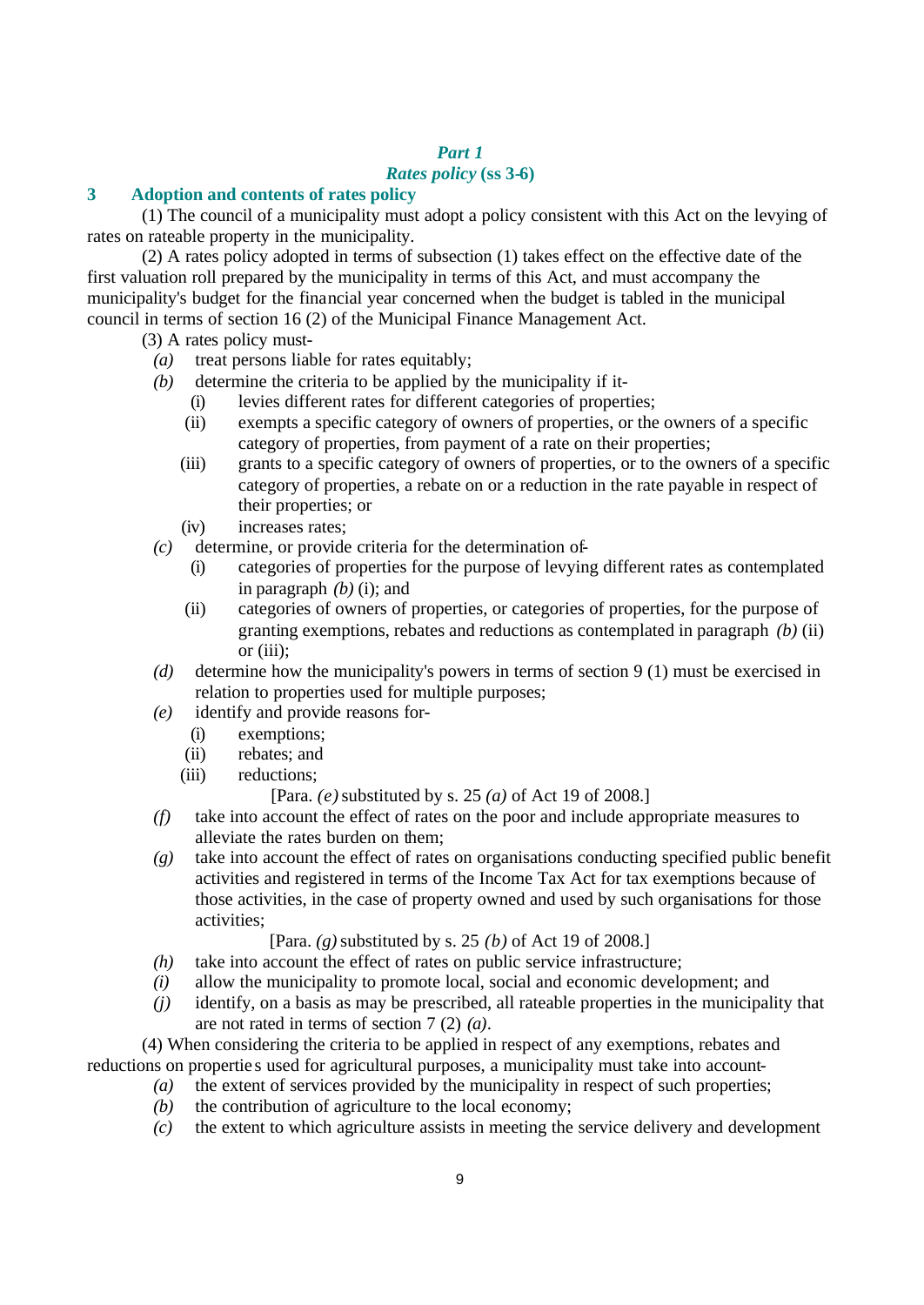obligations of the municipality; and

*(d)* the contribution of agriculture to the social and economic welfare of farm workers.

(5) Any exemptions, rebates or reductions referred to in subsection (3) and provided for in a rates policy adopted by a municipality must comply and be implemented in accordance with a national framework that may be prescribed after consultation with organised local government.

(6) No municipality may grant relief in respect of the payment of a rate-

- *(a)* to a category of owners of properties, or to the owners of a category of properties, other than by way of an exemption, a rebate or a reduction provided for in its rates policy and granted in terms of section 15; or
- *(b)* to the owners of properties on an individual basis.

### **4 Community participation**

- (1) Before a municipality adopts its rates policy, the municipality must-
	- *(a)* follow a process of community participation in accordance with Chapter 4 of the Municipal Systems Act; and
	- *(b)* comply with subsection (2).
- (2) The municipal manager of the municipality must-
	- *(a)* conspicuously display the draft rates policy for a period of at least 30 days-
		- (i) at the municipality's head and satellite offices and libraries; and
		- (ii) if the municipality has an official website or a website available to it as envisaged in section 21B of the Municipal Systems Act, on that website; and
	- *(b)* advertise in the media a notice-
		- (i) stating-
			- *(aa)* that a draft rates policy has been prepared for submission to the council; and
			- *(bb)* that the draft rates policy is available at the municipality's head and satellite offices and libraries for public inspection during office hours and, if the municipality has an official website or a website available to it, that the draft rates policy is also available on that website; and
		- (ii) inviting the local community to submit comments and representations to the municipality concerned within a period specified in the notice which may not be less than 30 days.

(3) A municipal council must take all comments and representations made to it or received by it into account when it considers the draft rates policy.

# **5 Annual review of rates policy**

(1) A municipal council must annually review, and if necessary, amend its rates policy. Any amendments to a rates policy must accompany the municipality's annual budget when it is tabled in the council in terms of section 16 (2) of the Municipal Finance Management Act.

(2) Section 3 (3) to (6), read with the necessary changes as the context may require, apply to any amendment of a rates policy. Community participation in amendments to a rates policy must be effected through the municipality's annual budget process in terms of sections 22 and 23 of the Municipal Finance Management Act.

#### **6 By-laws to give effect to rates policy**

- (1) A municipality must adopt by-laws to give effect to the implementation of its rates policy.
- (2) By-laws in terms of subsection (1) may differentiate between-
	- *(a)* different categories of properties; and
	- *(b)* different categories of owners of properties liable for the payment of rates.

# *Part 2 Levying of rates* **(ss 7-15)**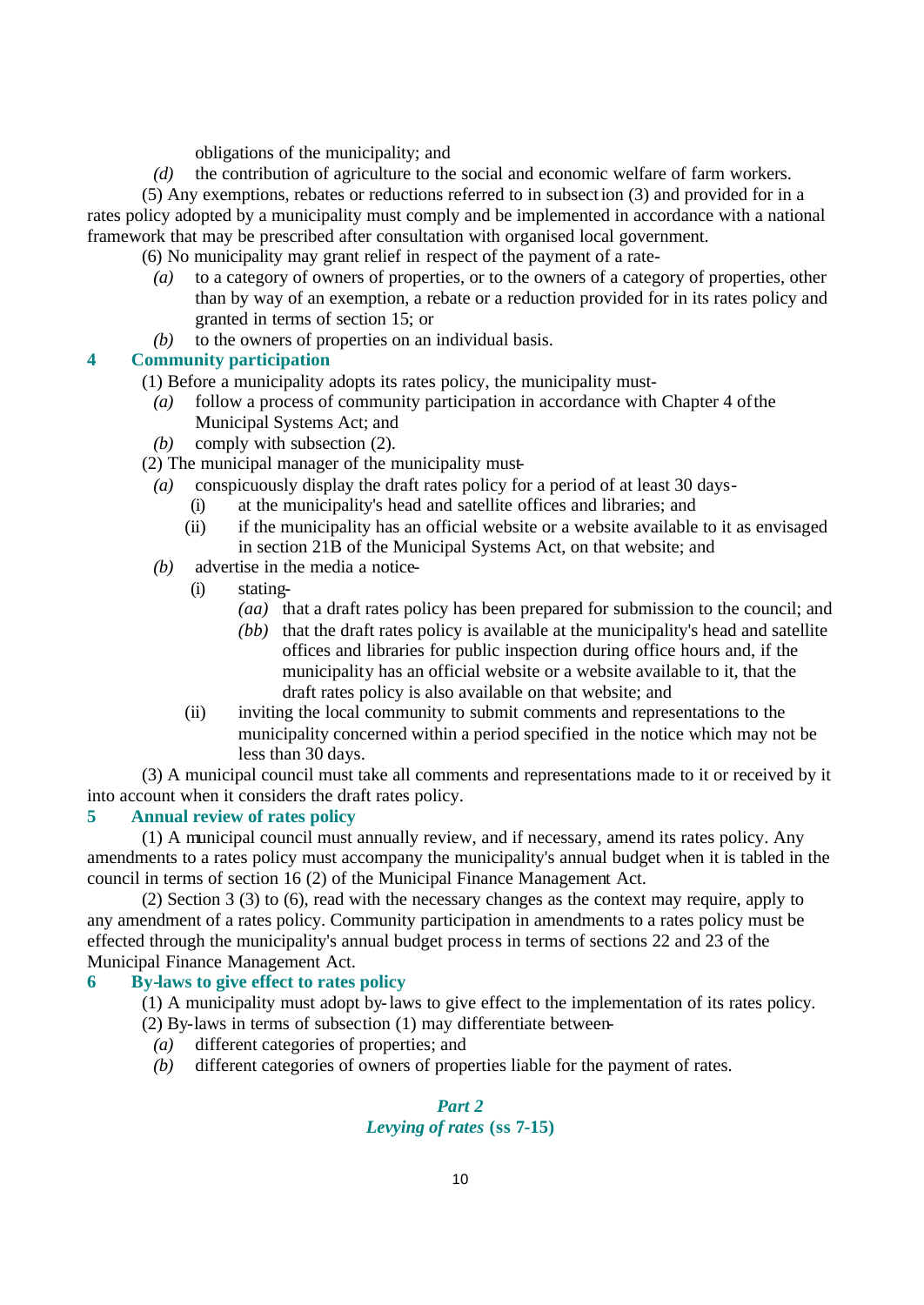# **7 Rates to be levied on all rateable property**

(1) When levying rates, a municipality must, subject to subsection (2), levy rates on all rateable property in its area or, in the case of a district municipality, on all rateable property in the district management area.

(2) Subsection (1) does not-

- *(a)* oblige a municipality to levy rates on-
	- (i) properties of which that municipality is the owner;
	- (ii) public service infrastructure;
		- [Sub-para. (ii) substituted by s. 26 of Act 19 of 2008.]
	- (iii) properties referred to in paragraph *(b)* of the definition of 'property' in section 1; or
	- (iv) properties in respect of which it is impossible or unreasonably difficult to establish a market value because of legally insecure tenure resulting from past racially discriminatory laws or practices; or
- *(b)* prevent a municipality from granting in terms of section 15 exemptions from, rebates on or reductions in rates levied in terms of subsection (1).

# **8 Differential rates**

(1) Subject to section 19, a municipality may in terms of the criteria set out in its rates policy levy different rates for different categories of rateable property, which may include categories determined according to the-

- *(a)* use of the property;
- *(b)* permitted use of the property; or
- *(c)* geographical area in which the property is situated.

(2) Categories of rateable property that may be determined in terms of subsection (1) include the following:

- *(a)* Residential properties;
- *(b)* industrial properties;
- *(c)* business and commercial properties;
- *(d)* farm properties used for-
	- (i) agricultural purposes;
	- (ii) other business and commercial purposes;
	- (iii) residential purposes; or
	- (iv) purposes other than those specified in subparagraphs (i) to (iii);
- *(e)* farm properties not used for any purpose;
- *(f)* smallholdings used for-
	- (i) agricultural purposes;
	- (ii) residential purposes;
	- (iii) industrial purposes;
	- (iv) business and commercial purposes; or
	- $(v)$  purposes other than those specified in subparagraphs (i) to (iv);
- *(g)* state-owned properties;
- *(h)* municipal properties;
- *(i)* public service infrastructure;
- *(j)* privately owned towns serviced by the owner;
- *(k)* formal and informal settlements;
- *(l)* communal land as defined in section 1 of the Communal Land Rights Act, 2004;
- *(m)* state trust land;
- *(n)* properties-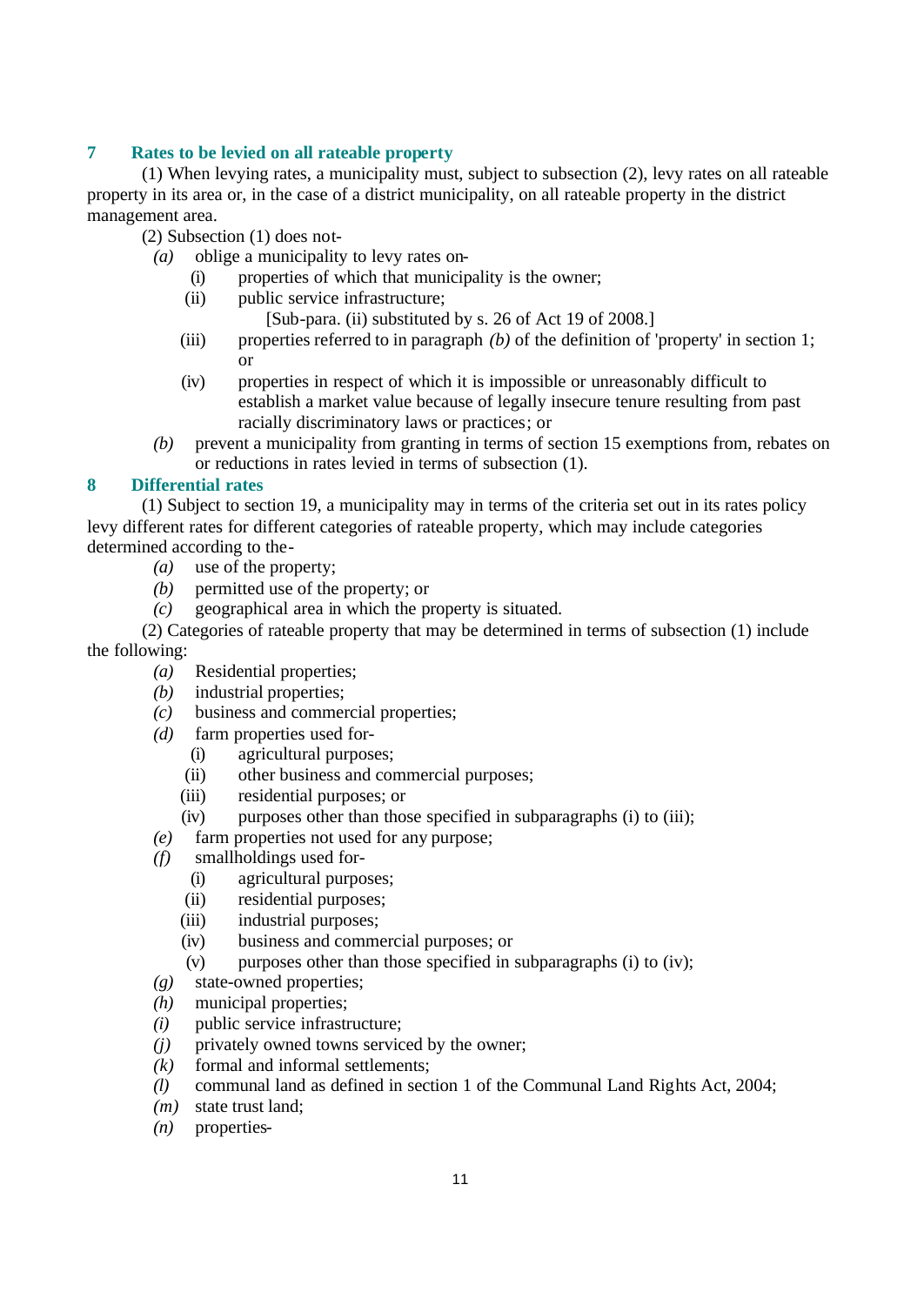- (i) acquired through the Provision of Land and Assistance Act, 1993 (Act 126 of 1993), or the Restitution of Land Rights Act, 1994 (Act 22 of 1994); or
- (ii) which is subject to the Communal Property Associations Act, 1996 (Act 28 of 1996);
- *(o)* protected areas;
- *(p)* properties on which national monuments are proclaimed;
- *(q)* properties owned by public benefit organisations and used for any specific public benefit activities listed in Part 1 of the Ninth Schedule to the Income Tax Act; or
- *(r)* properties used for multiple purposes, subject to section 9.

# **9 Properties used for multiple purposes**

(1) A property used for multiple purposes must, for rates purposes, be assigned to a category determined by the municipality for properties used for-

*(a)* a purpose corresponding with the permitted use of the property;

[Para. *(a)* substituted by s. 27 of Act 19 of 2008.]

- *(b)* a purpose corresponding with the dominant use of the property; or
- *(c)* multiple purposes in terms of section 8 (2) *(r)*.
- (2) A rate levied on a property assigned in terms of subsection (1) *(c)* to a category of properties used for multiple purposes must be determined by-
	- *(a)* apportioning the market value of the property, in a manner as may be prescribed, to the different purposes for which the property is used; and
	- *(b)* applying the rates applicable to the categories determined by the municipality for properties used for those purposes to the different market value apportionments.

# **10 Levying of rates on property in sectional title schemes**

(1) A rate on property which is subject to a sectional title scheme must be levied on the individual sectional title units in the scheme and not on the property as a whole.

(2) Subsection (1) must be read subject to section 92.

#### **11 Amount due for rates**

(1) A rate levied by a municipality on property must be an amount in the Rand-

- *(a)* on the market value of the property;
- *(b)* in the case of public service infrastructure, on the market value of the public service infrastructure less 30% of that value as contemplated in section 17 (1) *(a)*, or on such lower percentage as the Minister may determine in terms of section 17 (4); or
- (c) in the case of property to which section 17 (1) *(h)* applies, on the market value of the property less the amount stated in that section, or on such other amount as the Minister may determine in terms of section 17 (3).

(2) A rate levied by a municipality on properties with a market value below a prescribed valuation level may, instead of a rate determined in terms of subsection (1), be a uniform fixed amount per property.

(3) If a municipality opts in terms of subsection (2) to determine a uniform fixed amount per property falling within a specific category, such fixed amount may not exceed a prescribed percentage of the amount due for rates payable on a property in that category with a market value equal to the prescribed valuation level.

#### **12 Period for which rates may be levied**

(1) When levying rates, a municipality must levy the rate for a financial year. A rate lapses at the end of the financial year for which it was levied.

(2) The levying of rates must form part of a municipality's annual budget process as set out in Chapter 4 of the Municipal Finance Management Act. A municipality must annually at the time of its budget process review the amount in the Rand of its current rates in line with its annual budget for the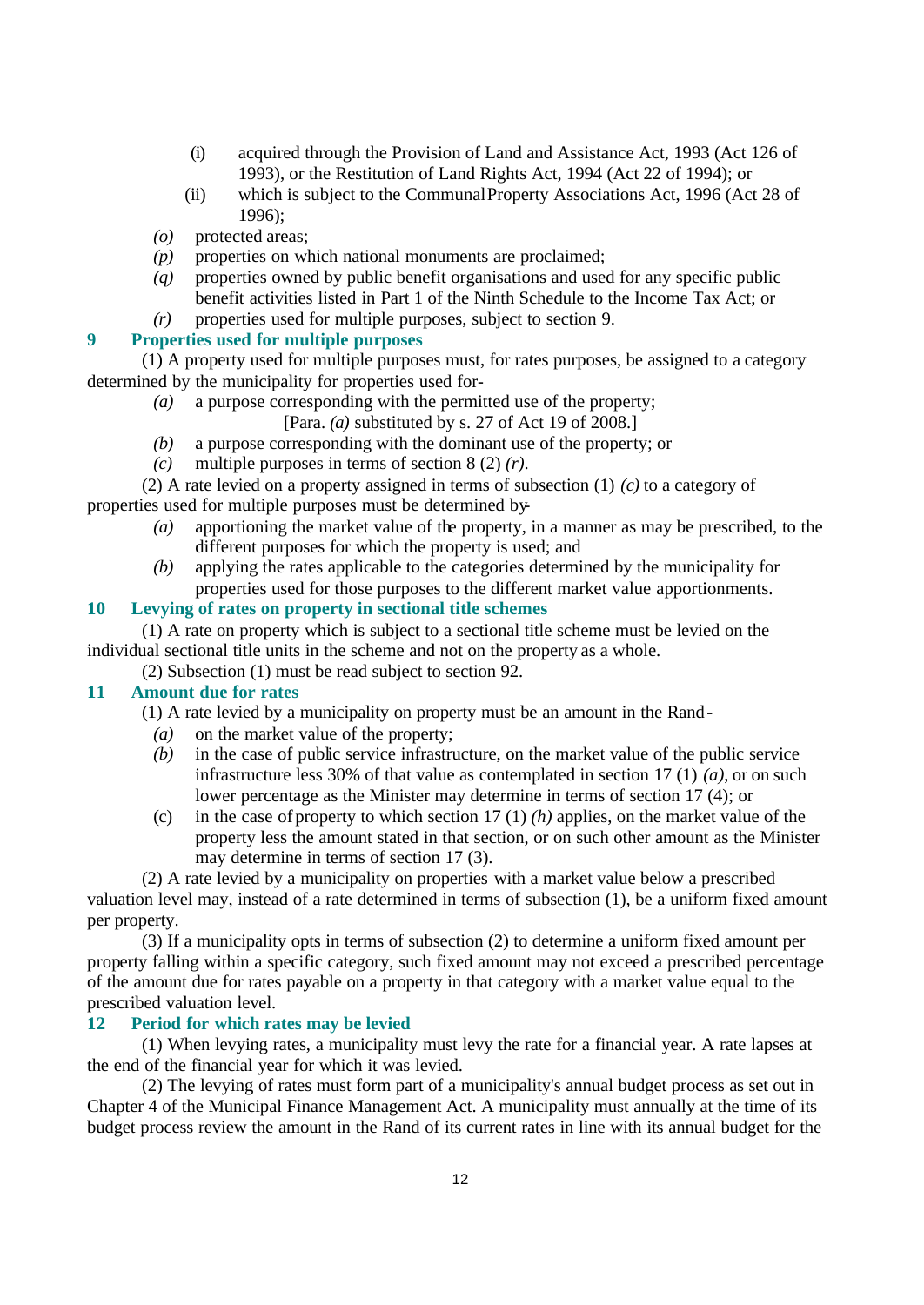next financial year.

(3) A rate levied for a financial year may be increased during a financial year only as provided for in section 28 (6) of the Municipal Finance Management Act.

# **13 Commencement of rates**

- (1) A rate becomes payable-
	- *(a)* as from the start of a financial year; or
	- *(b)* if the municipality's annual budget is not approved by the start of the financial year, as from such later date when the municipality's annual budget, including a resolution levying rates, is approved by the provincial executive in terms of section 26 of the Municipal Finance Management Act.

(2) Subsection (1) does not affect the application of sections 17 (2) *(b)* and *(c)* and (5) *(b)* and *(c)*, 55 and 78 (4).

# **14 Promulgation of resolutions levying rates**

(1) A rate is levied by a municipality by resolution passed by the municipal council with a supporting vote of a majority of its members.

(2) A resolution levying rates in a municipality must be promulgated by publishing the resolution in the *Provincial Gazette*.

(3) Whenever a municipality passes a resolution in terms of subsection (1), the municipal manager must, without delay-

*(a)* conspicuously display the resolution for a period of at least 30 days-

- (i) at the municipality's head and satellite offices and libraries; and
- (ii) if the municipality has an official website or a website available to it as envisaged in section 21B of the Municipal Systems Act, on that website; and
- *(b)* advertise in the media a notice stating that-
	- (i) a resolution levying a rate on property has been passed by the council; and
	- (ii) the resolution is available at the municipality's head and satellite offices and libraries for public inspection during office hours and, if the municipality has an official website or a website available to it, that the resolution is also available on that website.

# **15 Exemptions, reductions and rebates**

- (1) A municipality may in terms of criteria set out in its rates policy-
	- *(a)* exempt a specific category of owners of properties, or the owners of a specific category of properties, from payment of a rate levied on their property; or
	- *(b)* grant to a specific category of owners of properties, or to the owners of a specific category of properties, a rebate on or a reduction in the rates payab le in respect of their properties.

(2) When granting in terms of subsection (1) exemptions, rebates or reductions in respect of owners of categories of properties, a municipality may determine such categories in accordance with section 8 (2), and when granting exemptions, rebates or reductions in respect of categories of owners of properties, such categories may include-

- *(a)* indigent owners;
- *(b)* owners dependent on pensions or social grants for their livelihood;
- *(c)* owners temporarily without income;
- *(d)* owners of property situated within an area affected by-
	- (i) a disaster within the meaning of the Disaster Management Act, 2002 (Act 57 of 2002); or
	- (ii) any other serious adverse social or economic conditions;
- *(e)* owners of residential properties with a market value lower than an amount determined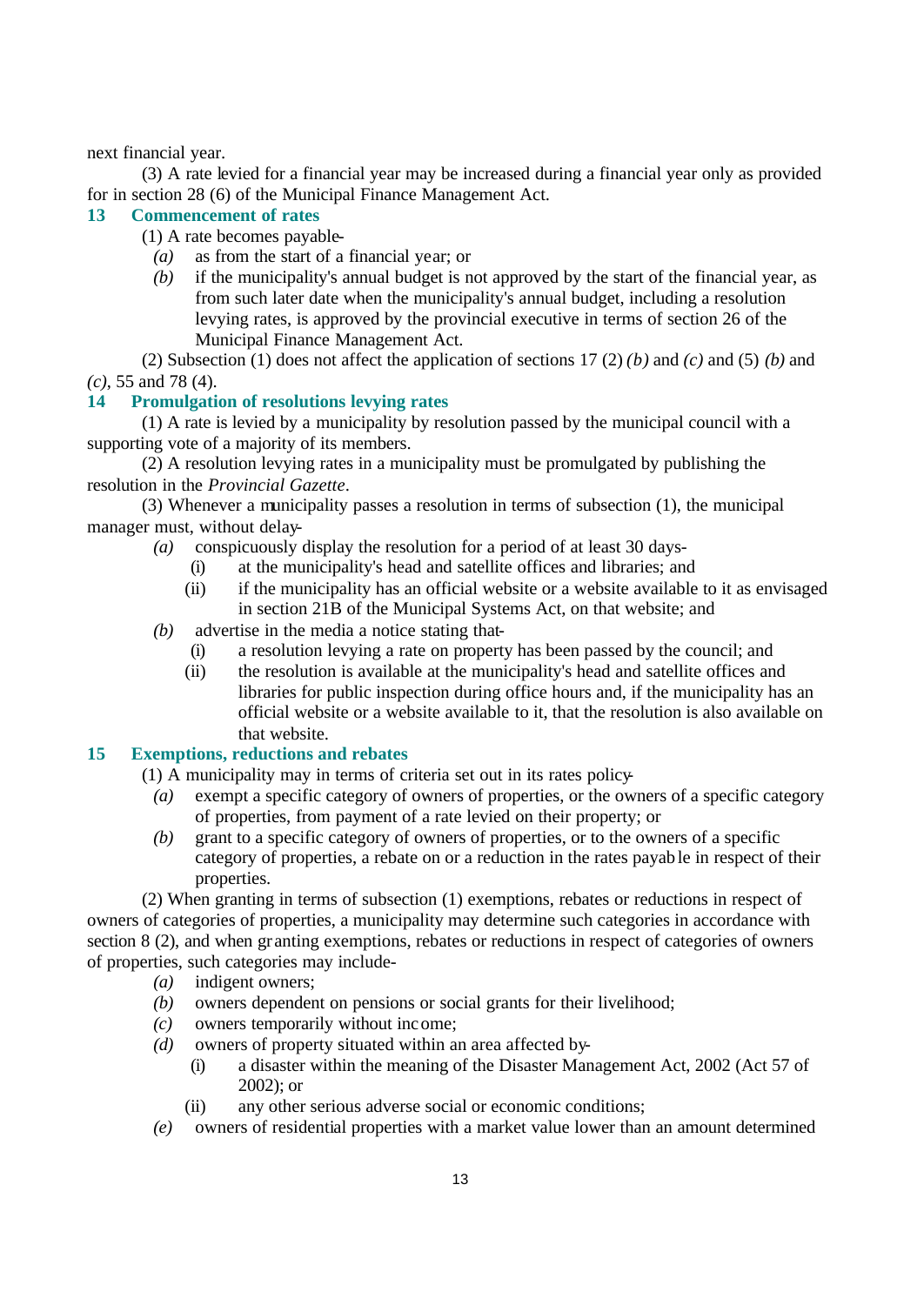by the municipality; or

*(f)* owners of agricultural properties who are *bona fide* farmers.

(3) The municipal manager must annually table in the council of the municipality a-

- *(a)* list of all exemptions, rebates and reductions granted by the municipality in terms of subsection (1) during the previous financial year; and
- *(b)* statement reflecting the income for the municipality foregone during the previous financial year by way of-
	- (i) such exemptions, rebates and reductions;
	- (ii) exclusions referred to in section 17 (1)  $(a)$ ,  $(e)$ ,  $(g)$ ,  $(h)$  and  $(i)$ ; and

(iii) the phasing-in discount granted in terms of section 21.

(4) Projections regarding revenue to be forgone for a financial year in relation to subsection (3) *(b)* must be reflected in the municipality's annual budget for that year as-

- *(a)* income on the revenue side; and
- *(b)* expenditure on the expenditure side.

[Sub-s. (4) amended by s. 28 of Act 19 of 2008.]

#### *Part 3*

# *Limitations on levying of rates* **(ss 16-21)**

#### **16 Constitutionally impermissible rates**

(1) In terms of section 229 (2) *(a)* of the Constitution, a municipality may not exercise its power to levy rates on property in a way that would materially and unreasonably prejudice-

- *(a)* national economic policies;
- *(b)* economic activities across its boundaries; or
- *(c)* the national mobility of goods, services, capital or labour.

(2) *(a)* If a rate on a specific category of properties, or a rate on a specific category of properties above a specific amount in the Rand, is materially and unreasonably prejudicing any of the matters listed in subsection (1), the Minister, after notifying the Minister of Finance, must, by notice in the *Gazette*, give notice to the relevant municipality or municipalities that the rate must be limited to an amount in the Rand specified in the notice.

*(b)* A municipality affected by a notice referred to in paragraph *(a)* must give effect to the notice and, if necessary, adjust its budget for the next financial year accordingly.

(3) *(a)* Any sector of the economy, after consulting the relevant municipality or municipalities and organised local government, may, through its organised structures, request the Minister to evaluate evidence to the effect that a rate on any specific category of properties, or a rate on any specific category of properties above a specific amount in the Rand, is materially and unreasonably prejudicing any of the matters listed in subsection (1).

*(b)* If the Minister is convinced by the evidence referred to in paragraph *(a)* that a rate on any specific category of properties, or a rate on any specific category of properties above a specific amount in the Rand, is materially and unreasonably prejudicing any of the matters listed in subsection (1), the Minister must act in terms of subsection (2).

(4) A notice issued in terms of subsection (2) must give the reasons why a rate on the relevant category of properties, or a rate on the relevant category of properties above the amount specified in the notice, is materially and unreasonably prejudicing a matter listed in subsection (1).

(5) The Minister, after consultation with the Minister of Finance, may by notice in the *Gazette* issue guidelines to assist municipalities in the exercise of their power to levy rates consistent with subsection  $(1)$ .

# **17 Other impermissible rates**

(1) A municipality may not levy a rate-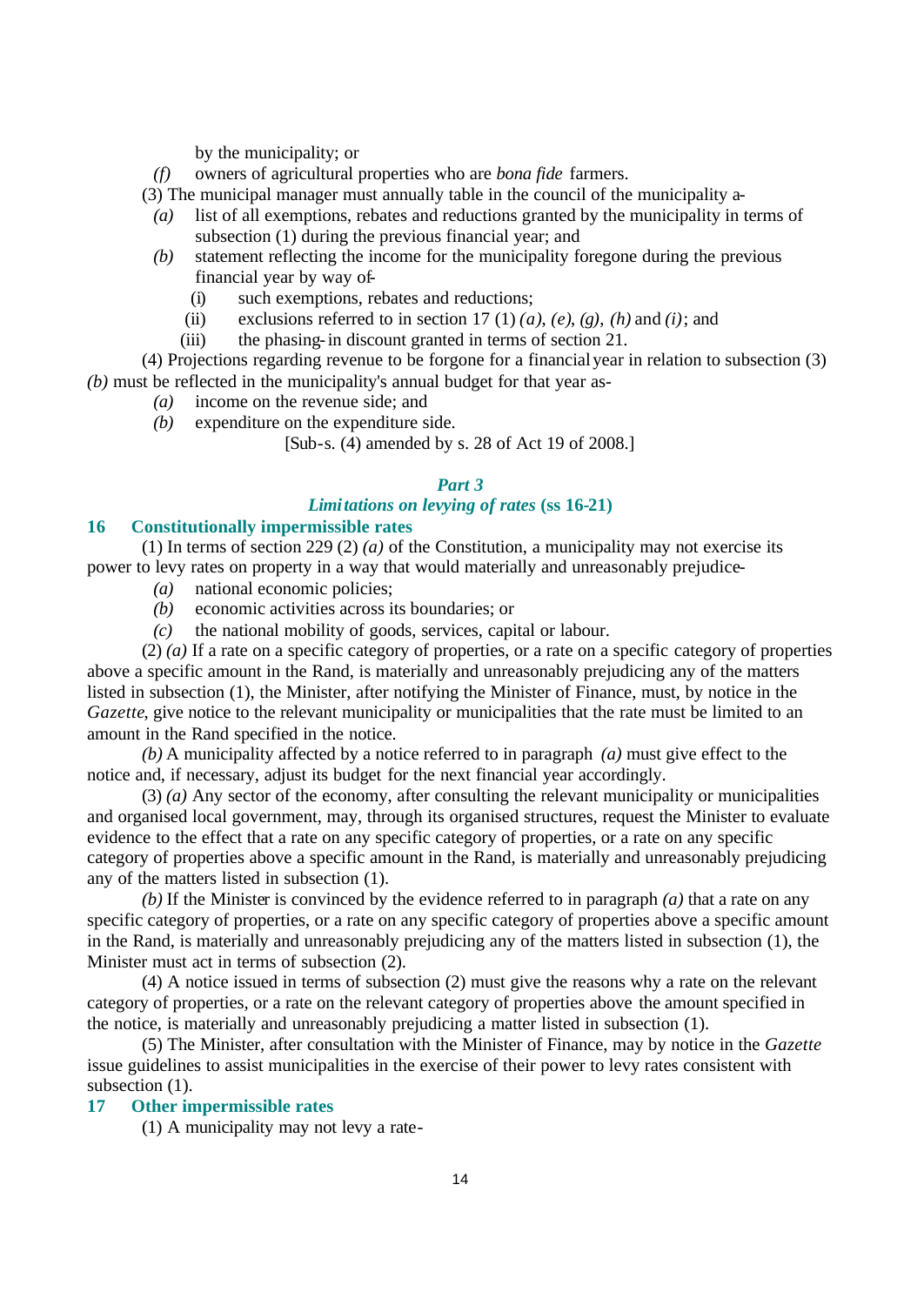- *(a)* on the first 30% of the market value of public service infrastructure;
- *(b)* on any part of the sea-shore as defined in the Sea-shore Act, 1935 (Act 21 of 1935);
- *(c)* on any part of the territorial waters of the Republic as determined in terms of the Maritime Zones Act, 1994 (Act 15 of 1994);
- *(d)* on any islands of which the state is the owner, including the Prince Edward Islands referred to in the Prince Edward Islands Act, 1948 (Act 43 of 1948);
- *(e)* on those parts of a special nature reserve, national park or nature reserve within the meaning of the National Environmental Management: Protected Areas Act, 2003 (Act 57 of 2003), or of a national botanical garden within the meaning of the National Environmental Management: Biodiversity Act, 2004 (Act 10 of 2004), which are not developed or used for commercial, business, agricultural or residential purposes; [Para. *(e)* substituted by s. 29 of Act 19 of 2008.]
- *(f)* on mineral rights within the meaning of paragraph *(b)* of the definition of 'property' in section 1:
- *(g)* on a property belonging to a land reform beneficiary or his or her heirs, provided that this exclusion lapses ten years from the date on which such beneficiary's title was registered in the office of the Registrar of Deeds;
- *(h)* on the first R15 000 of the market value of a property assigned in the valuation roll or supplementary valuation roll of a municipality to a category determined by the municipality-
	- (i) for residential properties; or
	- (ii) for properties used for multiple purposes, provided one or more components of the property are used for residential purposes; or
- *(i)* on a property registered in the name of and used primarily as a place of public worship by a religious community, including an official residence registered in the name of that community which is occupied by an office-bearer of that community who officiates at services at that place of worship.

(2) *(a)* The exclusion from rates of a property referred to in subsection (1) *(e)* lapses if the declaration of that property as a special nature reserve, national park, nature reserve or national botanical garden, or as part of such a reserve, park or botanical garden, is withdrawn in terms of the applicable Act mentioned in that subsection.

*(b)* If the property in respect of which the declaration is withdrawn is privately owned, the owner, upon withdrawal of the declaration, becomes liable to the municipality concerned for any rates that, had it not been for subsection (1) *(e)*, would have been payable on the property during the period commencing from the effective date of the current valuation roll of the municipality. If the property was declared as a protected area after the effective date of the current valuation roll, rates are payable only from the date of declaration of the property.

*(c)* The amount for which an owner becomes liable in terms of paragraph *(b)* must be regarded as rates in arrears, and the applicable interest on that amount is payable to the municipality.

*(d)* Paragraphs *(b)* and *(c)* apply only if the declaration of the property was withdrawn because

of-

- (i) a decision by the private owner for any reason to withdraw from the agreement concluded between the private owner and the state in terms of the Protected Areas Act, and in terms of which the private owner initially consented to the property being declared as a protected area; or
- (ii) a decision by the state to withdraw from such agreement because of a breach of the agreement by the private owner.
- (3) The Minister, acting with the concurrence of the Minister of Finance, may from time to time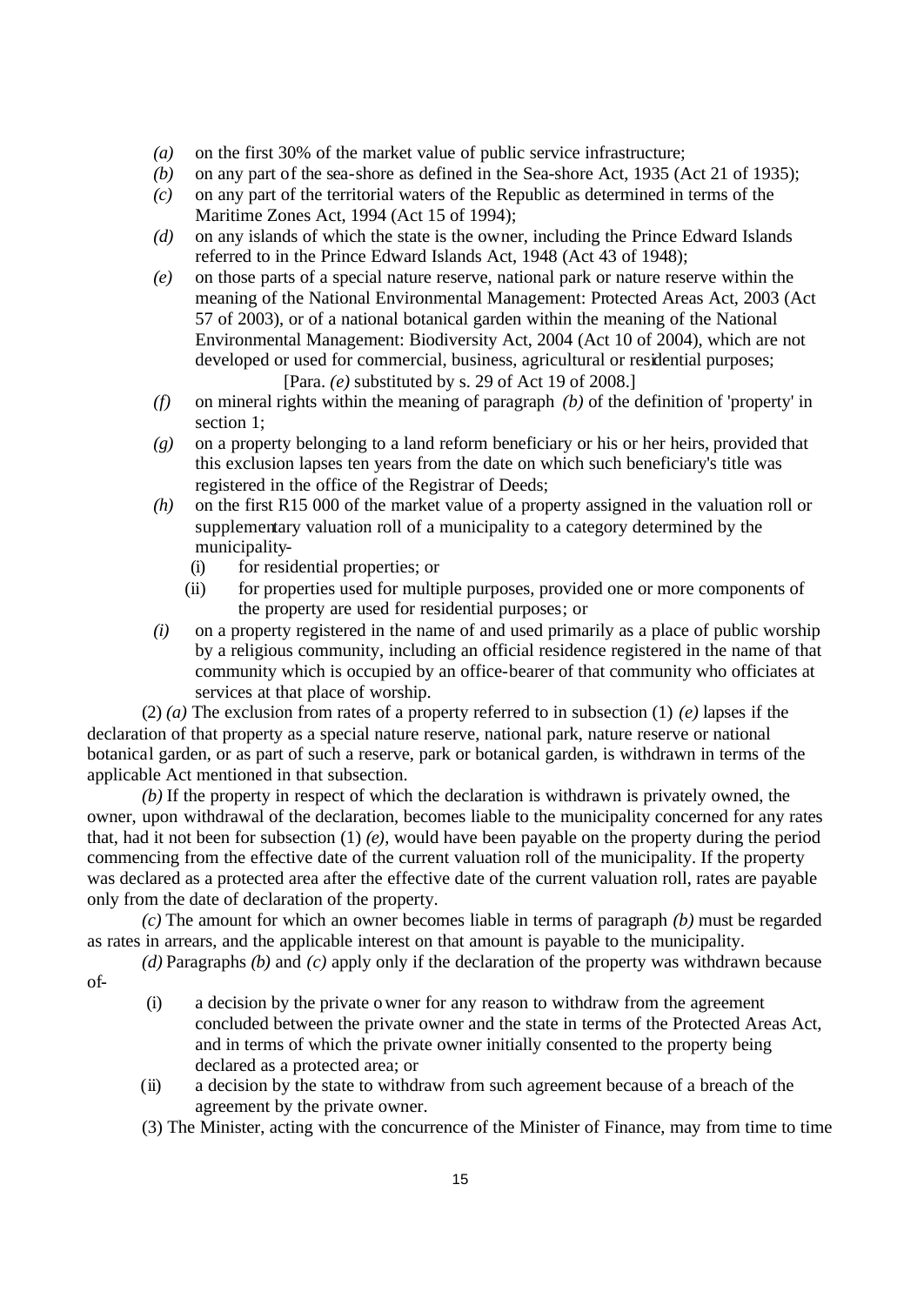by notice in the *Gazette*, increase the monetary threshold referred to in subsection (1) *(h)* to reflect inflation.

(4) The Minister may, by notice in the *Gazette*, lower the percentage referred to in subsection (1) *(a)*, but only after consultation with-

- *(a)* relevant Cabinet members responsible for the various aspects of public service infrastructure;
- *(b)* organised local government; and
- *(c)* relevant public service infrastructure entities.
- (5) *(a)* The exclusion from rates of a property referred to in subsection (1) *(i)* lapses if the property-
	- (i) is disposed of by the religious community owning it; or
	- (ii) is no longer used primarily as a place of public worship by a religious community or, in the case of an official residence contemplated in that subsection, is no longer used as such an official residence.

*(b)* If the exclusion from rates of a property used as such an official residence lapses, the religious community owning the property becomes liable to the municipality concerned for any rates that, had it not been for subsection (1) *(i)*, would have been payable on the property during the period of one year preceding the date on which the exclusion lapsed.

*(c)* The amount for which the religious community becomes liable in terms of paragraph *(b)* must be regarded as rates in arrears, and the applicable interest on that amount is payable to the municipality.

# **18 Exemption of municipalities from provisions of section 17**

(1) A municipality may apply, in writing, to the Minister to be exempted from paragraph *(a)*, *(e)*, *(g)* or *(h)* of section 17 (1) if it can demonstrate that an exclusion in terms of the relevant paragraph is compromising or impeding its ability or right to exercise its powers or to perform its functions within the meaning of section 151 (4) of the Constitution.

(2) Any exemption granted by the Minister in terms of subsection (1)-

- *(a)* must be in writing; and
- *(b)* is subject to such limitations and conditions as the Minister may determine.

# **19 Impermissible differentiation**

(1) A municipality may not levy-

*(a)* different rates on residential properties, except as provided for in sections 11 (2), 21 and 89;

[Para. *(a)* substituted by s. 30 *(a)* of Act 19 of 2008.]

*(b)* a rate on a category of non-residential properties that exceeds a prescribed ratio to the rate on residential properties determined in terms of section 11 (1) *(a)*: Provided that different ratios may be set in respect of different categories of non-residential properties.

[Para. *(b)* substituted by s. 30 *(b)* of Act 19 of 2008.]

- *(c)* rates which unreasonably discriminate between categories of non-residential properties; or
- *(d)* additional rates except as provided for in section 22.

(2) The ratio referred to in subsection (1) *(b)* may only be prescribed with the concurrence of the Minister of Finance.

# **20 Limits on annual increases of rates**

(1) The Minister may, with the concurrence of the Minister of Finance and by notice in the *Gazette*, set an upper limit on the percentage by which-

*(a)* rates on property categories or a rate on a specific category of properties may be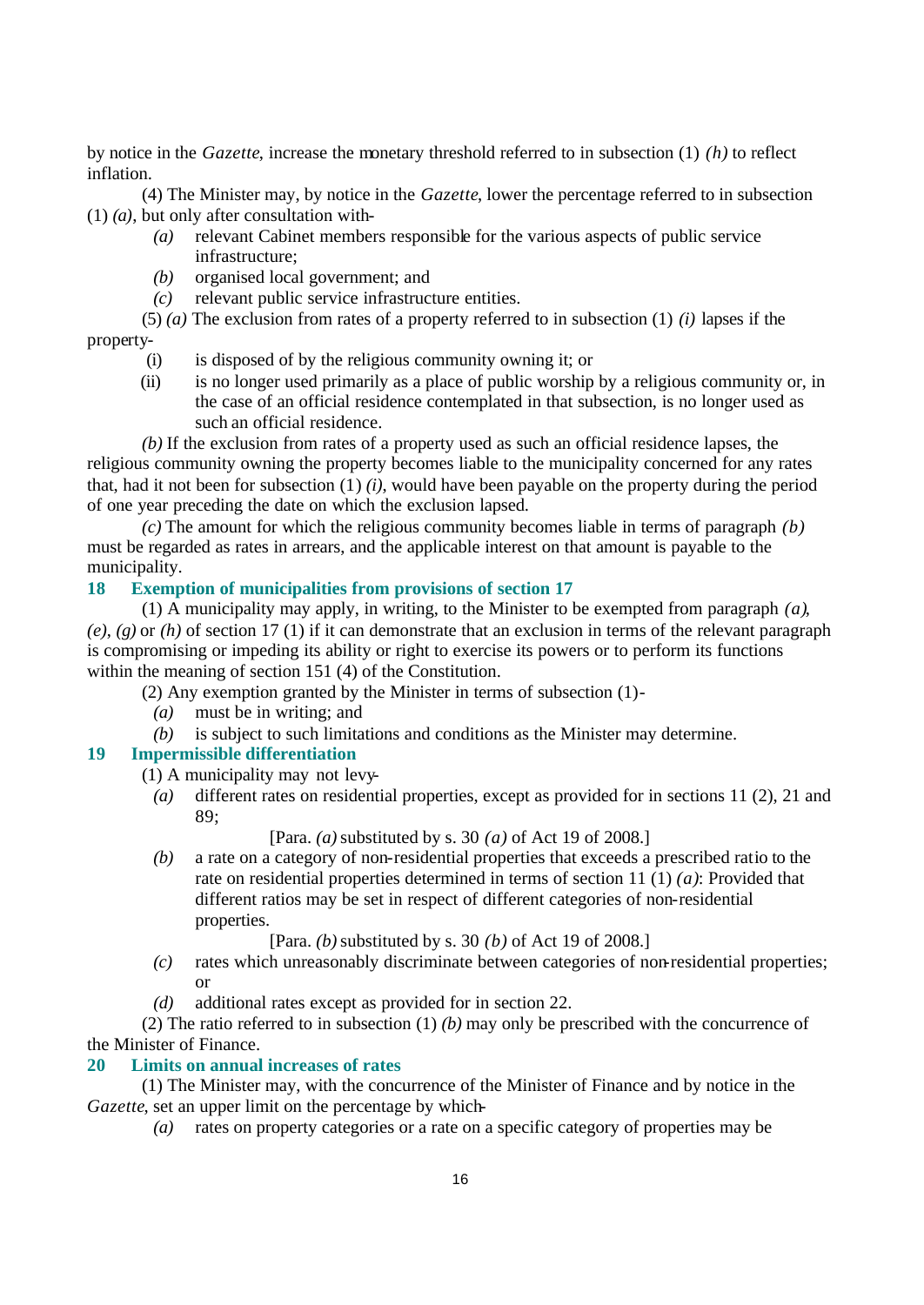increased; or

*(b)* the total revenue derived from rates on all property categories or a rate on a specific category of properties may be increased.

[Sub-s. (1) substituted by s. 31 of Act 19 of 2008.]

- (2) Different limits may be set in terms of subsection (1) for-
	- *(a)* different kinds of municipalities which may, for the purposes of this section, be defined in the notice either in relation to categories of municipalities within the meaning of the Municipal Structures Act or in any other way; or
	- *(b)* different categories of properties, subject to section 19.

(3) The Minister may, on written application by a municipality, and on good cause, exempt a municipality from a limit set in terms of subsection (1).

(4) This section must be read with section 43 of the Municipal Finance Management Act. **21 Compulsory phasing-in of certain rates** 

(1) *(a)* A rate levied on newly rateable property must be phased in over a period of three financial years, subject to subsection (5).

*(b)* A rate levied on property referred to in section 17 (1) *(g)* must, after the exclusion period referred to in that section has lapsed, be phased in over a period of three financial years, subject to subsection (5) of this section.

*(c)* A rate levied on newly rateable property owned and used by organisations conducting specified public benefit activities and registered in terms of the Income Tax Act for those activities must be phased in over a period of four financial years, subject to subsection (5).

- (2) The phasing-in discount on a property referred to in subsection (1) *(a)* or *(b)* must-
- *(a)* in the first year, be at least 75 per cent of the rate for that year otherwise applicable to the property;
- *(b)* in the second year, be at least 50 per cent of the rate for that year otherwise applicable to the property; and
- *(c)* in the third year, be at least 25 per cent of the rate for that year otherwise applicable to the property.

(3) No rate may be levied during the first year on property referred to in subsection  $(1)(c)$ . Thereafter, the phasing-in discount on such property-

- *(a)* in the second year, must be at least 75 per cent of the rate for that year otherwise applicable to the property;
- *(b)* in the third year, must be at least 50 per cent of the rate for that year otherwise applicable to the property; and
- *(c)* in the fourth year, must be at least 25 per cent of the rate for that year otherwise applicable to the property.

(4) A rate levied on property referred to in subsection (1) may not be higher than the rate levied on similar property or category of properties in the municipality.

(5) The MEC for local government may, on written request by a municipality, extend for that municipality the phasing-in period referred to in subsection (1) *(a)*, *(b)* or *(c)* to a period which together with the initial period does not exceed six financial years.

(6) When extending a phasing-in period, the MEC for local government must determine the minimum phasing-in discount on the rate payable during each financial year in the extended period.

# *Part 4 Additional rates* **(s 22)**

#### **22 Special rating areas**

(1) A municipality may by resolution of its council-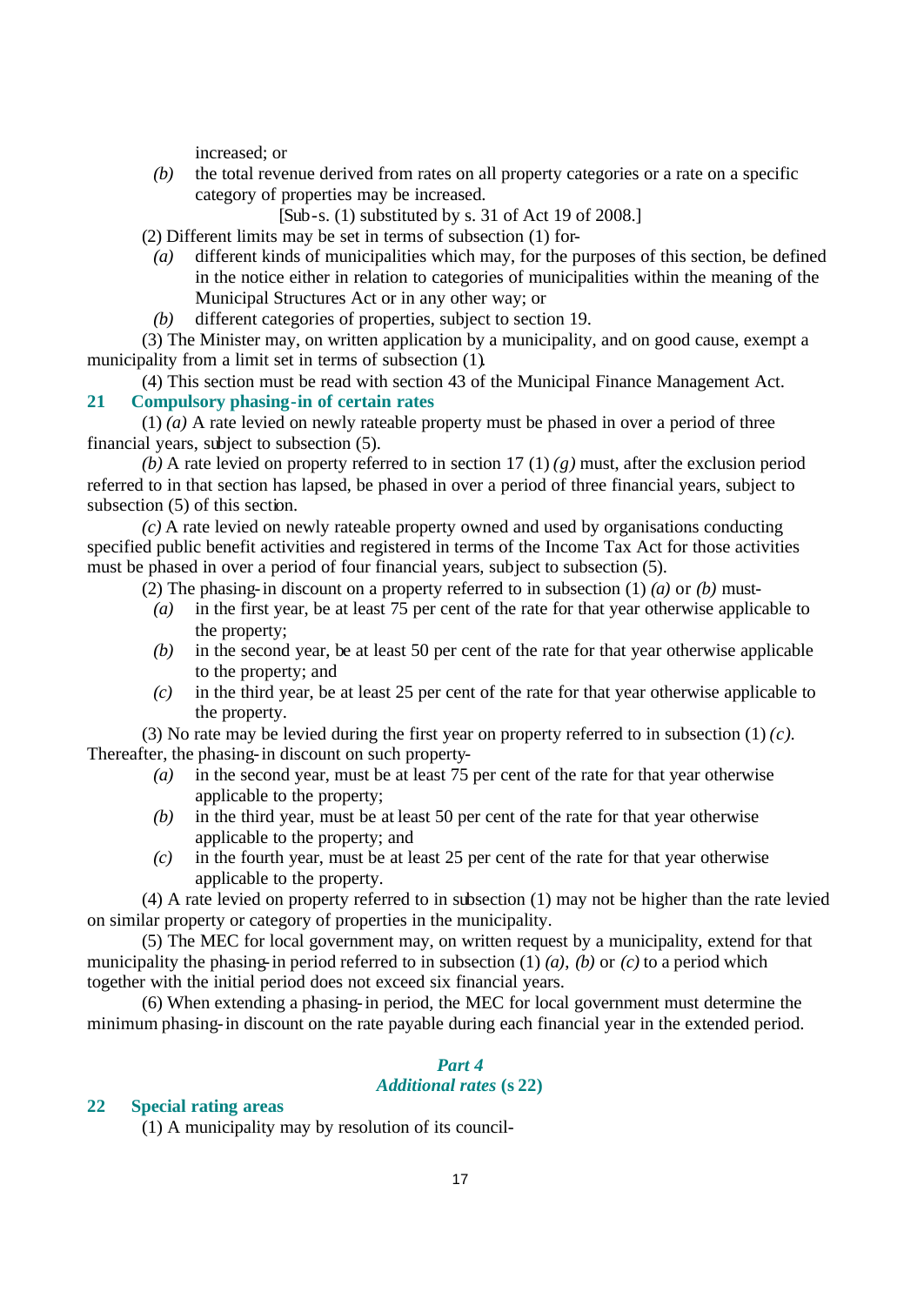- *(a)* determine an area within that municipality as a special rating area;
- *(b)* levy an additional rate on property in that area for the purpose of raising funds for improving or upgrading that area; and
- *(c)* differentiate between categories of properties when levying an additional rate referred to in paragraph *(b)*.

(2) Before determining a special rating area, a municipality must-

- *(a)* consult the local community, including on the following matters;
	- (i) the proposed boundaries of the area; and
	- (ii) the proposed improvement or upgrading of the area; and
- *(b)* obtain the consent of the majority of the members of the local community in the proposed special rating area who will be liable for paying the additional rate.

(3) When a municipality determines a special rating area, the municipality-

- *(a)* must determine the boundaries of the area;
- *(b)* must indicate how the area is to be improved or upgraded by funds derived from the additional rate;
- *(c)* must establish separate accounting and other record-keeping systems regarding-
	- (i) the revenue generated by the additional rate; and
	- (ii) the improvement and upgrading of the area; and
- *(d)* may establish a committee composed of persons representing the community in the area to act as a consultative and advisory forum for the municipality on the improvement and upgrading of the area, provided representivity, including gender representivity, is taken into account when such a committee is established. Such a committee must be a subcommittee of the ward committee or committees in the area, if the municipality has a ward committee or committees in the area.

(4) This section may not be used to reinforce existing inequities in the development of the municipality, and any determination of a special rating area must be consistent with the objectives of the municipality's integrated development plan.

(5) This section must be read with section 85 of the Municipal Systems Act if this section is applied to provide funding for an internal municipal service district established in terms of that section of the Municipal Systems Act.

# *Part 5*

# *Municipal register of properties* **(s 23)**

# **23 Register of properties**

(1) A municipality must draw up and maintain a register in respect of properties situated within that municipality, consisting of a Part A and a Part B.

(2) Part A of the register consists of the current valuation roll of the municipality, including any supplementary valuation rolls of the municipality prepared in terms of section 78.

(3) Part B of the register must specify which properties on the valuation roll or any supplementary valuation rolls are subject to-

- *(a)* an exemption from the rate in terms of section 15;
- *(b)* a rebate on or a reduction in the rate in terms of section 15;
- *(c)* a phasing-in of the rate in terms of section 21; or
- *(d)* an exclusion referred to in section 17 (1) *(a)*, *(e)*, *(g)*, *(h)* and *(i)*.

(4) The register must be open for inspection by the public during office hours. If the municipality has an official website or another website available to it, the register must be displayed on that website.

(5) A municipality must at regular intervals, but at least annually, update Part B of the register.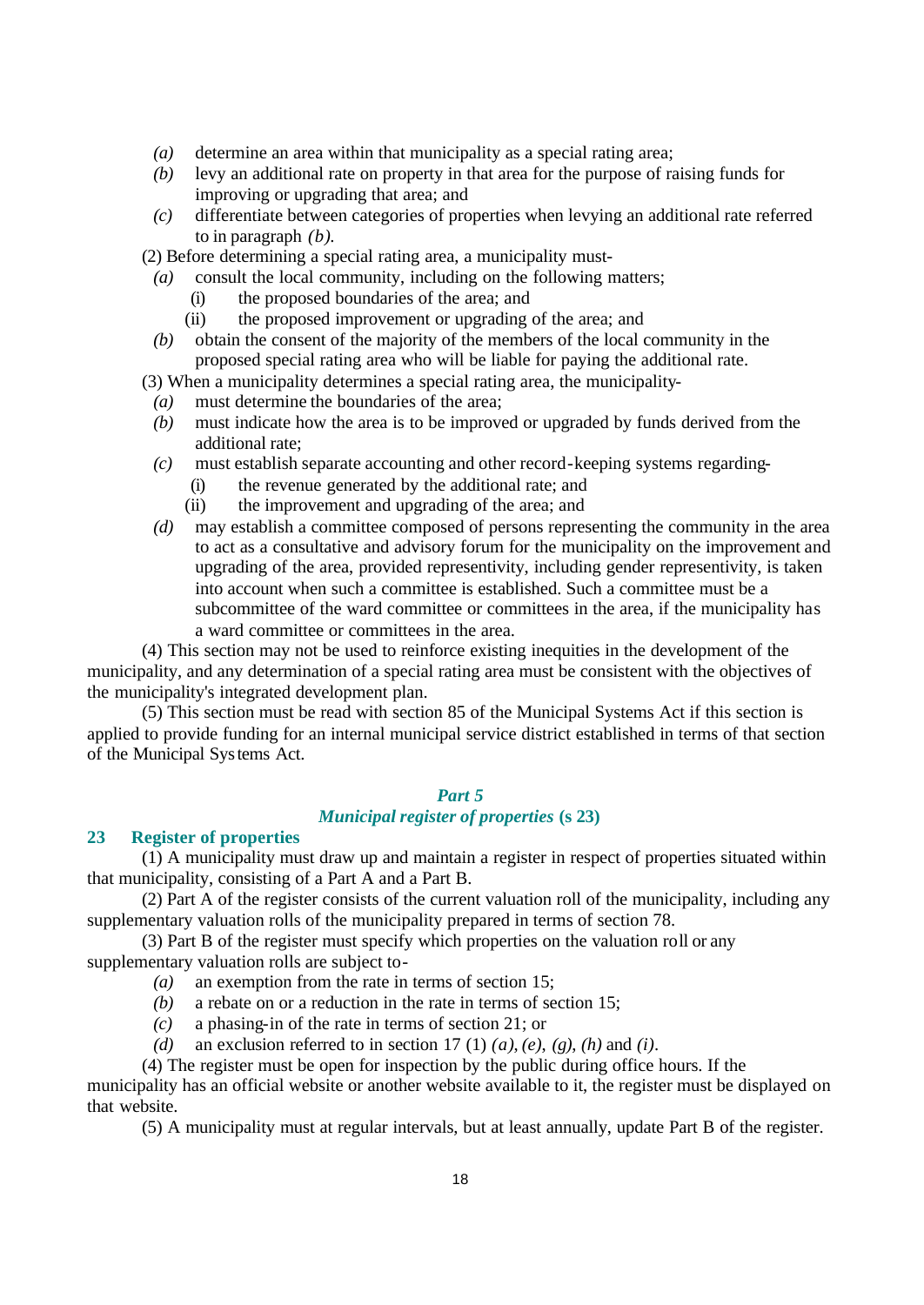Part A of the register must be updated in accordance with the provisions of this Act relating to the updating and supplementing of valuation rolls.

# **CHAPTER 3 LIABILITY FOR RATES (ss 24-29)**

#### **24 Property rates payable by owners**

(1) A rate levied by a municipality on a property must be paid by the owner of the property, subject to Chapter 9 of the Municipal Systems Act.

(2) *(a)* Joint owners of a property are, subject to paragraph *(b)*, jointly and severally liable for the amount due for rates on that property.

*(b)* A municipality must, in respect of agricultural property that is owned by more than one owner in undivided shares where the holding of such undivided shares was allowed before the commencement of the Subdivision of Agricultural Land Act, 1970 (Act 70 of 1970), consider whether in the particular circumstances it would be more appropriate for the municipality to-

- (i) hold any one of the joint owners in terms of paragraph *(a)* liable for all rates levied in respect of the agricultural property concerned; or
- (ii) hold any joint owner only liable for that portion of the rates levied on the property that represents that joint owner's undivided share in the agricultural property.

#### **25 Payment of rates on property in sectional title schemes**

(1) A rate levied by a municipality on a sectional title unit is payable by the owner of the unit.

(2) A municipality may not recover the rate on a sectional title unit, or any part of such rate, from the body corporate controlling a sectional title scheme, except when the body corporate is the owner of any specific sectional title unit.

(3) A body corporate controlling a sectio nal title scheme may not apportion and collect rates from the owners of the sectional title units in the scheme.

(4) This section must be read subject to section 92.

#### **26 Method and time of payment**

(1) A municipality may recover a rate-

- *(a)* on a monthly basis or less often as may be prescribed in terms of the Municipal Finance Management Act; or
- *(b)* annually, as may be agreed to with the owner of the property.

(2) *(a)* If a rate is payable in a single amount annually it must be paid on or before a date determined by the municipality.

*(b)* If a rate is payable in instalments it must be paid on or before a date in each period determined by the municipality.

(3) Payment of a rate may be deferred but only in special circumstances.

### **27 Accounts to be furnished**

(1) A municipality must furnish each person liable for the payment of a rate with a written account specifying-

- *(a)* the amount due for rates payable;
- *(b)* the date on or before which the amount is payable;
- *(c)* how the amount was calculated;
- *(d)* the market value of the property;
- *(e)* if the property is subject to any compulsory phasing-in discount in terms of section 21, the amount of the discount; and
- *(f)* if the property is subject to any additional rate in terms of section 22, the amount due for additional rates.

(2) A person is liable for payment of a rate whether or not that person has received a written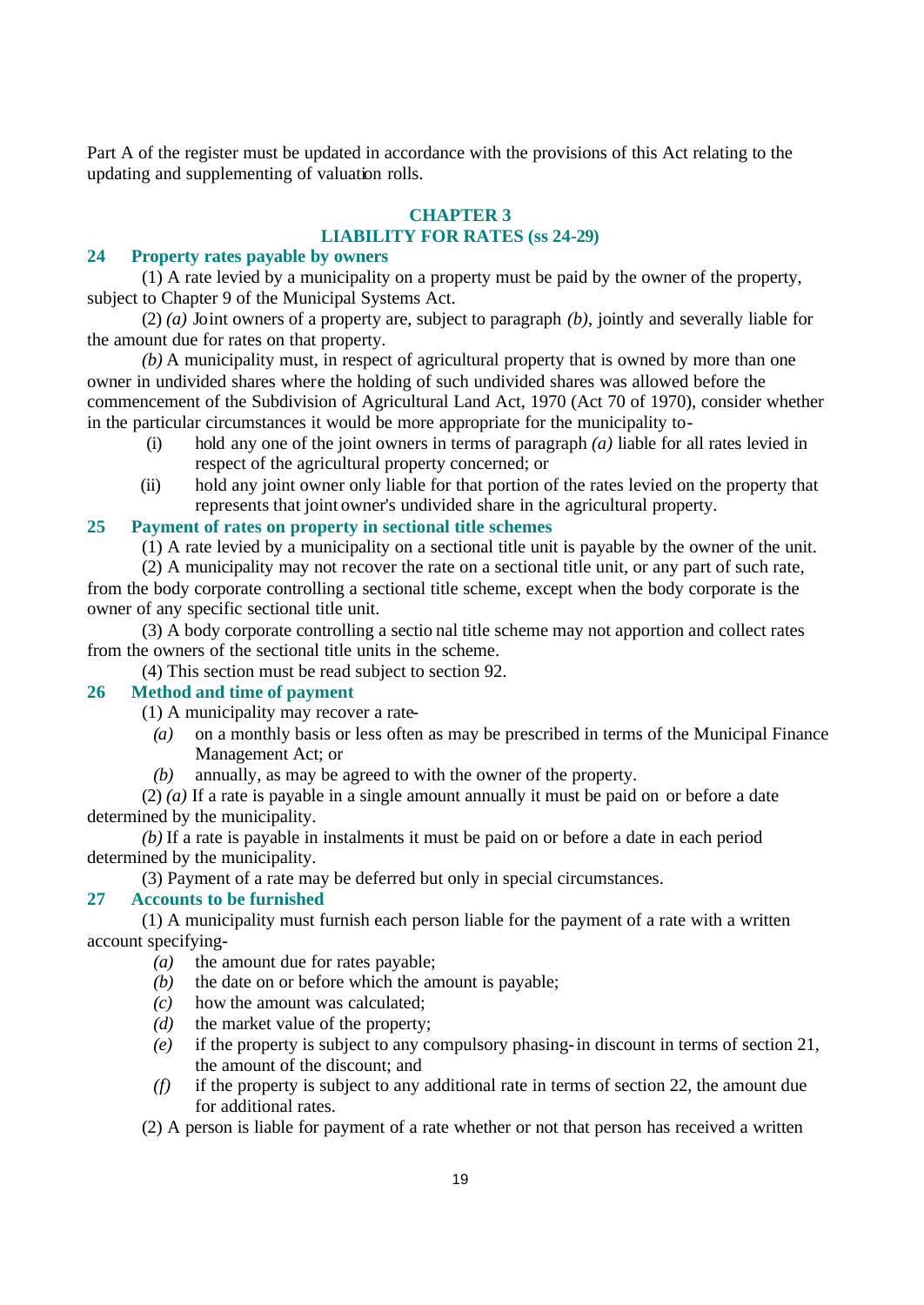account in terms of subsection (1). If a person has not received a written account, that person must make the necessary inquiries from the municipality.

(3) The furnishing of accounts for rates in terms of this section is subject to section 102 of the Municipal Systems Act.

# **28 Recovery of rates in arrears from tenants and occupiers**

(1) If an amount due for rates levied in respect of a property is unpaid by the owner of the property after the date determined in terms of section 26 (2), the municipality may recover the amount in whole or in part from a tenant or occupier of the property, despite any contractual obligation to the contrary on the tenant or occupier. The municipality may recover an amount only after the municipality has served a written notice on the tenant or occupier.

(2) The amount a municipality may recover from the tenant or occupier of a property in terms of subsection (1) is limited to the amount of the rent or other money due and payable, but not yet paid, by the tenant or occupier to the owner of the property.

(3) Any amount a municipality recovers from the tenant or occupier of the property must be set off by the tenant or occupier against any money owed by the tenant or occupier to the owner.

(4) The tenant or occupier of a property must, on request by a municipality, furnish the municipality with a written statement specifying all payments to be made by the tenant or occupier to the owner of the property for rent or other money payable on the property during a period determined by the municipality.

### **29 Recovery of rates from agents**

(1) A municipality may, despite the Estate Agents Affairs Act, 1976 (Act 112 of 1976), recover the amount due for rates on a property in whole or in part from the agent of the owner, if this is more convenient for the municipality.

(2) A municipality may recover the amount due for rates from the agent of the owner only after it has served a written notice on the agent.

(3) The amount a municipality may recover from the agent is limited to the amount of any rent or other money received by the agent on behalf of the owner, less any commission due to the agent.

(4) The agent must, on request by a municipality, furnish the municipality with a written statement specifying all payments for rent on the property and any other money received by the agent on behalf of the owner during a period determined by the municipality.

#### **CHAPTER 4**

# **GENERAL VALUATION OF RATEABLE PROPERTY (ss 30-44)**

#### *Part 1*

#### *General* **(ss 30-32)**

#### **30 General valuation and preparation of valuation rolls**

(1) A municipality intending to levy a rate on property must in accordance with this Act cause-

- *(a)* a general valuation to be made of all properties in the municipality determined in terms of subsection (2); and
- *(b)* a valuation roll to be prepared of all properties determined in terms of subsection (3).

(2) All rateable properties in the municipality must be valued during a general valuation,

including all properties fully or partially excluded from rates in terms of section 17 (1) *(a)*, *(e)*, *(g)*, *(h)* and *(i)*: Provided that-

- *(a)* properties referred to in section 7 (2) *(a)* must be valued only to the extent that the municipality intends to levy a rate on those properties; and
- *(b)* the Minister may fully or partially exempt a municipality from the obligation to value properties excluded from rates in terms of section 17 (1) *(e)*, *(g)* and *(i)* if the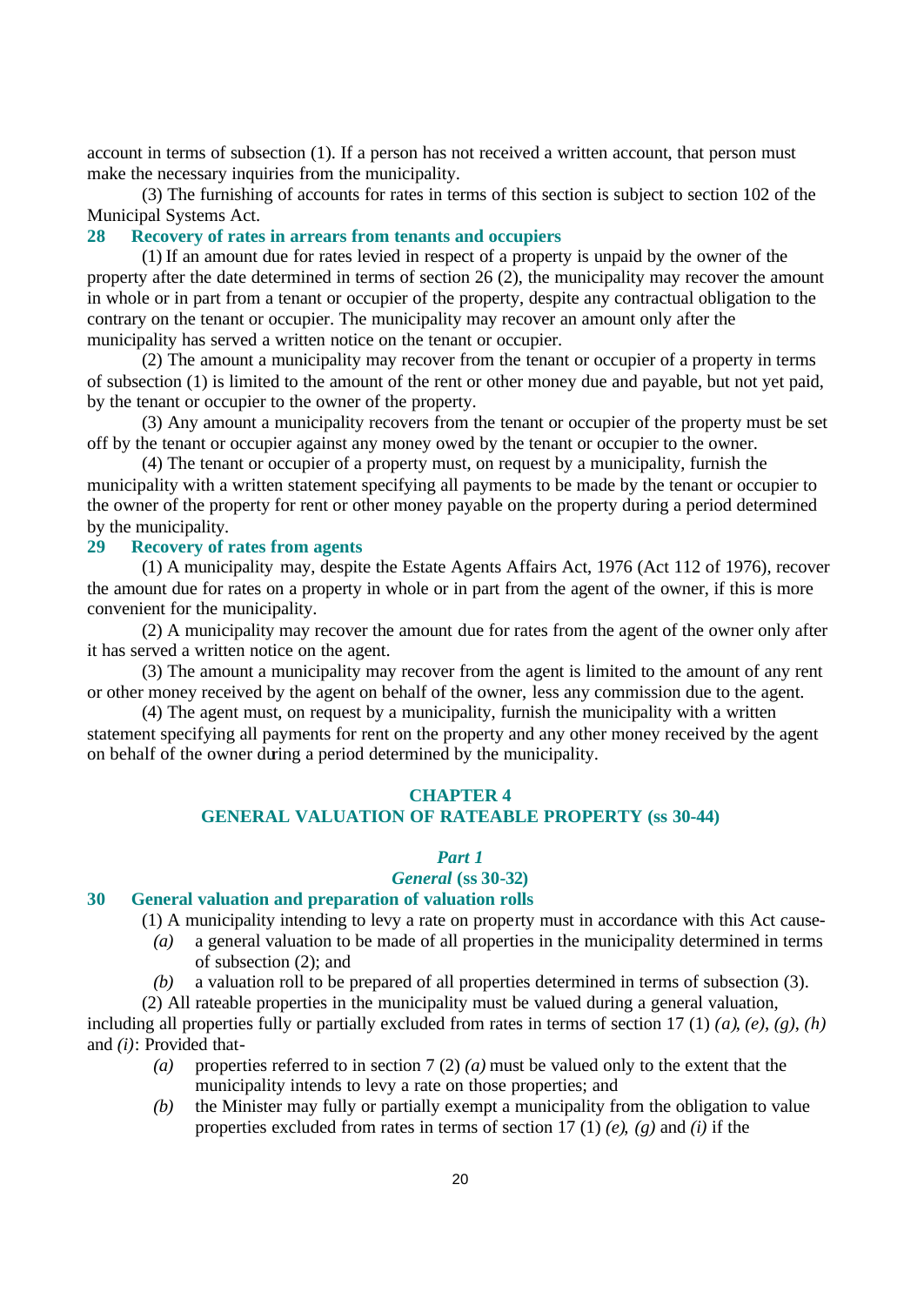municipality can demonstrate that the valuation of those properties is too onerous for it, given its financial and administrative capacity.

(3) All properties valued in terms of subsection (2) must be included in the valuation roll: Provided that properties referred to in subsection (2) *(b)* and in section 7 (2) *(a)* (i) and (ii) must be included in the valuation roll whether or not they were valued.

#### **31 Date of valuation**

(1) For the purposes of a general valuation, a municipality must determine a date that may not be more than 12 months before the start of the financial year in which the valuation roll is to be first implemented.

(2) The general valuation must reflect the market value of properties determined in accordance with-

- *(a)* market conditions which applied as at the date of valuation; and
- *(b)* any other applicable provisions of this Act.

# **32 Commencement and period of validity of valuation rolls**

(1) A valuation roll-

- *(a)* takes effect from the start of the financial year following completion of the public inspection period required by section 49; and
- *(b)* remains valid for that financial year or for one or more subsequent financial years as the municipality may decide, but in total not for more than four financial years.

(2) The MEC for local government in a province may extend the period for which a valuation roll remains valid to five financial years, but only-

- *(a)* if the provincial executive has intervened in the municipality in terms of section 139 of the Constitution; or
- *(b)* on request by the municipality, in other exceptional circumstances which warrant such extension.

(3) The valuation roll of a municipality remains valid for one year after the date on which the roll has lapsed if the provincial executive intervenes in a municipality in terms of section 139 of the Constitution either before or after that date, provided that the intervention was caused by the municipality's failure-

- *(a)* to determine a date of valuation for its general valuation in terms of section 31; or
- *(b)* to designate a person as its municipal valuer in terms of section 33.

#### *Part 2*

# *Municipal valuers* **(ss 33-44)**

# **33 Designation of municipal valuers**

(1) A municipality must, before the date of valuation, designate a person as municipal valuer. A municipality may designate either one of its officials or a person in private practice as its municipal valuer.

(2) If a municipality decides to secure the services of a person in private practice as its municipal valuer, it must-

- *(a)* follow an open, competitive and transparent process in accordance with Chapter 11 of the Municipal Finance Management Act; and
- *(b)* designate the successful bidder as its municipal valuer by way of a written contract setting out the terms and conditions of the designation.

(3) A municipality must issue to the person designated as its municipal valuer an identity card in the prescribed format containing a photograph of that person.

(4) A municipality may withdraw the designation of a person as its municipal valuer but only on the grounds of-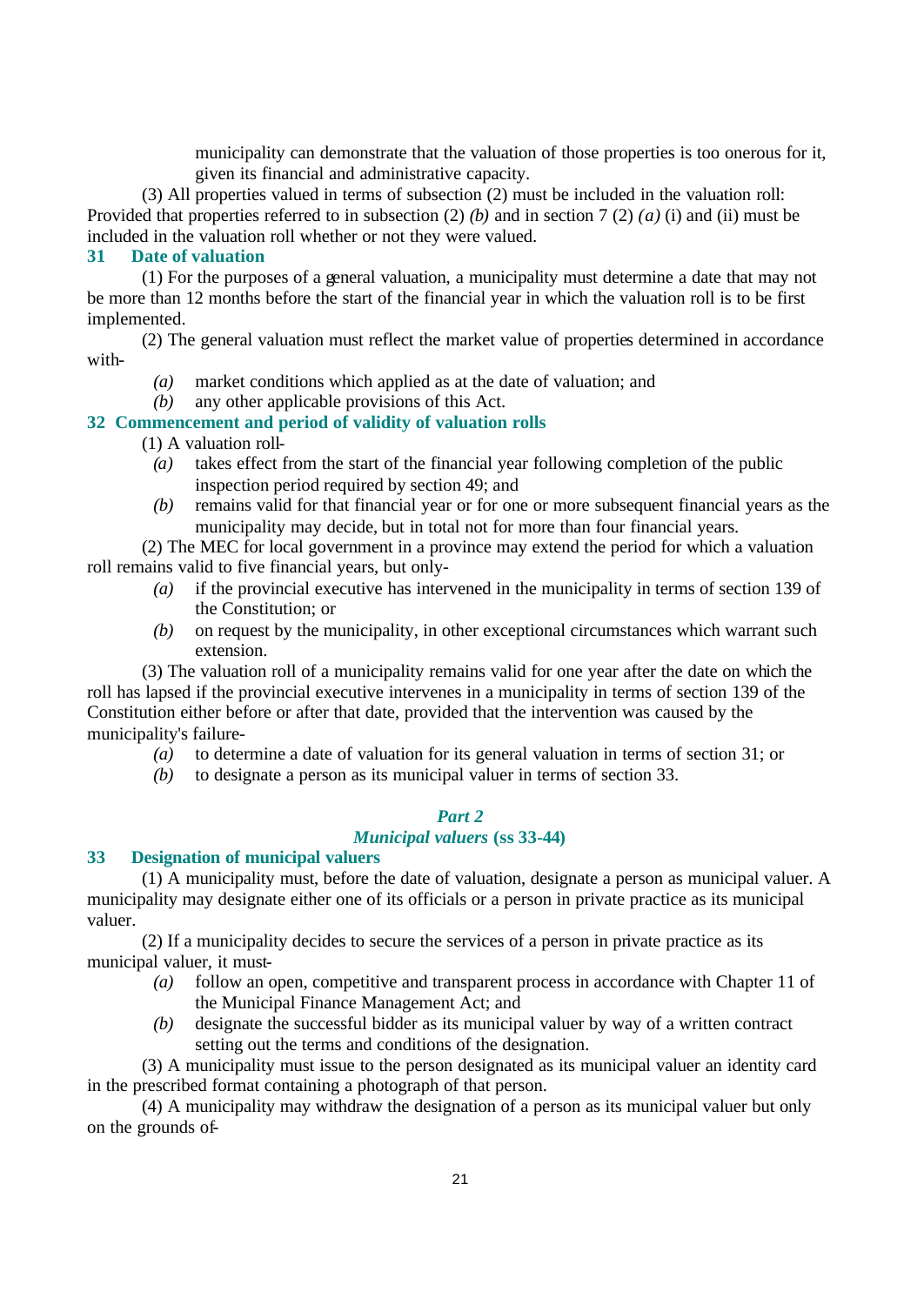- *(a)* misconduct, incapacity or incompetence;
- *(b)* non-compliance with a provision of this Act;
- *(c)* under-performance; or
- *(d)* breach of contract, in the case of a person referred to in subsection (2).

# **34 Functions of municipal valuers**

The valuer of a municipality must in accordance with this Act-

- *(a)* value all properties in the municipality determined in terms of section 30 (2);
- *(b)* prepare a valuation roll of all properties in the municipality determined in terms of section 30 (3);
- *(c)* sign and certify the valuation roll;
- *(d)* submit the valuation roll to the municipal manager within a prescribed period;
- *(e)* consider and decide on objections to the valuation roll;
- *(f)* attend every meeting of an appeal board when that appeal board-
	- (i) hears an appeal against a decision of that valuer; or
	- (ii) reviews a decision of that valuer;
- *(g)* prepare a supplementary valuation roll whenever this becomes necessary;
- *(h)* assist the municipality in the collection of postal addresses of owners where such addresses are reasonably determinable by the valuer when valuing properties; and
- *(i)* generally, provide the municipality with appropriate administrative support incidental to the valuation roll.

### **35 Assistant municipal valuers**

(1) The municipal manager may designate officials of the municipality or persons in private practice as assistant municipal valuers to assist the valuer of the municipality with the performance of any of the functions set out in section 34.

(2) If the municipal valuer is not an official of the municipality, the municipal valuer may, with the concurrence of the municipal manager, designate persons in private practice as assistant municipal valuers to assist the municipal valuer with the performance of any of the functions set out in section 34.

(3) When designating persons in private practice as assistant municipal valuers in terms of subsection (2), a municipal valuer may recover from the municipality the cost of securing the services of those persons but only in terms of the contract concluded between the municipal valuer and the municipality in terms of section 33 (2) *(b)*.

(4) A municipality must issue to the person designated as an assistant municipal valuer an identity card in the prescribed format containing a photograph of that person.

(5) A municipality may withdraw the designation of a person referred to in subsection (1) as an assistant municipal valuer, and a municipal valuer may, and must if requested by the municipality, withdraw the designation of a person referred to in subsection (2) as an assistant municipal valuer. The designation of a person may be withdrawn only on the grounds of-

- *(a)* misconduct, incapacity or incompetence;
- *(b)* non-compliance with a provision of this Act;
- *(c)* under-performance; or
- *(d)* breach of any of the terms or conditions of the designation, in the case of a person designated as an assistant municipal valuer in terms of subsection (2).

### **36 Data-collectors**

(1) The municipal manager may designate officials of the municipality or persons who are not officials of the municipality as data-collectors to assist the valuer of the municipality with the collection of data and other related work.

(2) If the municipal valuer is not an official of the municipality, the municipal valuer may, with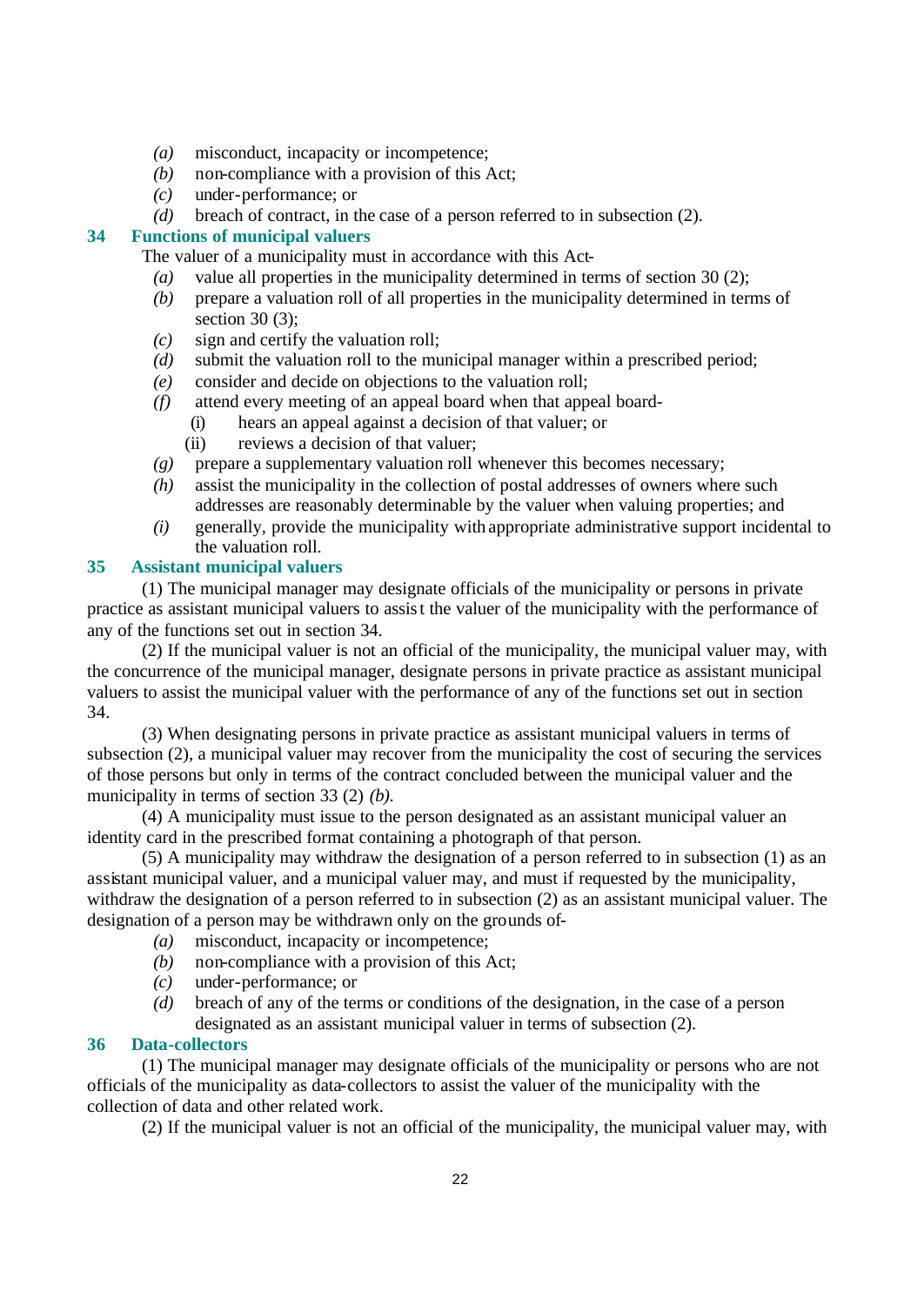the concurrence of the municipal manager, designate persons, other than officials of the municipality, as data-collectors to assist the municipal valuer with the collection of data and other related work.

(3) When designating persons as data-collectors in terms of subsection (2), a municipal valuer may recover from the municipality the cost of securing the services of those persons, but only in terms of the contract concluded between the municipal valuer and the municipality in terms of section 33 (2) *(b)*.

(4) A municipality must issue to the person designated as a data-collector an identity card in the prescribed format containing a photograph of that person.

(5) A municipality may withdraw the designation of a person referred to in subsection (1) as a data-collector, and a municipal valuer may, and must if requested by the municipality, withdraw the designation of a person referred to in subsection (2) as a data-collector.

# **37 Delegations by municipal valuers**

- (1) The valuer of a municipality-
	- *(a)* may delegate-
		- (i) to an assistant municipal valuer any powers or duties reasonably necessary to assist the municipal valuer to exercise a power or to comply with a duty assigned to a municipal valuer in terms of this Act; or
		- (ii) to a data-collector any powers or duties reasonably necessary to assist the municipal valuer in the collection and processing of data; and
	- *(b)* must regularly review delegations issued in terms of paragraph *(a)* and, if necessary, amend or withdraw any of those delegations.
- (2) A delegation in terms of subsection (1)-
	- *(a)* must be in writing;
	- *(b)* is subject to such limitations and conditions as the municipal valuer may impose in a specific case; and
	- *(c)* does not divest the municipal valuer of the responsibility concerning the exercise of the delegated power or the performance of the delegated duty.

(3) The municipal valuer may confirm, vary or revoke any decision taken in consequence of a delegation in terms of this section, but no such variation or revocation of a decision may detract from any rights that may have accrued as a result of the decision.

#### **38 Municipal partnerships**

(1) A municipality may enter into an agreement with another municipality or municipalities to designate a single municipal valuer and to share the costs of preparing valuation rolls.

(2) Section 33 (2) does not apply if the municipalities concerned agree to appoint an official of one of them as their municipal valuer.

# **39 Qualifications of municipal valuers**

- (1) A municipal valuer-
	- *(a)* must be a person registered as a professional valuer or professional associated valuer in terms of the Property Valuers Profession Act, 2000 (Act 47 of 2000); and
	- *(b)* may not be a councillor-
		- (i) of the designating municipality, if that municipality is a metropolitan or a district municipality; or
		- (ii) of either the designating municipality or the district municipality in which that municipality falls, if the designating municipality is a local municipality.

(2) An assistant municipal valuer-

- *(a)* must be a person registered as a professional valuer, a professional associated valuer or a candidate valuer in terms of the Property Valuers Profession Act, 2000; and
- *(b)* may not be a councillor-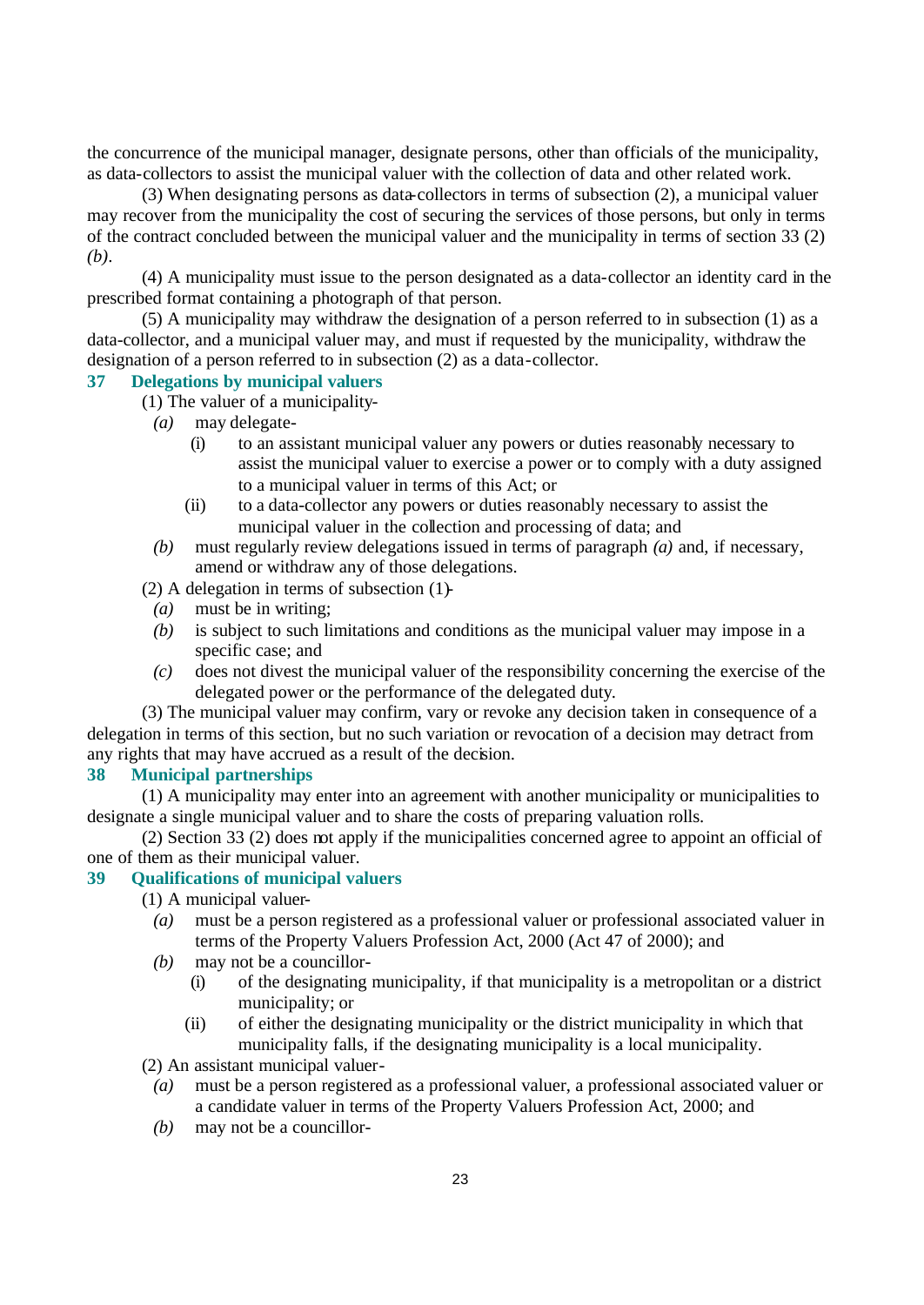- (i) of the designating municipality, if that municipality is a metropolitan or district municipality; or
- (ii) of either the designating municipality or the district municipality in which that municipality falls, if the designating municipality is a local municipality.

# **40 Prescribed declaration**

Before assuming office, the valuer of a municipality or an assistant municipal valuer must-

- *(a)* make the prescribed declaration before a commissioner of oaths regarding the performance of office; and
- *(b)* lodge a certified copy of such declaration with the municipal manager.

### **41 Inspection of property**

(1) Subject to any legislation that restricts or prohibits entry to any specific property, the valuer of a municipality, assistant municipal valuer, data-collector or other person authorised by the municipal valuer in writing, may-

- *(a)* between 07:30 and 19:00 on any day except a Sunday or public holiday, enter any property in the municipality that must be valued in terms of this Act; and
- *(b)* inspect that property for the purpose of the valuation.

(2) If a person authorised by a municip al valuer in terms of subsection (1) is not in possession of an identity card in the prescribed format containing a photograph of that person, the municipality must issue to that person such a card.

(3) When entering any property in terms of subsection (1), a municipal valuer, assistant municipal valuer, data-collector or other person authorised in terms of that subsection-

- *(a)* must, on demand by a person on that property, produce his or her identity card; and
- *(b)* may be accompanied by an interpreter or any other person whose assistance may reasonably be required in the circumstances.

# **42 Access to information**

(1) A municipal valuer or assistant municipal valuer may-

- *(a)* require the owner, tenant or occupier of a property which the valuer must value in terms of this Act, or the agent of the owner, to give the valuer access to any document or information in possession of the owner, tenant, occupier or agent which the valuer reasonably requires for purpose of valuing the property;
- *(b)* make extracts from any such document or information; and
- *(c)* in writing require the owner, tenant or occupier of the property, or the agent of the owner, to provide the valuer, either in writing or orally, with particulars regarding the property which the valuer reasonably requires for purpose of valuing the property.

(2) Where any document, information or particulars were not provided when required in terms of subsection (1) and the owner concerned relies on such document, information or particulars in an appeal to an appeal board, the appeal board may make an order as to costs in terms of section 70 if the appeal board is of the view that the failure to so have provided any such document, information or particulars has placed an unnecessary burden on the functions of the municipal valuer or the appeal board.

# **43 Conduct of valuers**

(1) A municipal valuer or assistant municipal valuer-

- *(a)* must disclose to a municipality any personal or any private business interest that the valuer, or any spouse, parent, child, partner or business associate of the valuer, may have in any property in the municipality:
- *(b)* may not use the position as a municipal valuer or assistant municipal valuer for private gain or to improperly benefit another person; and
- *(c)* must comply with the Code of Conduct set out in Schedule 2 to the Municipal Systems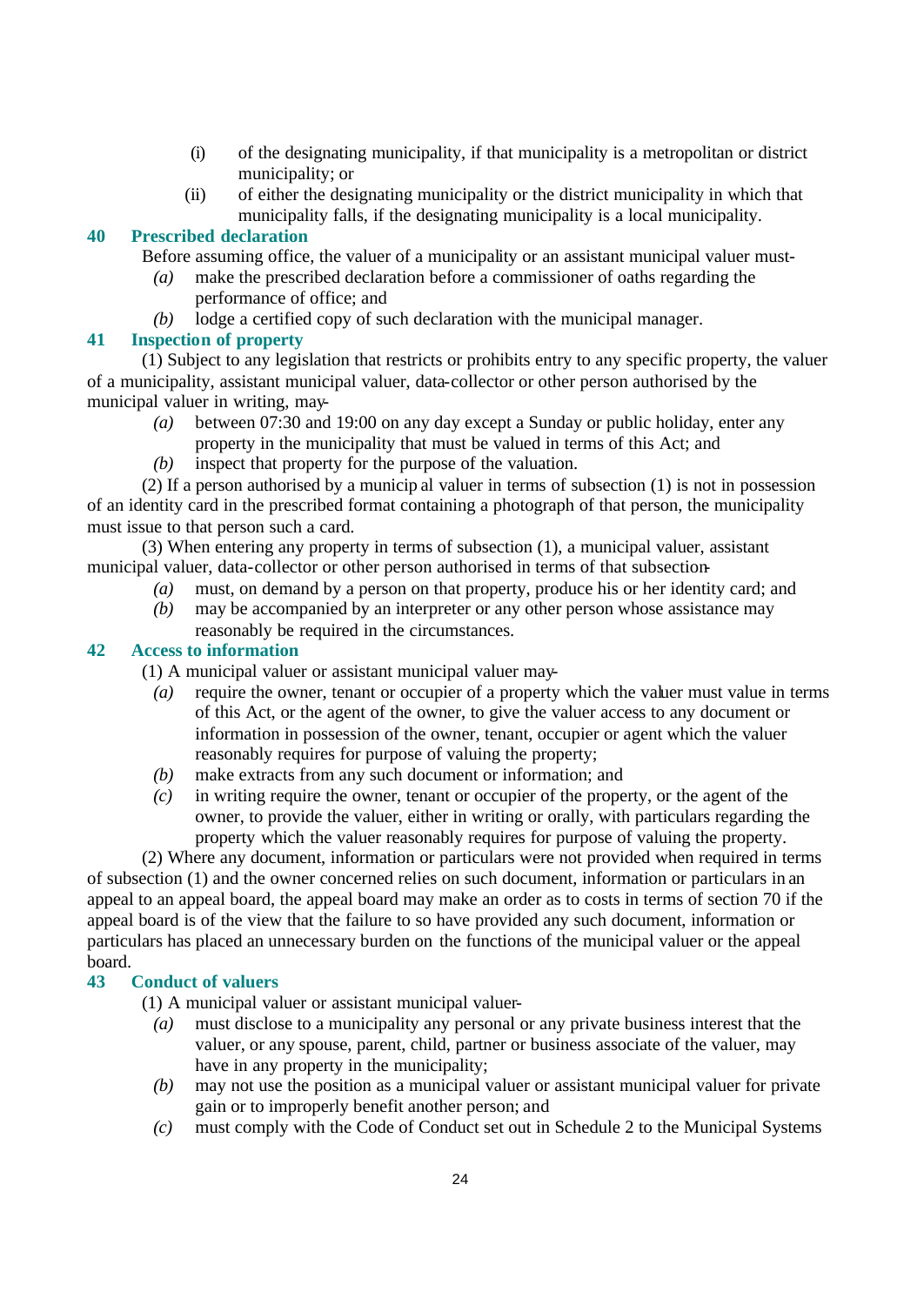Act.

(2) A municipal valuer or assistant municipal valuer who is not an official of a municipality must comply with the Code of Conduct as if that person is such an official.

(3) A municipal valuer or assistant municipal valuer who contravenes or fails to comply with subsection (1) is guilty of misconduct and subject to dismissal as municipal valuer or assistant municipal valuer.

(4) A decision in terms of subsection (3) to dismiss a municipal valuer or assistant municipal valuer who is a municipal official must be based on a finding by an enquiry conducted in accordance with the terms and conditions of employment applicable to that person.

(5) A municipal valuer or assistant municipal valuer may not perform the valuation of a property in which that valuer, or any spouse, parent, child, partner or business associate of the valuer, has a personal or private business interest, and the municipal manager must designate a special valuer to perform that valuation. A special valuer must be qualified for designation as a municipal valuer or assistant municipal valuer in terms of section 39.

#### **44 Protection of information**

(1) A municipal valuer, assistant municipal valuer, data-collector or other person may not disclose to any person any information obtained whilst exercising a power referred to in section 41 or 42, except-

- *(a)* within the scope of that person's powers and duties in terms of this Act;
- *(b)* for the purpose of carrying out the provisions of this Act;
- *(c)* for the purpose of legal proceedings; or
- *(d)* in terms of a court order.

(2) Subsection (1) also applies to a person accompanying a municipal valuer, assistant municipal valuer, data-collector or other person authorised in terms of section 41 (1) when entering any property in terms of that section.

### **CHAPTER 5 VALUATION CRITERIA (ss 45-47)**

#### **45 Valuation**

(1) Property must be valued in accordance with generally recognised valuation practices, methods and standards, and the provisions of this Act.

(2) For the purposes of subsection (1)-

- *(a)* physical inspection of the property to be valued is optional; and
- *(b)* comparative, analytical and other systems or techniques may be used, including aerial photography and computer-assisted mass appraisal systems or techniques, taking into account changes in technology and valuation systems and techniques.

(3) *(a)* If the available market-related data of any category of rateable property is not sufficient for the proper application of subsections (1) and (2), such property may be valued in accordance with any mass valuation system or technique approved by the municipality concerned, after having considered any recommendations of its municipal valuer and as may be appropriate in the circumstances.

*(b)* A mass valuation system or technique that may be approved by a municipality in terms of paragraph *(a)* includes a valuation system or technique based on predetermined bands of property values and the designation of properties to one of those bands on the basis of minimal market-related data.

#### **46 General basis of valuation**

(1) Subject to any other applicable provisions of this Act, the market value of a property is the amount the property would have realised if sold on the date of valuation in the open market by a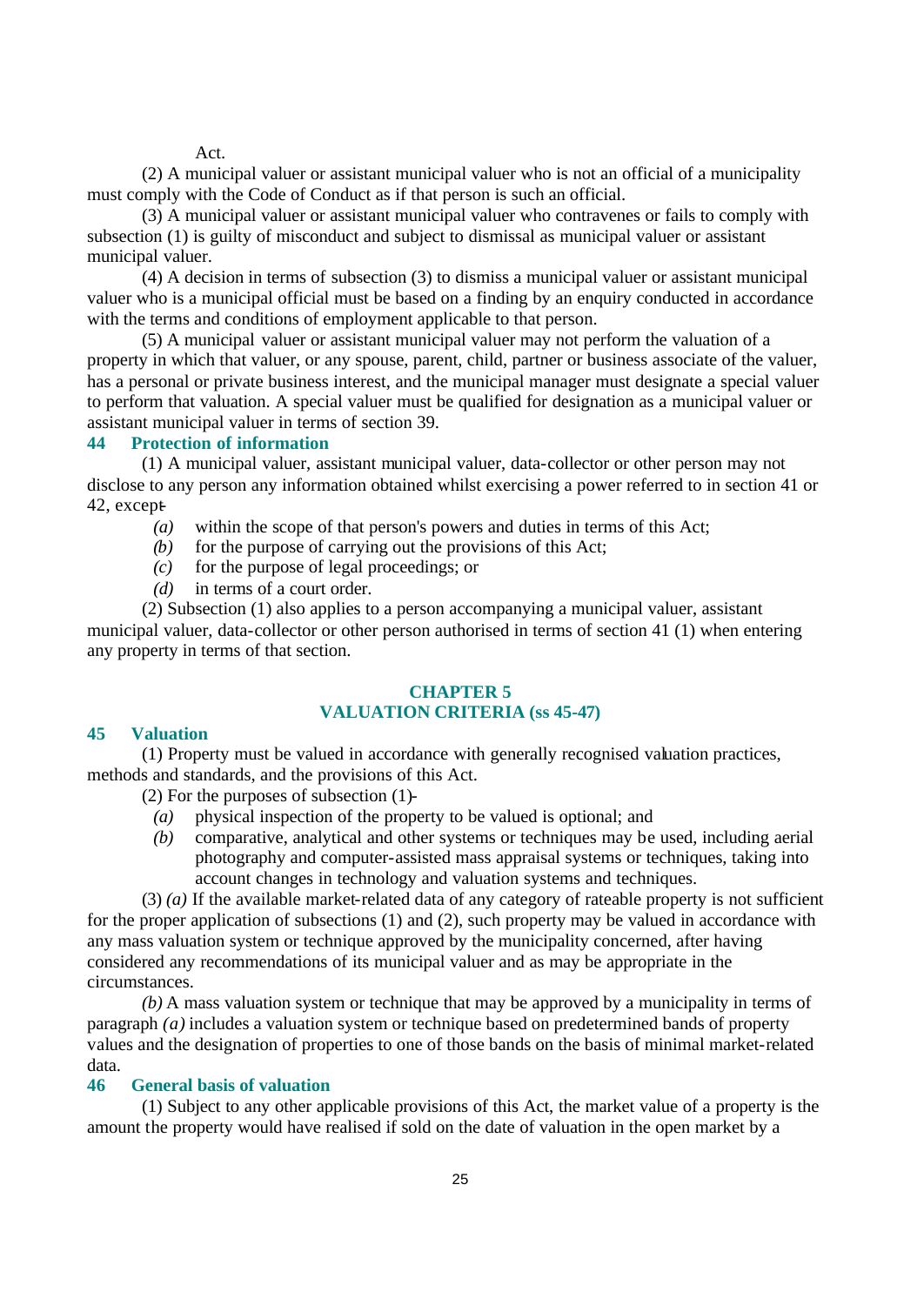willing seller to a willing buyer.

(2) In determining the market value of a property, the following must be considered for purposes of valuing the property:

- *(a)* The value of any licence, permission or other privilege granted in terms of legislation in relation to the property;
- *(b)* the value of any immovable improvement on the property that was erected or is being used for a purpose which is inconsistent with or in contravention of the permitted use of the property, as if the improvement was erected or is being used for a lawful purpose; and
- *(c)* the value of the use of the property for a purpose which is inconsistent with or in contravention of the permitted use of the property, as if the property is being used for a lawful purpose.

(3) In determining the market value of a property the following must be disregarded for purposes of valuing the property:

- *(a)* Any building or other immovable structure under the surface of the property which is the subject matter of any mining authorisation or mining right defined in the Mineral and Petroleum Resources Development Act, 2002 (Act 28 of 2002); [Para. *(a)* substituted by s. 32 *(a)* of Act 19 of 2008.]
- *(b)* any equipment or machinery which, in relation to the property concerned, is immovable property, excluding-
	- (i) a lift;
	- (ii) an escalator;
	- (iii) an air-conditioning plant;
	- (iv) fire extinguishing apparatus;
	- (v) a water pump installation for a swimming pool or for irrigation or domestic purposes; and
	- (vi) any other equipment or machinery that may be prescribed; and [Para. *(b)* amended by s. 32 *(b)* of Act 19 of 2008.]
- *(c)* any unregistered lease in respect of the property.

(4) In determining the ma rket value of a property used for agricultural purposes, the value of any annual crops or growing timber on the property that have not yet been harvested as at the date of valuation must be disregarded for purposes of valuing the property.

 $(5)$  ......

[Sub-s. (5) deleted by s. 32 *(c)* of Act 19 of 2008.]

# **47 Valuation of property in sectional title schemes**

When valuing a property which is subject to a sectional title scheme, the valuer must determine the market value of each sectional title unit in the scheme in accordance with section 46.

# **CHAPTER 6**

# **VALUATION ROLLS (ss 48-55)**

# **48 Contents of valuation rolls**

(1) A valuation roll must list all properties in the municipality determined in terms of section 30 (3).

(2) The valuation roll must reflect the following particulars in respect of each property as at the date of valuation to the extent that such information is reasonably determinable:

- *(a)* The registered or other description of the property;
- *(b)* the category determined in terms of section 8 in which the property falls;
- *(c)* the physical address of the property;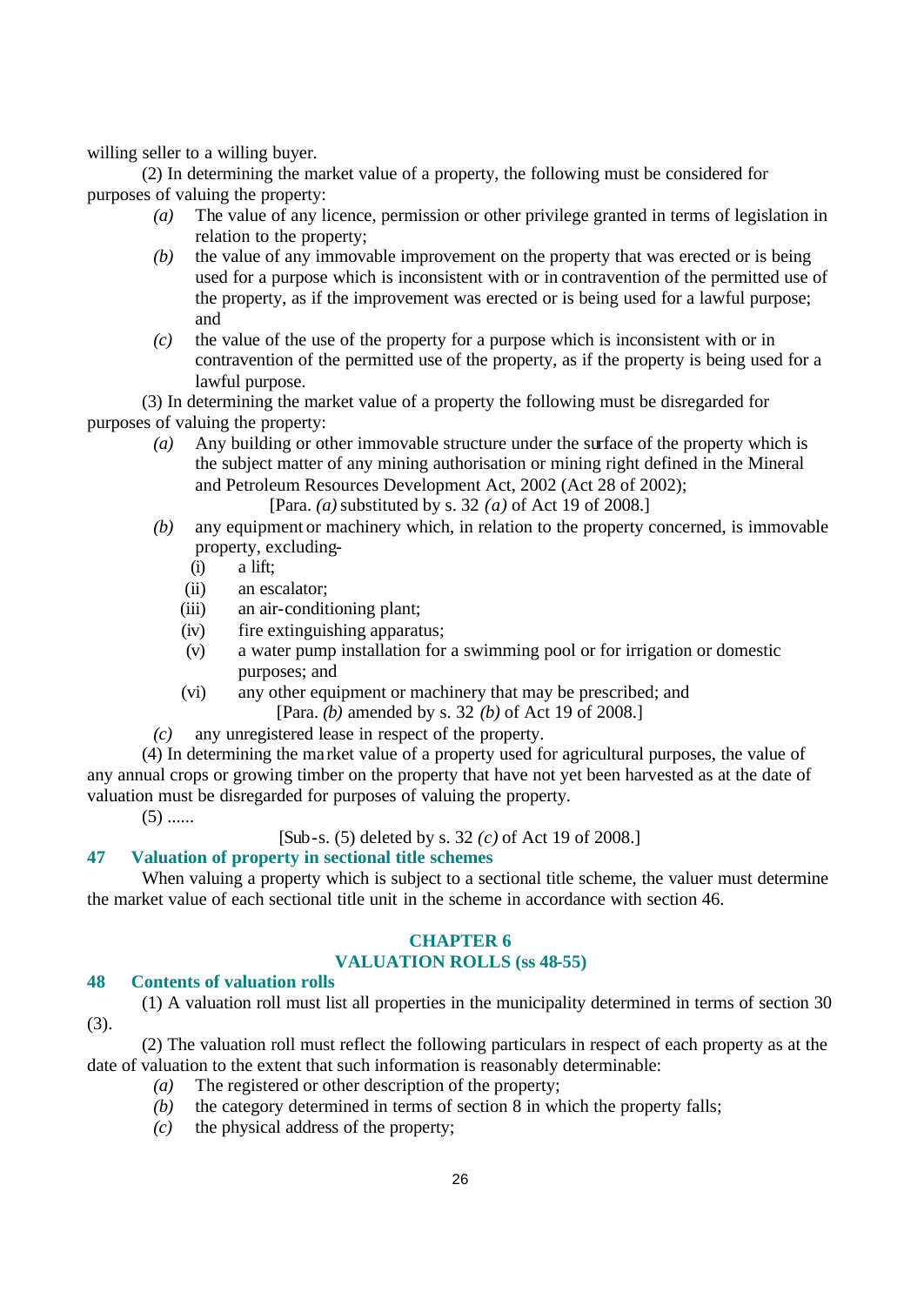- *(d)* the extent of the property;
- *(e)* the market value of the property, if the property was valued;
- *(f)* the name of the owner; and
- *(g)* any other prescribed particulars.

# **49 Public notice of valuation rolls**

(1) The valuer of a municipality must submit the certified valuation roll to the municipal manager, and the municipal manager must within 21 days of receipt of the roll-

- *(a)* publish in the prescribed form in the *Provincial Gazette*, and once a week for two consecutive weeks advertise in the media, a notice-
	- (i) stating that the roll is open for public inspection for a period stated in the notice, which may not be less than 30 days from the date of publication of the last notice; and
	- (ii) inviting every person who wishes to lodge an objection in respect of any matter in, or omitted from, the roll to do so in the prescribed manner within the stated period;
- *(b)* disseminate the substance of the notice referred to in paragraph *(a)* to the local community in terms of Chapter 4 of the Municipal Systems Act; and
- *(c)* serve, by ordinary mail or, if appropriate, in accordance with section 115 of the Municipal Systems Act, on every owner of property listed in the valuation roll a copy of the notice referred to in paragraph *(a)* together with an extract of the valuation roll pertaining to that owner's property.

(2) If the municipality has an official website or another website available to it, the notice and the valuation roll must also be published on that website.

# **50 Inspection of, and objections to, valuation rolls**

(1) Any person may, within the period stated in the notice referred to in section 49 (1) *(a)*-

- *(a)* inspect the roll during office hours;
- *(b)* on payment of a reasonable fee, request the municipality during office hours to make extracts from the roll; and
- *(c)* lodge an objection with the municipal manager against any matter reflected in, or omitted from, the roll.

(2) An objection in terms of subsection (1) *(c)* must be in relation to a specific individual property and not against the valuation roll as such.

(3) A municipal manager must assist an objector to lodge an objection if that objector is unable to read or write.

(4) A municipal council may also lodge an objection with the municipal manager concerned against any matter reflected in, or omitted from, the roll. The municipal manager must inform the council of any matter reflected in, or omitted from, the roll that affects the interests of the municipality.

(5) A municipal manager must, within 14 days after the end of the period stated in the notice referred to in section 49 (1) *(a)*, submit all objections to the municipal valuer, who must promptly decide and dispose of the objections in terms of section 51.

(6) The lodging of an objection does not defer liability for payment of rates beyond the date determined for payment.

## **51 Processing of objections**

A municipal valuer must promptly-

- *(a)* consider objections in accordance with a procedure that may be prescribed;
- *(b)* decide objections on facts, including the submissions of an objector, and, if the objector is not the owner, of the owner; and
- *(c)* adjust or add to the valuation roll in accordance with any decisions taken.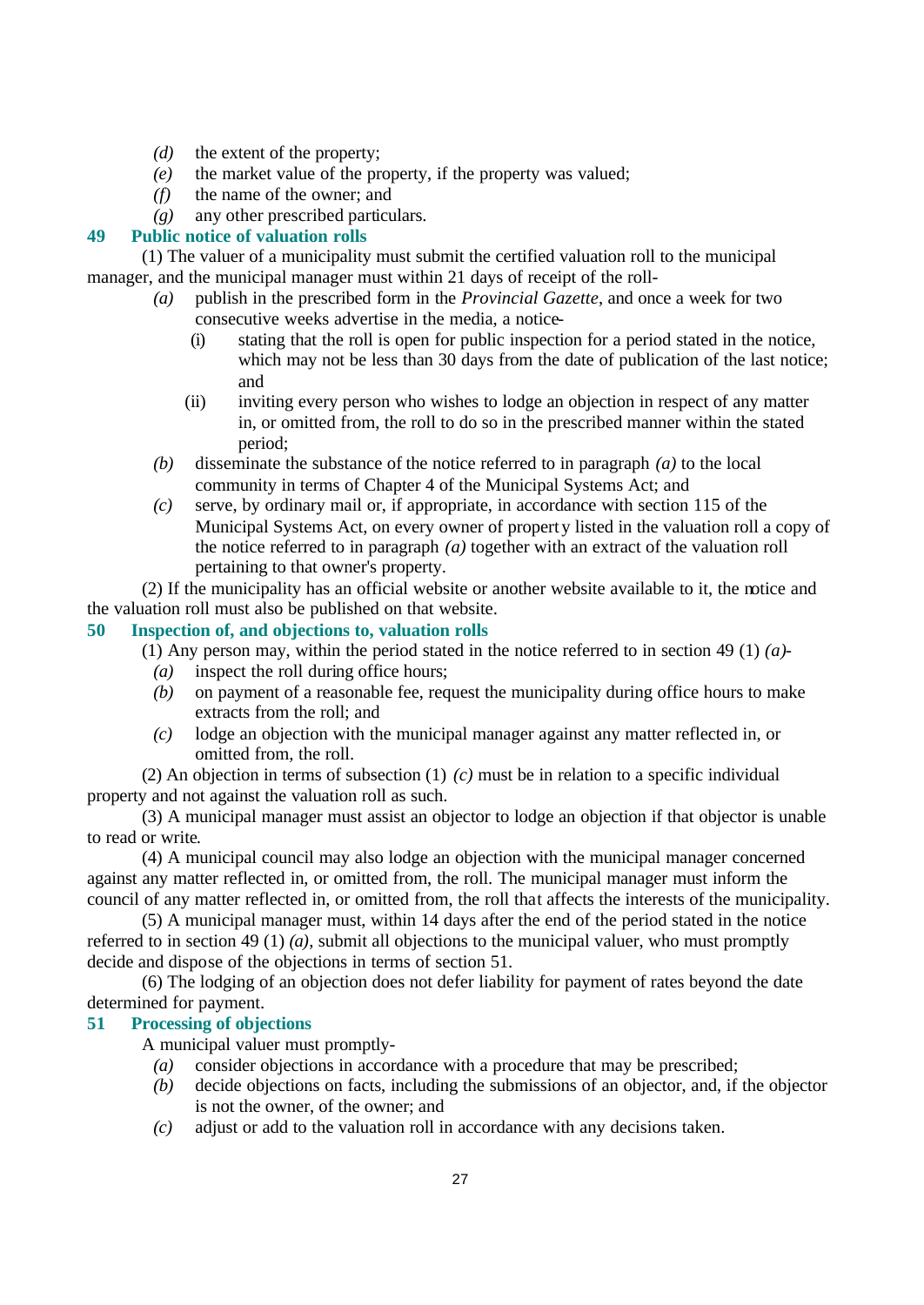# **52 Compulsory review of decisions of municipal valuer**

(1) If a municipal valuer adjusts the valuation of a property in terms of section 51 *(c)* by more than 10 per cent upwards or downwards-

- *(a)* the municipal valuer must give written reasons to the municipal manager; and
- *(b)* the municipal manager must promptly submit to the relevant valuation appeal board the municipal valuer's decision, the reasons for the decision and all relevant documentation, for review.
- (2) An appeal board must-
	- *(a)* review any such decision; and
	- *(b)* either confirm, amend or revoke the decision.

(3) If the appeal board amends or revokes the decision, the chairperson of the appeal board and the valuer of the municipality must ensure that the valuation roll is adjusted in accordance with the decisions taken by the appeal board.

#### **53 Notification of outcome of objections and furnishing of reasons**

(1) A municipal valuer must, in writing, notify every person who has lodged an objection, and also the owner of the property concerned if the objector is not the owner, of-

- *(a)* the valuer's decision in terms of section 51 regarding that objection;
- *(b)* any adjustments made to the valuation roll in respect of the property concerned; and
- *(c)* whether section 52 applies to the decision.

(2) Within 30 days after such notification, such objector or owner may, in writing, apply to the municipal manager for the reasons for the decision. A prescribed fee must accompany the application.

(3) The municipal valuer must, within 30 days after receipt of such application by the

municipal manager, provide the reasons for the decision to the applicant, in writing.

#### **54 Right of appeal**

(1) An appeal to an appeal board against a decision of a municipal valuer in terms of section 51 may be lodged in the prescribed manner with the municipal manager concerned by-

- *(a)* a person who has lodged an objection in terms of section 50 (1) *(c)* and who is not satisfied with the decision of the municipal valuer;
- *(b)* an owner of a property who is affected by such a decision, if the objector was not the owner; or
- *(c)* the council of the municipality concerned, if the municipality's interests are affected.

(2) An appeal by-

- *(a)* an objector must be lodged within 30 days after the date on which the written notice referred to in section 53 (1) was sent to the objector or, if the objector has requested reasons in terms of section 53 (2), within 21 days after the day on which the reasons were sent to the objector;
- *(b)* an owner of such property must be lodged within 30 days after the date on which the written notice referred to in section 53 (1) was sent to the owner or, if the owner has requested reasons in terms of section 53 (2), within 21 days after the day on which the reasons were sent to the owner; or
- *(c)* a municipal council must be lodged within 30 days after the date on which the decision was taken.

(3) *(a)* A municipal manager must forward any appeal lodged in terms of subsection (1) to the chairperson of the appeal board in question within 14 days after the end of the applicable period referred to in subsection (2).

*(b)* The chairperson of an appeal board must, for purposes of considering any appeals, convene a meeting of the appeal board within 60 days after an appeal has been forwarded to the chairperson in terms of paragraph *(a)*.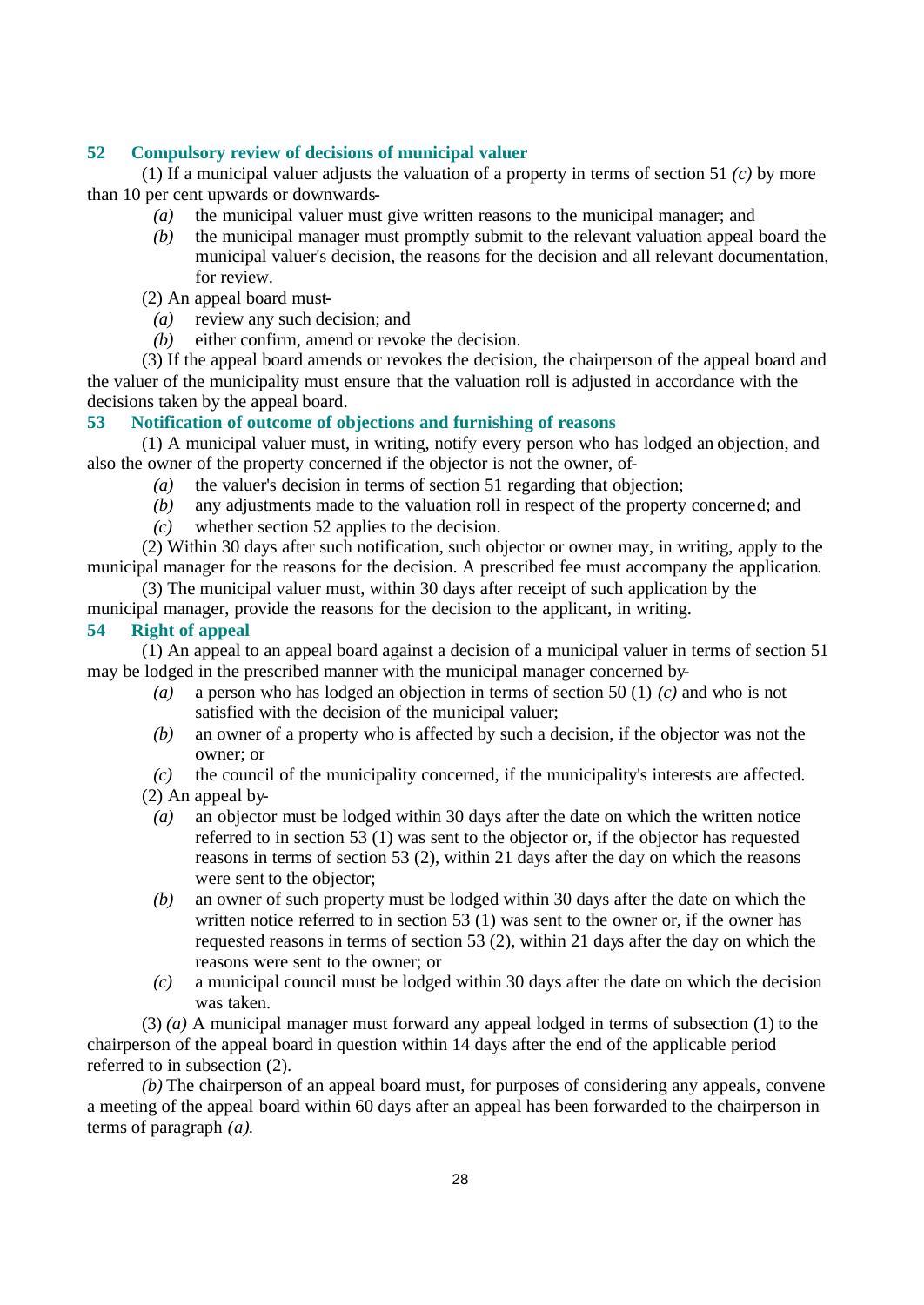*(c)* When an appeal is forwarded to the chairperson of an appeal board in terms of paragraph *(a)*, a copy of the appeal must also be submitted to the munic ipal valuer concerned.

(4) An appeal lodged in terms of this section does not defer a person's liability for payment of rates beyond the date determined for payment.

# **55 Adjustments or additions to valuation rolls**

(1) Any adjustments or additions made to a valuation roll in terms of section 51 *(c)*, 52 (3) or 69 take effect on the effective date of the valuation roll.

(2) If an adjustment in the valuation of a property affects the amount due for rates payable on that property, the municipal manager must-

*(a)* calculate-

- (i) the amount actually paid on the property since the effective date; and
- (ii) the amount payable in terms of the adjustment on the property since the effective date; and
- *(b)* recover from, or repay to, the person liable for the payment of the rate the difference determined in terms of paragraph *(a)* plus interest at a prescribed rate.

(3) Where an addition has been made to a valuation roll as envisaged in subsection (1), the municipal manager must recover from the person liable for the payment of the rate the amount due for rates payable plus interest at a prescribed rate.

#### **CHAPTER 7**

# **VALUATION APPEAL BOARDS (ss 56-76)**

# **56 Establishment of valuation appeal boards**

(1) The MEC for local government must, by notice in the *Provincial Gazette*, establish as many valuation appeal boards in the province as may be necessary, but not fewer than one in each district municipality and each metropolitan municipality.

(2) If more than one appeal board is established within the area of a district municipality, such board must be established for one or more specific local municipalities or district management areas.

# **57 Functions**

The functions of an appeal board are-

- *(a)* to hear and decide appeals against the decisions of a municipal valuer concerning objections to matters reflected in, or omitted from, the valuation roll of a municipality in the area for which it was established in terms of section 56; and
- *(b)* to review decisions of a municipal valuer submitted to it in terms of section 52.

### **58 Composition**

(1) An appeal board consists of-

- *(a)* a chairperson, who must be a person with legal qualifications and sufficient experience in the administration of justice; and
- *(b)* not fewer than two and not more than four other members with sufficient knowledge of or experience in the valuation of property, of which at least one must be a professional valuer registered in terms of the Property Valuers Profession Act, 2000 (Act 47 of 2000).

(2) The chairperson and other members of an appeal board must be appointed by the MEC for local government in the province, taking into account the need for representivity, including gender representivity.

(3) The MEC for local government must follow a transparent process complying with any prescribed norms and standards when making appointments to an appeal board.

# **59 Disqualifications**

(1) The following persons are disqualified from being a member of an appeal board: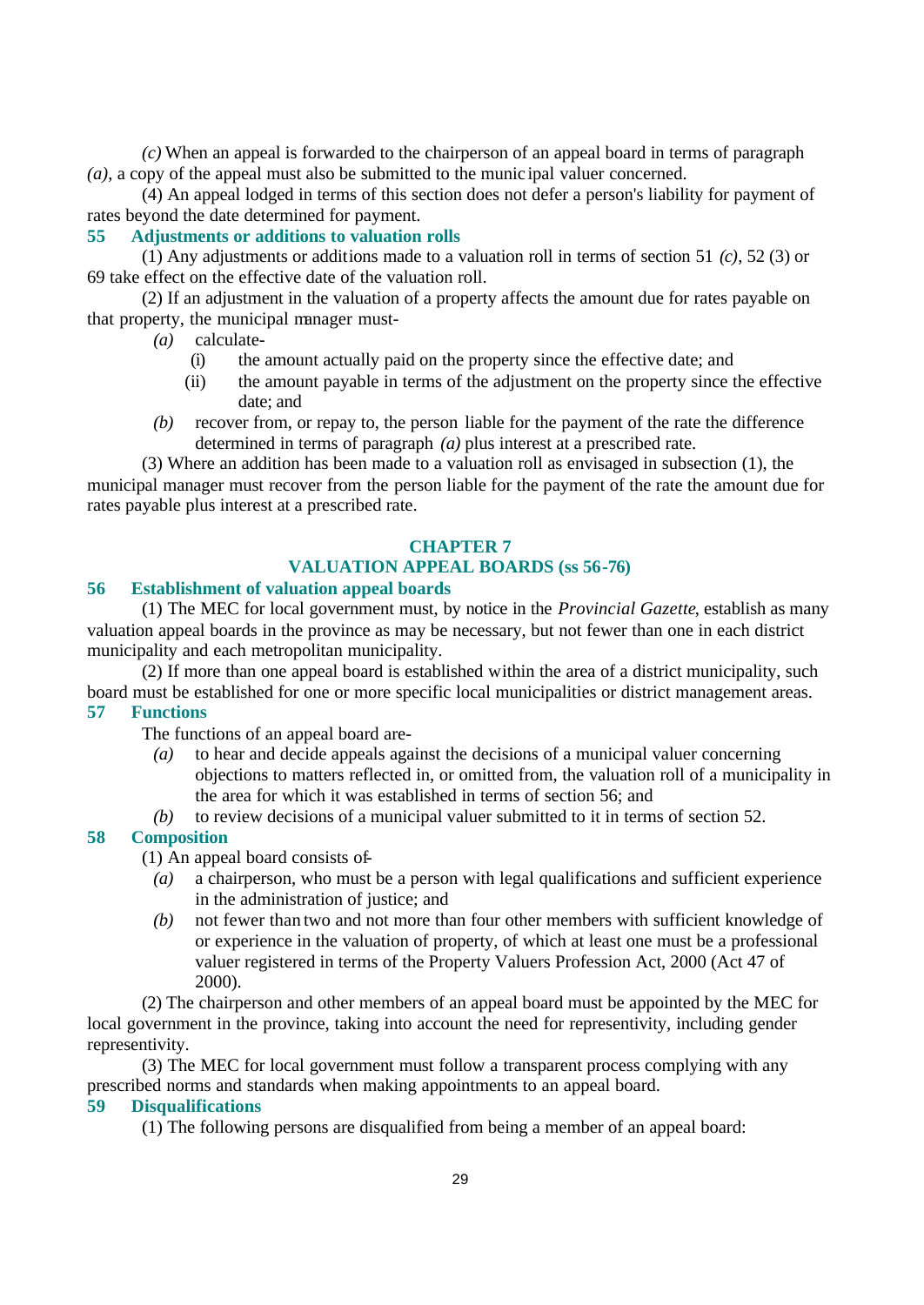- *(a)* An unrehabilitated insolvent;
- *(b)* a person under curatorship;
- *(c)* a person declared to be of unsound mind by a court of the Republic;
- *(d)* a person who, after 24 April 1994, was convicted of an offence and sentenced to imprisonment without an option of a fine for a period of not less than 12 months;
- *(e)* a person who has been disqualified in terms of applicable legislation from practicing as a valuer or lawyer; or
- *(f)* a person who is in arrears to a municipality for rates or service charges for a period longer than three months.

(2) A disqualification in terms of subsection  $(1)$   $(d)$  ends five years after the imprisonment has been completed.

(3) A member of an appeal board who is a councillor, an employee or valuer of a municipality must withdraw from the proceedings of the board if a matter concerning that municipality's valuation roll is considered by the board.

# **60 Term of office**

The term of office of members of an appeal board is four years, but members are eligible to be re-appointed.

# **61 Conditions of appointment**

(1) The Minister must, after consultation with the MECs for local government, determine the conditions of appointment of members of an appeal board.

(2) Conditions of appointment may differ in respect of the chairperson and other members of an appeal board.

(3) The municipality or municipalities for which an appeal board was established in terms of section 56 must remunerate the members of the appeal board in accordance with their conditions of appointment and the directions of the MEC for local government.

### **62 Conduct of members**

(1) A member of an appeal board-

- *(a)* must perform the duties of office in good faith and without fear, favour or prejudice;
- *(b)* must disclose any personal or any private business interest that that member or any spouse, parent, child, partner or business associate of that member may have in any matter before the appeal board and must withdraw from the proceedings of the appeal board, unless the board decides that the member's interest in the matter is trivial or not relevant, and announces its decision in public at the first available sitting of the board;
- *(c)* may not use the position or privileges of a member for private gain or to improperly benefit another person; or
- *(d)* may not act in any other way that compromises the credibility, impartiality, independence or integrity of the appeal board.

(2) A member of an appeal board who contravenes or fails to comply with subsection (1) is guilty of misconduct.

# **63 Termination of membership**

(1) A person ceases to be a member of an appeal board when that person-

- *(a)* resigns;
- *(b)* is no longer eligible to be a member; or
- *(c)* is removed from office in terms of subsection (2).

(2) The MEC for local government may remove from office a member of an appeal board but only on the grounds of misconduct, incapacity or incompetence.

(3) A decision to remove a member of an appeal board on the grounds of misconduct or incompetence must be based on a finding to that effect by an investigating tribunal appointed by the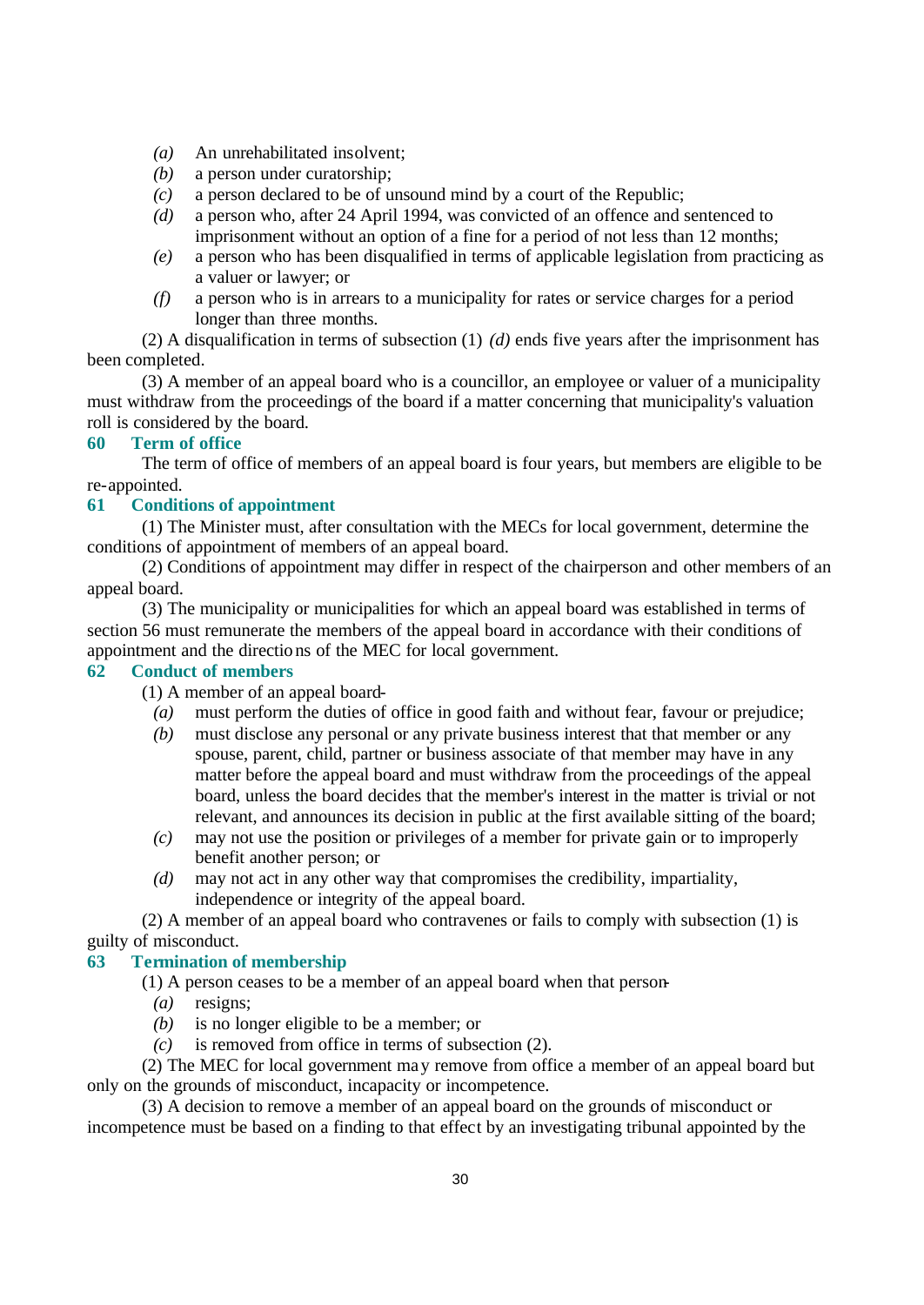#### MEC.

(4) The MEC may suspend a member of an appeal board who is under investigation in terms of subsection (3).

### **64 Alternates**

(1) The MEC for local government may appoint alternate members of an appeal board.

(2) The person appointed as the alternate for the chairperson of an appeal board must be a person with legal qualifications and sufficient experience in the administration of justice.

(3) An alternate acts as a member when-

- *(a)* a member is absent, has recused himself or herself or is suspended; or
- *(b)* the filling of a vacancy on the board is pending.

#### **65 Meetings**

(1) The chairperson of an appeal board decides when and where the board meets, but must promptly convene a meeting if a majority of the members of the board request him or her, in writing, to convene a board meeting at such time and such place set out in the request.

(2) When hearing an appeal, an appeal board must sit in a municipality whose valuation roll is the subject of the appeal or review.

(3) If the chairperson is absent or not available, or if there is a vacancy in the office of chairperson, the other members of the appeal board must elect a member with experience in the administration of justice or the alternate for the chairperson to preside at the meeting or to act as chairperson.

(4) Meetings of an appeal board are open to the public, but a board may adjourn in closed session when deliberating an issue before the board.

#### **66 Administrative assistance**

(1) An appeal board may request a municipality whose valuation roll is under consideration by the board to provide it with the necessary office accommodation and other administrative assistance, including staff for the board.

(2) A municipality whose valuation roll is under consideration-

- *(a)* must comply with all reasonable requests in terms of subsection (1); and
- *(b)* is liable for the costs of an appeal board, provided that the members of an appeal board must be remunerated in accordance with section 61 (3).

#### **67 Procedures**

An appeal board may determine its internal procedures to dispose of appeals and reviews subject to any procedures that may be prescribed.

#### **68 Quorums and decisions**

(1) A majority of the members of an appeal board serving at any relevant time constitutes a quorum for a meeting of the board.

(2) A matter before an appeal board is decided by a supporting vote of a majority of the members of the board.

(3) If on any matter before an appeal board there is an equality of votes, the member presiding at the meeting must exercise a casting vote in addition to that person's vote as a member. **69 Decisions affecting valuation rolls** 

(1) The chairperson of an appeal board and the valuer of the municipality must ensure that the valuation roll is adjusted or added to in accordance with the decisions taken by the appeal board.

(2) If an adjustment in the valuation of a property affects the amount due for rates payable on that property, section 55 (2) must be applied.

(3) Where an addition has been made to the valuation roll as envisaged in subsection (1), section 55 (3) must be applied.

#### **70 Orders as to costs**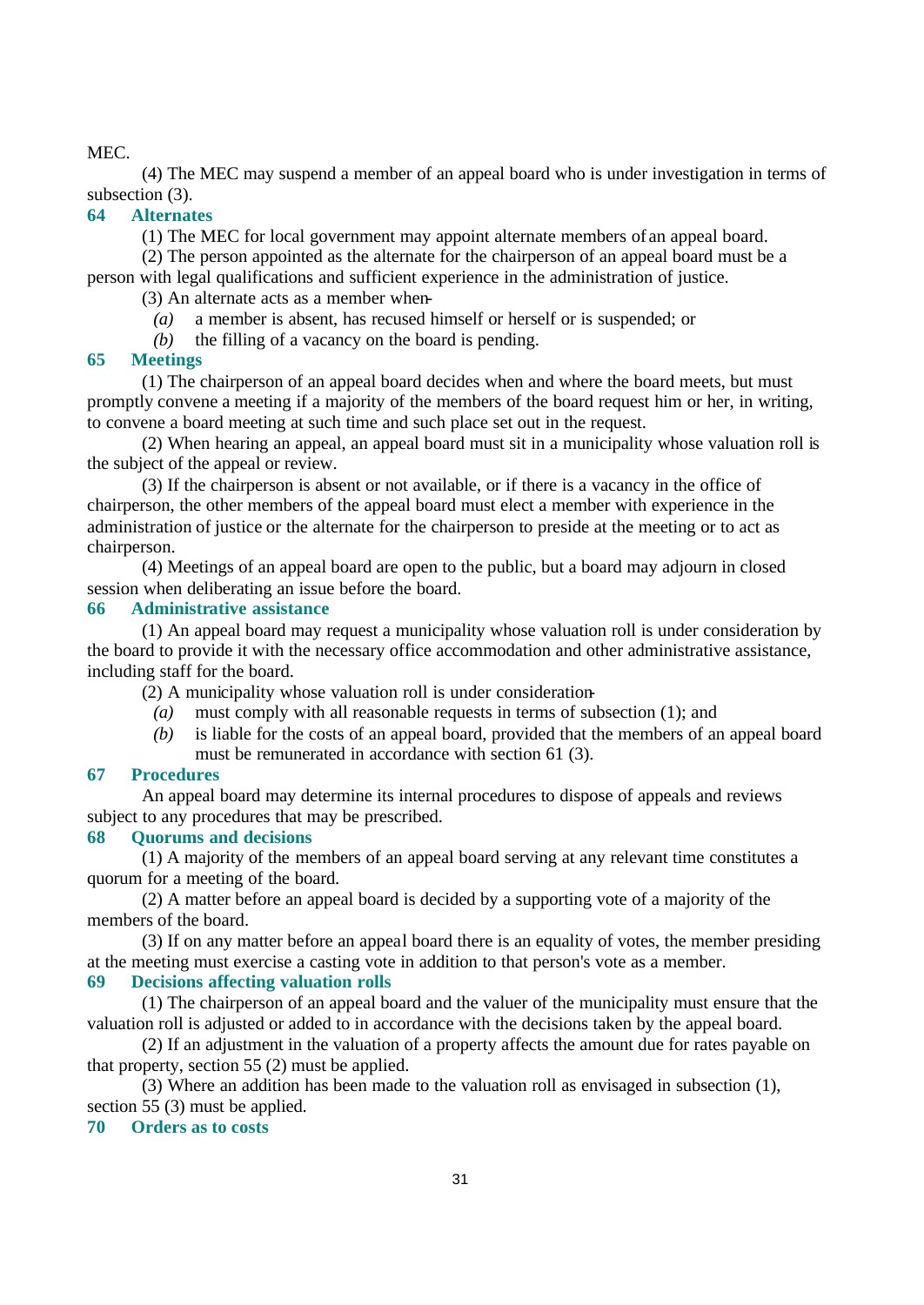(1) When an appeal board gives its decision, it may issue an order with regard to costs it regards as just and equitable.

(2) When making an order in terms of subsection (1), an appeal board may order any person whose appeal or opposition to an appeal is in bad faith or frivolous to compensate the municipality concerned in full or in part for costs incurred by the municipality in connection with the appeal.

#### **71 Committees of appeal boards**

(1) The MEC for local government may, on request by an appeal board, authorise the board to establish one or more committees to assist it in the performance of its duties.

(2) When appointing members to a committee, an appeal board is not restricted to members of the appeal board.

(3) An appeal board-

- *(a)* must determine the duties of a committee;
- *(b)* must appoint a chairperson and other members of a committee;
- *(c)* may authorise a committee to co-opt advisory members within limits determined by the board;
- *(d)* may remove a member of a committee from office at any time; and
- *(e)* may determine a committee's p rocedure.

(4) An appeal board which has established a committee may dissolve that committee at any

(5) Sections 61 and 66 (2) *(b)*, read with the necessary changes as the context may require, apply to the conditions of appointment of committee members who are not members of an appeal board.

# **72 Inspection of property**

time.

(1) Subject to any legislation that restricts or prohibits entry to any specific property, a member of, or any other person authorised by, an appeal board may-

- *(a)* between 07:30 and 19:00 on any day except a Sunday or public holiday, enter any property that is the subject of an appeal or review; and
- *(b)* inspect that property for the purpose of the appeal or review.

(2) When entering any property in terms of subsection (1), a member of, or any other person authorised by, an appeal board-

- *(a)* must, on demand by a person on that property, produce proof of identity; and
- *(b)* may be accompanied by an interpreter or any other person whose assistance may reasonably be required in the circumstances.

(3) The MEC for local government who established an appeal board must issue to a member of, or any person authorised by, that appeal board an identity card in the prescribed format containing a photograph of that person.

# **73 Access to information**

A member of, or any other person authorised by, an appeal board may-

- *(a)* require the owner, tenant or occupier of a property which is the subject of an appeal or review, or the agent of the owner, to give the member or authorised person access to any document or information in possession of the owner, tenant, occupier or agent which the member or authorised person reasonably requires for purpose of the appeal or review;
- *(b)* make extracts from any such document or information; and
- *(c)* in writing require the owner, tenant or occupier of the property, or the agent of the owner, to provide the member or authorised person either in writing or orally with particulars regarding the property which the member or authorised person reasonably requires for purpose of the appeal or review.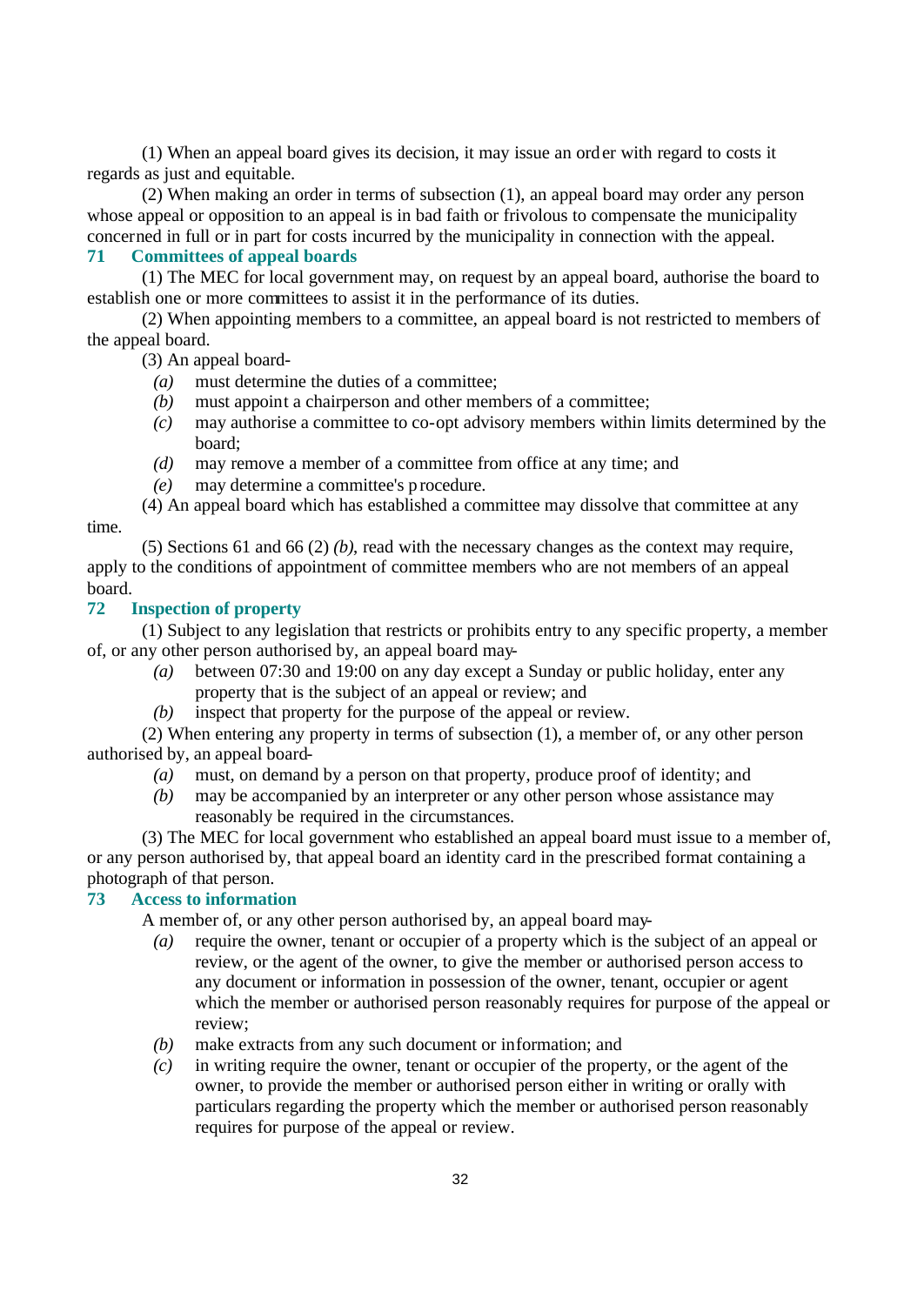### **74 Protection of information**

(1) A member of, or any other person authorised by, an appeal board to inspect property may not disclose to any person any information obtained whilst exercising a power referred to in section 72 or 73, except-

- *(a)* within the scope of that person's powers and duties in terms of this Act;
- *(b)* for the purpose of carrying out the provisions of this Act;
- *(c)* for the purpose of legal proceedings; or
- *(d)* in terms of a court order.

(2) Subsection (1) also applies to a person accompanying a member of an appeal board or a person authorised by an appeal board in terms of section 72 (1), when entering any property in terms of that section.

# **75 Powers of appeal boards**

(1) An appeal board may-

- *(a)* by notice, summon a person to appear before it-
	- (i) to give evidence; or
	- (ii) to produce a document available to that person and specified in the summons;
- *(b)* call a person present at a meeting of an appeal board, whether summoned or not- (i) to give evidence; or
	- (ii) to produce a document in that person's custody;
- *(c)* administer an oath or solemn affirmation to that person;
- *(d)* question that person, or have that person questioned; or
- *(e)* retain a document produced in terms of paragraph *(a)* (ii) or *(b)* (ii) for a reasonable period.

(2) A person appearing before an appeal board, whether summoned or not, may at his or her own expense be assisted by a legal representative.

(3) *(a)* A person summoned to appear before an appeal board is entitled to witness fees paid to state witnesses in criminal proceedings in a court.

*(b)* Fees referred to in paragraph *(a)* must be paid by the relevant municipality.

(4) The law regarding privilege applicable to a witness summoned to give evidence in a criminal case in a court applies to the questioning of a person in terms of subsection (1).

# **76 Proceedings by, or against, appeal boards**

(1) Legal proceedings by, or against, an appeal board may be instituted in the name of the board.

(2) Any costs awarded in any legal proceedings against an appeal board must be borne by the municipality concerned.

# **CHAPTER 8**

# **UPDATING OF VALUATION ROLLS (ss 77-79)**

# **77 General**

A municipality must regularly, but at least once a year, update its valuation roll by causing-

- *(a)* a supplementary valuation roll to be prepared, if section 78 applies; or
- *(b)* the valuation roll to be amended, if section 79 applies.

### **78 Supplementary valuations**

(1) A municipality must, whenever necessary, cause a supplementary valuation to be made in respect of any rateable property-

- *(a)* incorrectly omitted from the valuation roll;
- *(b)* included in a municipality after the last general valuation;
- *(c)* subdivided or consolidated after the last general valuation;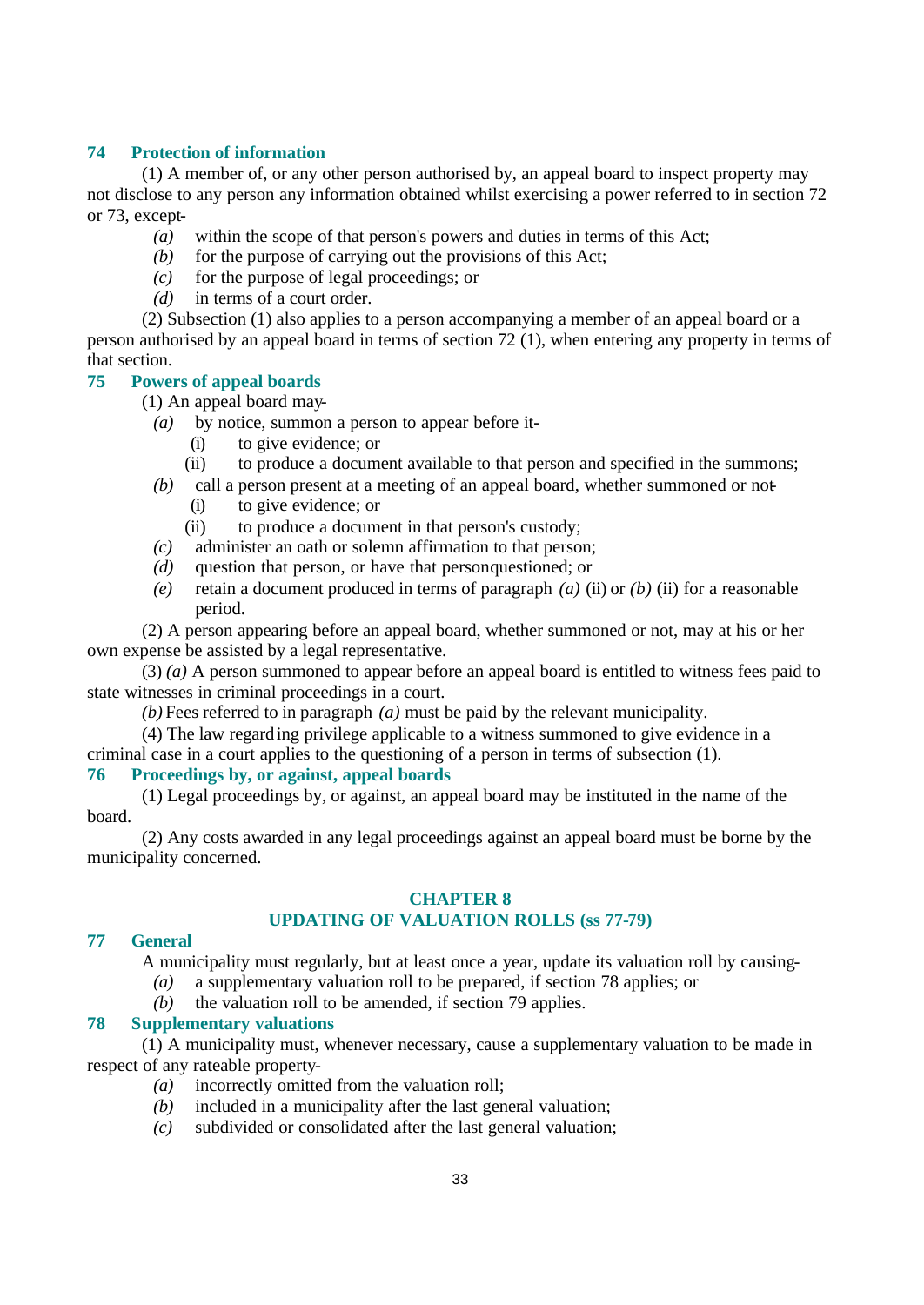- *(d)* of which the market value has substantially increased or decreased for any reason after the last general valuation;
- *(e)* substantially incorrectly valued during the last general valuation;
- *(f)* that must be revalued for any other exceptional reason; or
- *(g)* of which the category has changed.

[Para. *(g)* added by s. 33 *(a)* of Act 19 of 2008.]

(2) For the purposes of subsection (1), the provisions of Part 2 of Chapter 4 and, Chapters 5, 6 and 7, read with the necessary changes as the context may require, are applicable, except that-

- *(a)* a municipal valuer who prepared the valuation roll may be designated for the preparation and completion of the supplementary valuation roll; and
- *(b)* the supplementary valuation roll takes effect on the first day of the month following the completion of the public inspection period required for the supplementary valuation roll in terms of section 49 (as read with this section), and remains valid for the duration of the municipality's current valuation roll.

(3) Supplementary valuations must reflect the market value of properties determined in accordance with-

- *(a)* market conditions that applied as at the date of valuation determined for purposes of the municipality's last general valuation; and
- *(b)* any other applicable provisions of this Act.

(4) Rates on a property based on the valuation of that property in a supplementary valuation roll become payable with effect from-

- *(a)* the effective date of the supplementary roll, in the case of a property referred to in subsection (1) *(a)*, *(e)* or *(f)*;
- *(b)* the date on which the property was included in the municipality, in the case of a property referred to in subsection (1) *(b)*;
- *(c)* the date on which the subdivision or consolidation of the property was registered in the Deeds Office, in the case of a property referred to in subsection (1) *(c)*;
- *(d)* the date on which the event referred to in subsection (1) *(d)* has occurred; or
- *(e)* the date on which the change of category referred to in subsection  $(1)$  *(g)* occurred. [Para. *(e)* added by s. 33 *(b)* of Act 19 of 2008.]

#### **79 Amendment of valuation rolls**

A municipality must regularly cause its valuation roll to be amended to reflect any changes to the particulars on the roll, except that changes to the roll in circumstances where section 78 applies may only be effected through a supplementary roll in accordance with that section.

# **CHAPTER 9**

# **MISCELLANEOUS MATTERS (ss 80-96)**

#### **80 Condonation of non-compliance with time periods**

(1) The MEC for local government in a province may, on good cause shown, and on such conditions as the MEC may impose, condone any non-compliance with a provision of this Act requiring any act to be done within a specified period or permitting any act to be done only within a specified period.

(2) Non-compliance with section 21, 31 or 32 may not be condoned in terms of subsection (1).

(3) The powers conferred in terms of this section on an MEC for local government may only be exercised within a framework as may be prescribed.

# **81 Provincial monitoring**

(1) The MEC for local government in a province must monitor whether municipalities in the province comply with the provisions of this Act.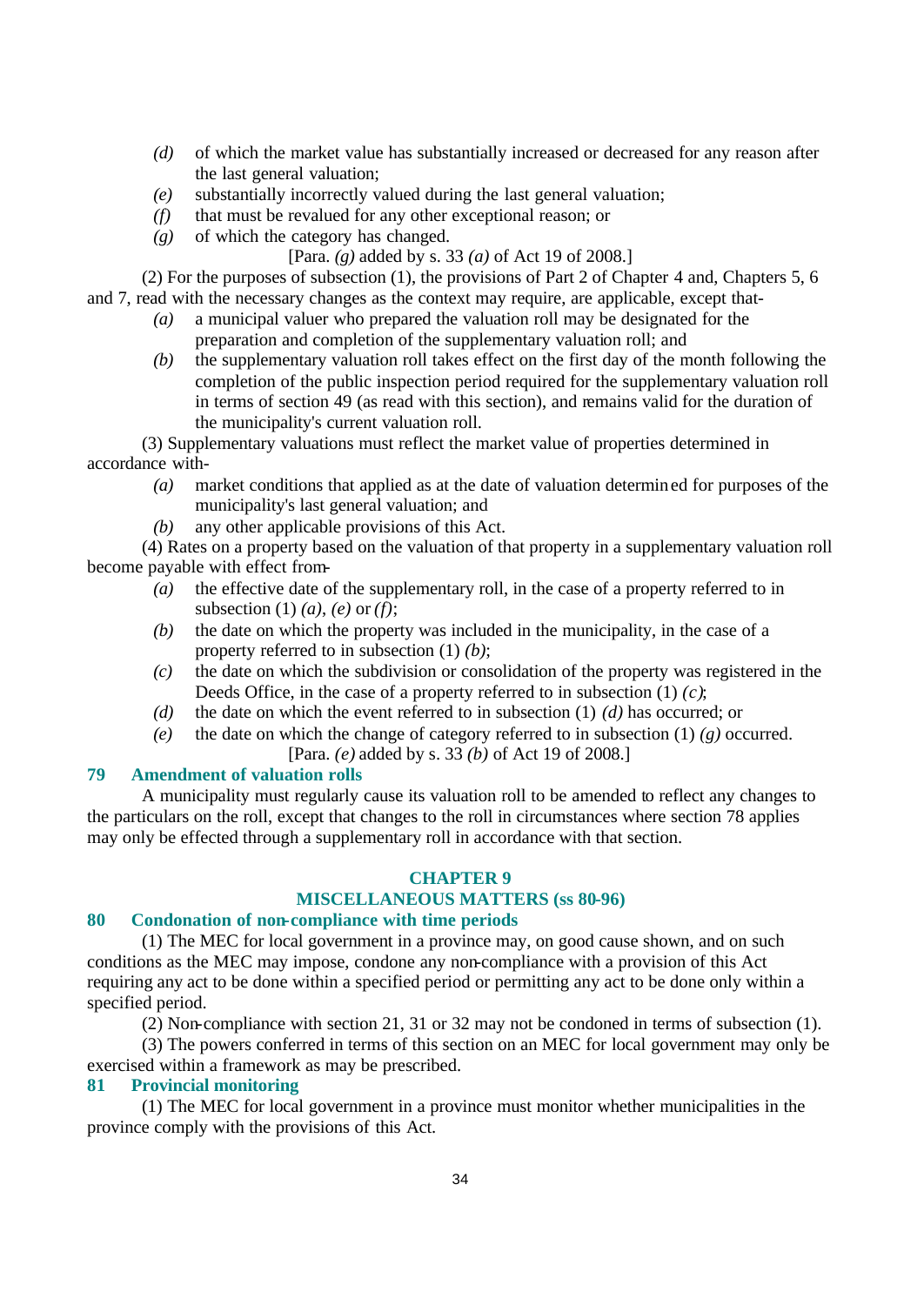(2) If a municipality fails to comply with a provision of this Act, the MEC may take any appropriate steps to ensure compliance, including proposing an intervention by the provincial executive in terms of section 139 of the Constitution.

# **82 National monitoring and reporting**

(1) The Minister may monitor, and from time to time investigate and issue a public report on, the effectiveness, consistency, uniformity and application of municipal valuations for rates purposes.

(2) The investigation may include-

- *(a)* studies of the ratio of valuations to sale prices; and
- *(b)* other appropriate statistical measures to establish the accuracy of the valuations, including the relative treatment of higher value and lower value property.

(3) Investigations in terms of subsection (1) may be undertaken in respect of one or more or all municipalities.

## **83 Regulations**

(1) The Minister may make regulations not inconsistent with this Act concerning-

- *(a)* any matter that may be prescribed in terms of this Act;
- *(b)* the preparation, contents, adoption, and enforcement of a municipal rates policy;
- *(c)* the manner in which rates referred to in section 21 must be phased in and the criteria that municipalities must take into account;
- *(d)* the property register;
- *(e)* the form and contents of any document referred to in this Act, including any-
	- (i) declaration;
	- (ii) authorisation;
	- (iii) valuation roll;
	- (iv) objection to a valuation;
	- (v) appeal against a decision of a municipal valuer; and
	- (vi) notice;
- *(f)* the valuation and rating of public service infrastructure;
- $(g)$  the procedure that must be followed in connection with-
	- (i) appeals to an appeal board against decisions of municipal valuers, including the procedure to lodge, oppose, adjudicate and dispose of such appeals; and
	- (ii) reviews by an appeal board of decisions of municipal valuers;
- *(h)* the matters for which, or circumstances in which, an appeal board may condone noncompliance with a procedural requirement of this Act;
- *(i)* the giving of reasons by an appeal board for its decisions;
- *(j)* the funding of appeal boards by municipalities;
- *(k)* inquiries by investigating tribunals to establish alleged misconduct by, or alleged incompetence of, members of appeal boards;
- *(l)* inquiries by municipalities to establish alleged misconduct by, or alleged incompetence of, municipal valuers or assistant municipal valuers;
- *(m)* fees payable for information or the issue of documents in terms of this Act; and
- *(n)* any matter which in the opinion of the Minister is necessary for the effective carrying out or furtherance of the objects of this Act.

(2) The Minister may by regulation in terms of subsection (1) declare a contravention of, or failure to comply with, any specific regulation an offence.

(3) Regulations in terms of subsection (1) may treat different categories of properties, or different categories of owners of properties, differently.

## **84 Consultative processes before promulgation of regulations**

Before regulations in terms of section 83 are promulgated, the Minister must-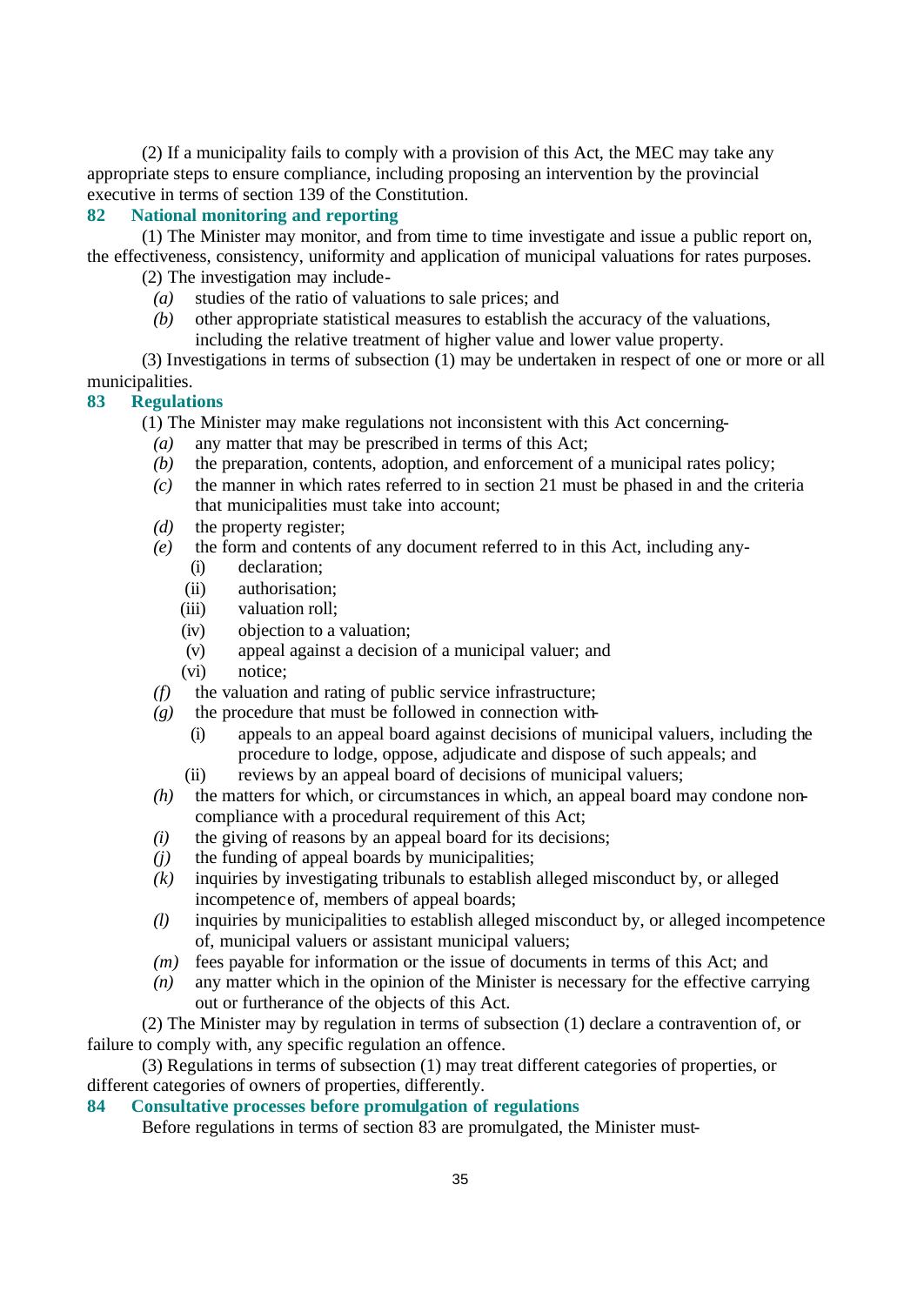- *(a)* consult organised local government on the substance of those regulations; and
- *(b)* publish the draft regulations in the *Government Gazette* for public comment.

# **85 Copyright of valuation rolls and other data**

Copyright of valuation rolls and other documents produced by municipal valuers, assistant municipal valuers or data-collectors in the performance of their functions, and data collected by municipal valuers, assistant municipal valuers or data-collectors for the purpose of preparing valuation rolls, vests in the municipality concerned.

# **86 Offences**

(1) A person is guilty of an offence if that person-

- *(a)* contravenes section 43 (1) *(a)* or *(b)*, 44, 62 (1) *(b)* or *(c)*, or 74;
- *(b)* wilfully obstructs, hinders or threatens a valuer or a member of or person authorised by an appeal board when the valuer, member or person performs a duty or exercises a power in terms of this Act;
- *(c)* wilfully gives information in an objection in terms of section 50 (1) *(c)* or in an appeal in terms of section 54 which is false in any material respect;

[Para. *(c)* substituted by s. 34 of Act 19 of 2008.]

- *(d)* after having been summoned in terms of section 75 fails-
	- (i) to be present at a meeting of an appeal board at the time and place specified in the summons;
	- (ii) to remain present until excused; or
	- (iii) to produce a document specified in the summons;
- *(e)* after having been called in terms of section 75 refuses-
	- (i) to appear;
	- (ii) to answer any question, except where the answer might incriminate him or her; or
	- (iii) to produce a document in that person's custody; or
- *(f)* fails to comply with a request in terms of section 29 (4), 42 (1) *(a)* or *(c)* or 73 *(a)* or *(c)*, or in response to such request wilfully supplies false or incorrect information in any material respect.

(2) A valuer is guilty of an offence if that valuer is grossly negligent in the exercise of the functions of office set out in section 34.

(3) A person convicted of an offence in terms of subsection (1) or (2) is liable to imprisonment not exceeding two years or to a fine as may be prescribed in applicable national legislation.

(4) A person convicted of an offence in terms of section 83 (2) is liable to a fine or imprisonment not exceeding six months.

# **87 Application of Act when in conflict with other laws**

This Act prevails in the event of any inconsistency between this Act and any other legislation regulating the levying of municipal rates.

# **88 Transitional arrangement: Valuation and rating under prior legislation**

(1) Municipal valuations and property rating conducted before the commencement of this Act by a municipality in an area in terms of legislation repealed by this Act, may, despite such repeal, continue to be conducted in terms of that legislation until the date on which the valuation roll covering that area prepared in terms of this Act takes effect in terms of section 32 (1).

(2) For purposes of subsection (1), any reference in such repealed legislation to a **'local authority'**, **'local council'**, **'metropolitan local council'**, **'rural council'** or **'other unit'** of local government must-

- *(a)* in relation to an area situated within a metropolitan municipality, be regarded as referring to that metropolitan municipality;
- *(b)* in relation to an area situated within a local municipality, be regarded as referring to that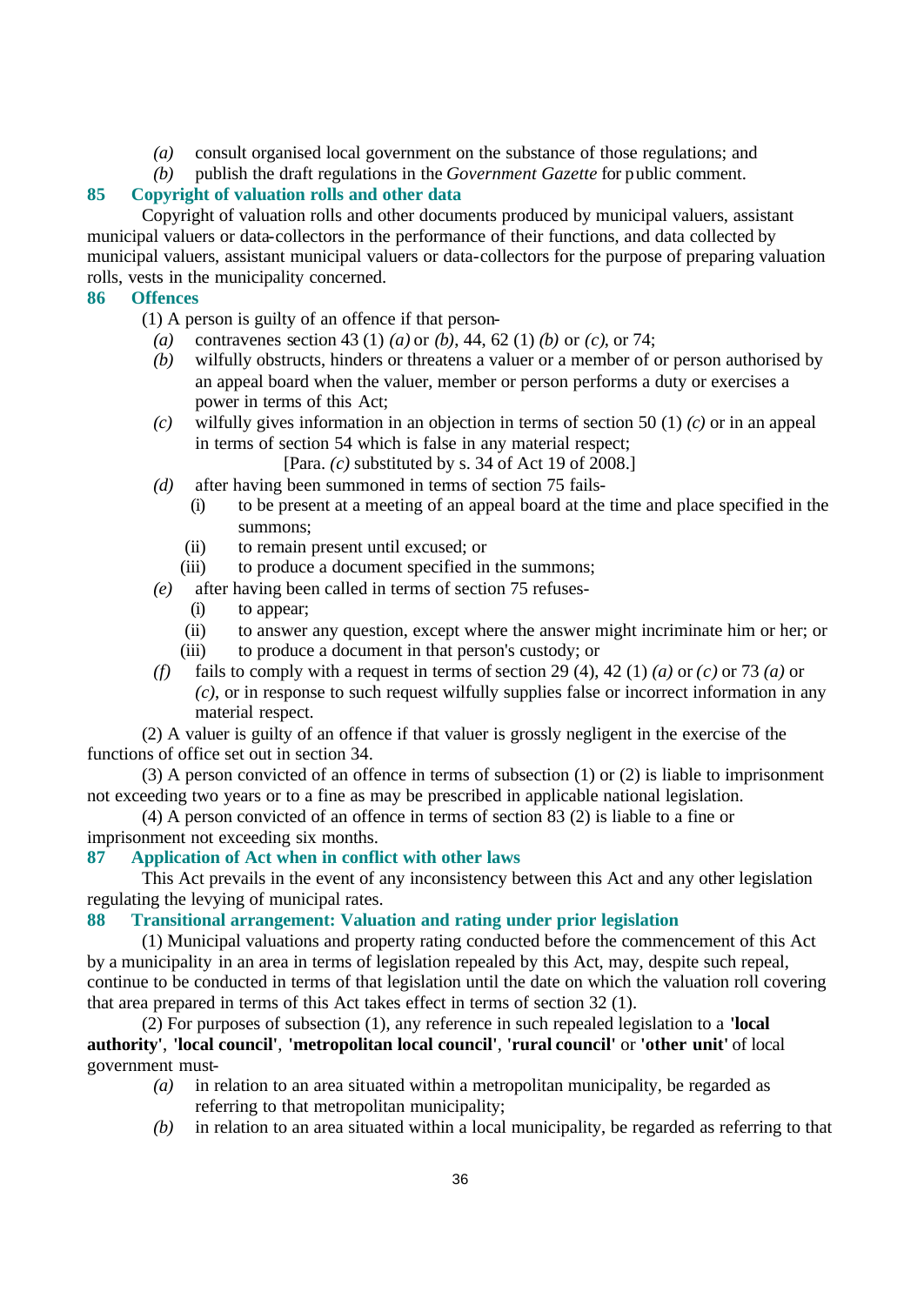local municipality; and

- *(c)* in relation to an area situated within a district management area, be regarded as referring to the district municipality in which that district management area falls.
- **89 Transitional arrangement: Use of existing valuation rolls and supplementary valuation rolls<sup>i</sup> \***
	- (1) Until it prepares a valuation roll in terms of this Act, a municipality may-
		- *(a)* continue to use a valuation roll and supplementary valuation roll that was in force in its area before the commencement of this Act; and
		- *(b)* levy rates against property values as shown on that roll or supplementary roll.
- (2) If a municipality uses valuation rolls and supplementary valuation rolls in terms of subsection (1) that were prepared by different predecessor municipalities, the municipality may impose

different rates based on the different rolls, so that the amount payable on similarly situated properties is more or less similar.

(3) This section lapses four years from the date of commencement of this Act, and from that date any valuation roll or supplementary valuation roll that was in force before the commencement of this Act may not be used.

# **90 Transitional arrangement: Existing rates policies**

(1) A rates policy adopted by a municipality before the commencement of this Act, including any revisions of such rates policy, continues to be of force after such commencement until the date on which the first valuation roll prepared by the municipality in terms of this Act takes effect in terms of section 32 (1).

(2) Any review of such rates policy after the commencement of this Act must take into account the aims of section 3 (3).

# **91 Transitional arrangement: Application of section 21**

Section 21, read with section 88, also applies to rates levied on property referred to in section 21 in terms of legislation repealed by this Act, after the commencement of this Act.

### **92 Transitional arrangement: Liability of bodies corporate of sectional title schemes**

(1) Section 10 does not apply in respect of rates levied against a valuation roll or supplementary valuation roll prepared before the effective date of the first valuation roll prepared in terms of this Act.

(2) Section 25 does not affect the liability of a body corporate of a sectional title scheme to a municipality, nor of the owner of a sectional title unit to the body corporate, for property rates levied against a valuation roll or supplementary valuation roll prepared before the effective date of the first valuation roll prepared in terms of this Act.

### **93 Transitional arrangement: Special rating areas**

(1) A special rating area established by a municipality in terms of legislation repealed by this Act, continues after the commencement of this Act for the period for which it was established or until the municipality has recovered any capital expenditure it has incurred for the purpose of such special rating area, whichever period expires first.

(2) Section 22 (3) *(c)* must, in relation to a special rating area referred to in subsection (1), be complied with as from one year after the commencement of this Act.

### **94 Amendment of section 115 of Act 32 of 2000**

Section 115 of the Municipal Systems Act is amended by the substitution in subsection (1) for the words preceding paragraph *(a)* of the following words:

'(1) Any notice or other document that is served on a person in terms of this Act or by a municipality in terms of any other legislation is regarded as having been served-'.

#### **95 Amendment and repeal of legislation**

- The legislation specified in the Schedule is-
	- *(a)* amended to the extent indicated in the third column of the Schedule; and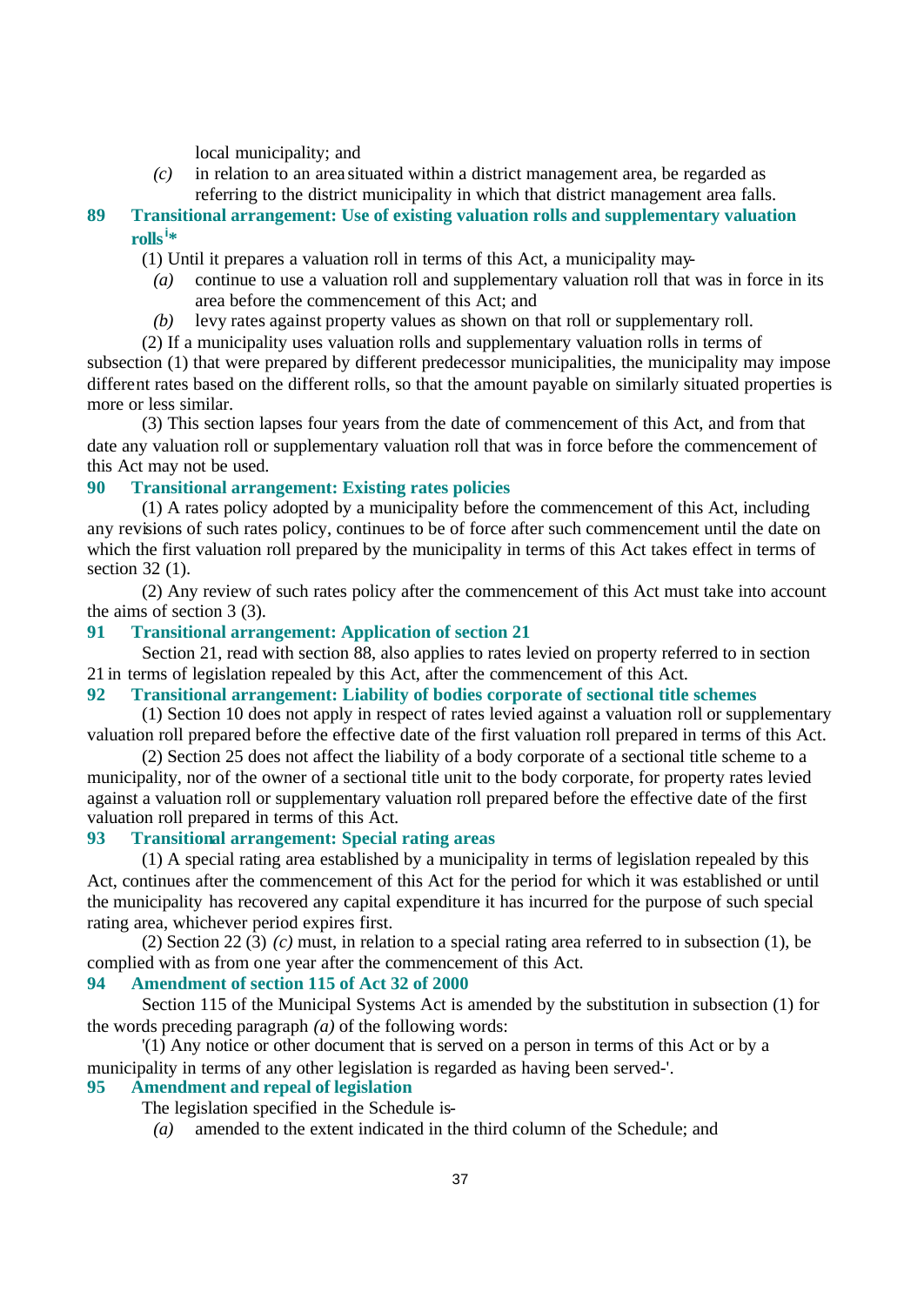*(b)* repealed to the extent indicated in the third column of the Schedule.

# **96 Short title and commencement**

This Act is called the Local Government: Municipal Property Rates Act, 2004, and comes into operation on a date to be determined by the President by proclamation in the *Gazette*.

# **Schedule PART 1 LAWS OF THE FORMER PROVINCE OF THE CAPE OF GOOD HOPE** [Part 1 amended by s. 35 of Act 19 of 2008.]

| <b>No</b>                                               | Title, No and year of law                                                                             | <b>Extent of amendment</b><br>or repeal |
|---------------------------------------------------------|-------------------------------------------------------------------------------------------------------|-----------------------------------------|
| 1.                                                      | City of Kimberley Municipal Ordinance, 1913 (Ordinance 42 4 of 1913)                                  | Section 6                               |
| 1A.                                                     | Valuation Ordinance, 1944 (Ordinance 26 of 1944)                                                      | The whole                               |
| 2.                                                      | Municipal Ordinance, 1974 (Ordinance 20 of 1974)                                                      | Part 2 of Chapter VIII                  |
|                                                         | Municipal Amendment Ordinance, 1976 (Ordinance 15 of 1976)                                            | Section 5                               |
|                                                         | Divisional Councils Ordinance, 1976 (Ordinance 18 of 1976)                                            | Part 2 of Chapter VIII                  |
|                                                         | Municipal Second Amendment Ordinance, 1978 (Ordinance 12 of 1978)                                     | Sections 10 and 11                      |
| $\frac{3}{4}$ $\frac{4}{5}$ $\frac{6}{6}$ $\frac{6}{7}$ | Divisional Councils Amendment Ordinance, 1978 (Ordinance 18 of 1978)                                  | Sections 9 and 10                       |
|                                                         | Municipal Amendment Ordinance, 1979 (Ordinance 7 of 1979)                                             | Sections 16 and 17                      |
| 8.                                                      | Divisional Councils Second Amendment Ordinance, 1979 (Ordinance 14 of Sections 19, 20 and 21<br>1979) |                                         |
| 9.                                                      | Municipal Amendment Ordinance, 1980 (Ordinance 17 of 1980)                                            | Sections 7 to 11                        |
| 10.                                                     | Divisional Councils Second Amendment Ordinance, 1980 (Ordinance 19 of Sections 8 to 15<br>1980)       |                                         |
| 11.                                                     | Municipal Second Amendment Ordinance, 1980 (Ordinance 23 of 1980)                                     | Section 1                               |
| 12.                                                     | Divisional Councils Third Amendment Ordinance, 1980 (Ordinance 26 of<br>1980)                         | Section 1                               |
| 13.                                                     | Divisional Councils Amendment Ordinance, 1981 (Ordinance 3 of 1981)                                   | Sections 3 and 4                        |
| 14.                                                     | Municipal Amendment Ordinance, 1981 (Ordinance 10 of 1981)                                            | Section 2                               |
| 15.                                                     | Municipal Amendment Ordinance, 1982 (Ordinance 6 of 1982)                                             | Section 1                               |
| 16.                                                     | Divisional Councils Amendment Ordinance, 1982 (Ordinance 11 of 1982)                                  | Section 3                               |
| 17.                                                     | Municipal Second Amendment Ordinance, 1982 (Ordinance 16 of 1982)                                     | Section 4                               |
| 18.                                                     | Changing of the Financial Year of Local Authorities Ordinance, 1983<br>(Ordinance 4 of 1983)          | Section 4                               |
| 19.                                                     | Municipal Second Amendment Ordinance, 1983 (Ordinance 16 of 1983)                                     | Section 7                               |
| 20.                                                     | Divisional Councils Second Amendment Ordinance, 1983 (Ordinance 21 of Section 6<br>1983)              |                                         |
| 21.                                                     | Municipal Amendment Ordinance, 1986 (Ordinance 3 of 1986)                                             | Sections 1, 2 and 3                     |
| 22.                                                     | Divisional Councils Amendment Ordinance, 1986 (Ordinance 4 of 1986)                                   | Sections 1, 2 and 3                     |
| 23.                                                     | Valuation Act, 1978 (Act 30 of 1978), Transkei                                                        | The whole                               |
| 24.                                                     | Municipalities Act, 1979 (Act 25 of 1979)                                                             | Part 2 of Chapter 8                     |
| 25.                                                     | Municipal Act, 1987 (Act 17 of 1987), Ciskei                                                          | Part 2 of Chapter 10                    |
| 26.                                                     | .                                                                                                     |                                         |
| 27.                                                     | Proclamation 147 of 1993                                                                              | The whole                               |
| 28.                                                     | Proclamation 148 of 1993                                                                              | The whole                               |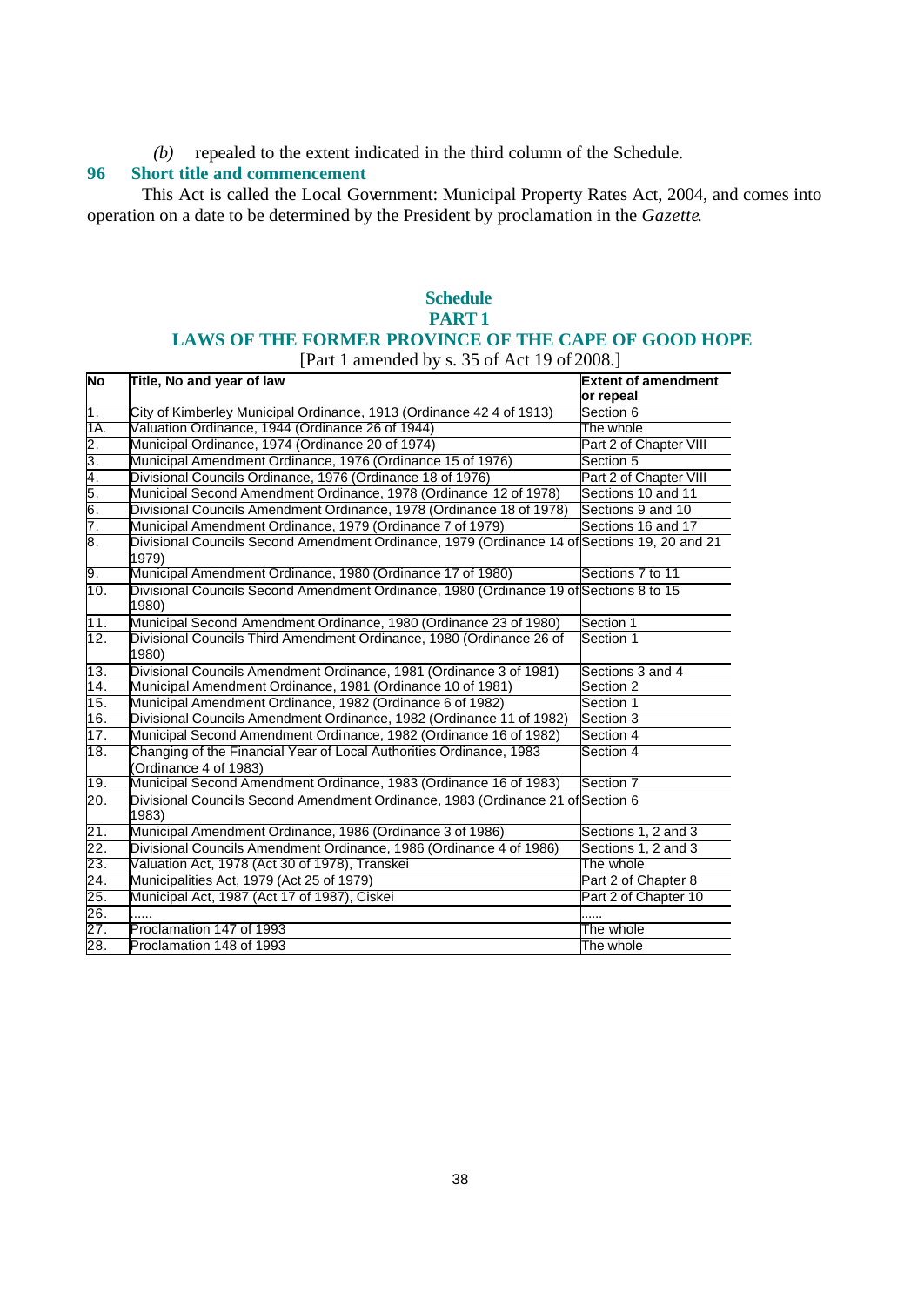| Glencoe Rate Exemption Ordinance, 1941 (Ordinance 19 of 1941)<br>The whole<br>2.<br>Development and Service Board Ordinance, 1941 (Ordinance 20 of 1941)<br>$(d)$ , $(d)$ bis, $(d)$ ter<br>3.<br>Development and Services Board Amendment Ordinance, 1942 (Ordinance Section 6<br>12 of 1942)<br>4.<br>Pietermaritzburg Extended Powers Ordinance, 1942 (Ordinance 20 of 1942) Sections 3 and 11<br>Б.<br>Local Health Commission (Public Health Areas Control): Amendment<br>Ordinance, 1954 (Ordinance 14 of 1954)<br>$(a)$ and $(2)$<br>6.<br>Weenen Town Board Water Rates Ordinance, 1957 (Ordinance 22 of 1957) The whole<br>7.<br>Incorporated Area Rates Adjustment Ordinance, 1958 (Ordinance 5 of 1958)The whole<br>8.<br>Local Health Commission (Public Health Areas Control): Amendment<br>Ordinance, 1967 (Ordinance 5 of 1967)<br>9.<br>Local Health Commission (Public Health Areas Control): Amendment<br>Section 2<br>Ordinance, 1971 (Ordinance 51 of 1971)<br>10.<br>Local Authorities Ordinance, 1974 (Ordinance 25 of 1974)<br>Part 6 of Chapter X<br>$\overline{1}1$ .<br>Section 2<br>ocal Authorities Amendment Ordinance, 1975 (Ordinance 22 of 1975)<br>$\overline{12}$ .<br>Sections 3 and 4<br>Local Authorities Amendment Ordinance, 1976 (Ordinance 7 of 1976)<br>13.<br>Durban Extended Powers Consolidated Ordinance, 1976 (Ordinance 18 of<br>Chapters X and XI<br>1976)<br>Local Authorities Amendment Ordinance, 1977 (Ordinance 10 of 1977)<br>Sections 5 and 6<br>14.<br>15.<br>Durban Extended Powers: Amendment Ordinance, 1977 (Ordinance 13 of<br>Sections 3, 4 and 5<br>1977)<br>16.<br>Local Authorities Amendment Ordinance, 1978 (Ordinance 15 of 1978)<br>Sections 6, 7 and 8<br>17.<br>Development and Service Board Second Amendment Ordinance, 1978<br>Sections 1 and 2<br>(Ordinance 21 of 1978)<br>18.<br>Local Authorities Second Amendment Ordinance, 1978 (Ordinance 29 of<br>Sections 3 and 4<br>1978)<br>Local Authorities Third Amendment Ordinance, 1978 (Ordinance 39 of 1978)Section 2<br>19.<br>Sections 2 and 3<br>20.<br>ocal Authorities Second Amendment Ordinance, 1979 (Ordinance 14 of<br>1979)<br>Durban Extended Powers: Amendment Ordinance, 1979 (Ordinance 15 of<br>21.<br>1979)<br>Pinetown Extended Powers Ordinance, 1979 (Ordinance 17 of 1979)<br>22.<br>Section 3<br>23.<br>Local Authorities Fourth Amendment Ordinance, 1979 (Ordinance 24 of<br>Section 8<br>1979)<br>24.<br>ocal Authorities Amendment Ordinance, 1980 (Ordinance 8 of 1980)<br>25.<br>Durban Extended Powers: Amendment Ordinance, 1980 (Ordinance 18 of<br>Sections 6 and 7<br>1980)<br>26.<br>Local Authorities Second Amendment Ordinance, 1980 (Ordinance 27 of<br>Sections 7 and 8<br>1980)<br>27.<br>Durban Extended Powers: Amendment Ordinance, 1981 (Ordinance 15 of<br>Section 6<br>1981)<br>Local Authorities Second Amendment Ordinance, 1981 (Ordinance 20 of<br>28.<br>Section 2<br>1981)<br>29.<br>ocal Authorities Amendment Ordinance, 1982 (Ordinance 3 of 1982)<br>Section 1<br>30.<br>Local Authorities Second Amendment Ordinance, 1982 (Ordinance 5 of<br>Sections 7 to 11<br>1982)<br>31.<br>Durban Extended Powers: Amendment Ordinance, 1982 (Ordinance 12 of<br>Section 4<br>1982)<br>32.<br>Local Authorities Third Amendment Ordinance, 1982 (Ordinance 16 of 1982)Section 4<br>33.<br>ocal Authorities Amendment Ordinance, 1983 (Ordinance 5 of 1983)<br>Sections 4 to 9 | No. | Title, No. and year of law                                                        | <b>Extent of amendment</b><br>or repeal |
|--------------------------------------------------------------------------------------------------------------------------------------------------------------------------------------------------------------------------------------------------------------------------------------------------------------------------------------------------------------------------------------------------------------------------------------------------------------------------------------------------------------------------------------------------------------------------------------------------------------------------------------------------------------------------------------------------------------------------------------------------------------------------------------------------------------------------------------------------------------------------------------------------------------------------------------------------------------------------------------------------------------------------------------------------------------------------------------------------------------------------------------------------------------------------------------------------------------------------------------------------------------------------------------------------------------------------------------------------------------------------------------------------------------------------------------------------------------------------------------------------------------------------------------------------------------------------------------------------------------------------------------------------------------------------------------------------------------------------------------------------------------------------------------------------------------------------------------------------------------------------------------------------------------------------------------------------------------------------------------------------------------------------------------------------------------------------------------------------------------------------------------------------------------------------------------------------------------------------------------------------------------------------------------------------------------------------------------------------------------------------------------------------------------------------------------------------------------------------------------------------------------------------------------------------------------------------------------------------------------------------------------------------------------------------------------------------------------------------------------------------------------------------------------------------------------------------------------------------------------------------------------------------------------------------------------------------------------------------------------------------------------------------------------------------------------------------------------------------------------------------------------------------------------------------------------------------------------------------------------------------------------------------------------------------------------------------------------------------------------------------------------------------------------------------------------------------------------|-----|-----------------------------------------------------------------------------------|-----------------------------------------|
|                                                                                                                                                                                                                                                                                                                                                                                                                                                                                                                                                                                                                                                                                                                                                                                                                                                                                                                                                                                                                                                                                                                                                                                                                                                                                                                                                                                                                                                                                                                                                                                                                                                                                                                                                                                                                                                                                                                                                                                                                                                                                                                                                                                                                                                                                                                                                                                                                                                                                                                                                                                                                                                                                                                                                                                                                                                                                                                                                                                                                                                                                                                                                                                                                                                                                                                                                                                                                                                              | 1.  |                                                                                   |                                         |
|                                                                                                                                                                                                                                                                                                                                                                                                                                                                                                                                                                                                                                                                                                                                                                                                                                                                                                                                                                                                                                                                                                                                                                                                                                                                                                                                                                                                                                                                                                                                                                                                                                                                                                                                                                                                                                                                                                                                                                                                                                                                                                                                                                                                                                                                                                                                                                                                                                                                                                                                                                                                                                                                                                                                                                                                                                                                                                                                                                                                                                                                                                                                                                                                                                                                                                                                                                                                                                                              |     |                                                                                   | Sections 8 and 17 (1)                   |
|                                                                                                                                                                                                                                                                                                                                                                                                                                                                                                                                                                                                                                                                                                                                                                                                                                                                                                                                                                                                                                                                                                                                                                                                                                                                                                                                                                                                                                                                                                                                                                                                                                                                                                                                                                                                                                                                                                                                                                                                                                                                                                                                                                                                                                                                                                                                                                                                                                                                                                                                                                                                                                                                                                                                                                                                                                                                                                                                                                                                                                                                                                                                                                                                                                                                                                                                                                                                                                                              |     |                                                                                   |                                         |
|                                                                                                                                                                                                                                                                                                                                                                                                                                                                                                                                                                                                                                                                                                                                                                                                                                                                                                                                                                                                                                                                                                                                                                                                                                                                                                                                                                                                                                                                                                                                                                                                                                                                                                                                                                                                                                                                                                                                                                                                                                                                                                                                                                                                                                                                                                                                                                                                                                                                                                                                                                                                                                                                                                                                                                                                                                                                                                                                                                                                                                                                                                                                                                                                                                                                                                                                                                                                                                                              |     |                                                                                   |                                         |
|                                                                                                                                                                                                                                                                                                                                                                                                                                                                                                                                                                                                                                                                                                                                                                                                                                                                                                                                                                                                                                                                                                                                                                                                                                                                                                                                                                                                                                                                                                                                                                                                                                                                                                                                                                                                                                                                                                                                                                                                                                                                                                                                                                                                                                                                                                                                                                                                                                                                                                                                                                                                                                                                                                                                                                                                                                                                                                                                                                                                                                                                                                                                                                                                                                                                                                                                                                                                                                                              |     |                                                                                   | Sections $2(1)$ and $4(1)$              |
|                                                                                                                                                                                                                                                                                                                                                                                                                                                                                                                                                                                                                                                                                                                                                                                                                                                                                                                                                                                                                                                                                                                                                                                                                                                                                                                                                                                                                                                                                                                                                                                                                                                                                                                                                                                                                                                                                                                                                                                                                                                                                                                                                                                                                                                                                                                                                                                                                                                                                                                                                                                                                                                                                                                                                                                                                                                                                                                                                                                                                                                                                                                                                                                                                                                                                                                                                                                                                                                              |     |                                                                                   |                                         |
|                                                                                                                                                                                                                                                                                                                                                                                                                                                                                                                                                                                                                                                                                                                                                                                                                                                                                                                                                                                                                                                                                                                                                                                                                                                                                                                                                                                                                                                                                                                                                                                                                                                                                                                                                                                                                                                                                                                                                                                                                                                                                                                                                                                                                                                                                                                                                                                                                                                                                                                                                                                                                                                                                                                                                                                                                                                                                                                                                                                                                                                                                                                                                                                                                                                                                                                                                                                                                                                              |     |                                                                                   |                                         |
|                                                                                                                                                                                                                                                                                                                                                                                                                                                                                                                                                                                                                                                                                                                                                                                                                                                                                                                                                                                                                                                                                                                                                                                                                                                                                                                                                                                                                                                                                                                                                                                                                                                                                                                                                                                                                                                                                                                                                                                                                                                                                                                                                                                                                                                                                                                                                                                                                                                                                                                                                                                                                                                                                                                                                                                                                                                                                                                                                                                                                                                                                                                                                                                                                                                                                                                                                                                                                                                              |     |                                                                                   | Section $9(a)$ and $(b)$                |
|                                                                                                                                                                                                                                                                                                                                                                                                                                                                                                                                                                                                                                                                                                                                                                                                                                                                                                                                                                                                                                                                                                                                                                                                                                                                                                                                                                                                                                                                                                                                                                                                                                                                                                                                                                                                                                                                                                                                                                                                                                                                                                                                                                                                                                                                                                                                                                                                                                                                                                                                                                                                                                                                                                                                                                                                                                                                                                                                                                                                                                                                                                                                                                                                                                                                                                                                                                                                                                                              |     |                                                                                   |                                         |
|                                                                                                                                                                                                                                                                                                                                                                                                                                                                                                                                                                                                                                                                                                                                                                                                                                                                                                                                                                                                                                                                                                                                                                                                                                                                                                                                                                                                                                                                                                                                                                                                                                                                                                                                                                                                                                                                                                                                                                                                                                                                                                                                                                                                                                                                                                                                                                                                                                                                                                                                                                                                                                                                                                                                                                                                                                                                                                                                                                                                                                                                                                                                                                                                                                                                                                                                                                                                                                                              |     |                                                                                   |                                         |
|                                                                                                                                                                                                                                                                                                                                                                                                                                                                                                                                                                                                                                                                                                                                                                                                                                                                                                                                                                                                                                                                                                                                                                                                                                                                                                                                                                                                                                                                                                                                                                                                                                                                                                                                                                                                                                                                                                                                                                                                                                                                                                                                                                                                                                                                                                                                                                                                                                                                                                                                                                                                                                                                                                                                                                                                                                                                                                                                                                                                                                                                                                                                                                                                                                                                                                                                                                                                                                                              |     |                                                                                   |                                         |
|                                                                                                                                                                                                                                                                                                                                                                                                                                                                                                                                                                                                                                                                                                                                                                                                                                                                                                                                                                                                                                                                                                                                                                                                                                                                                                                                                                                                                                                                                                                                                                                                                                                                                                                                                                                                                                                                                                                                                                                                                                                                                                                                                                                                                                                                                                                                                                                                                                                                                                                                                                                                                                                                                                                                                                                                                                                                                                                                                                                                                                                                                                                                                                                                                                                                                                                                                                                                                                                              |     |                                                                                   |                                         |
|                                                                                                                                                                                                                                                                                                                                                                                                                                                                                                                                                                                                                                                                                                                                                                                                                                                                                                                                                                                                                                                                                                                                                                                                                                                                                                                                                                                                                                                                                                                                                                                                                                                                                                                                                                                                                                                                                                                                                                                                                                                                                                                                                                                                                                                                                                                                                                                                                                                                                                                                                                                                                                                                                                                                                                                                                                                                                                                                                                                                                                                                                                                                                                                                                                                                                                                                                                                                                                                              |     |                                                                                   |                                         |
|                                                                                                                                                                                                                                                                                                                                                                                                                                                                                                                                                                                                                                                                                                                                                                                                                                                                                                                                                                                                                                                                                                                                                                                                                                                                                                                                                                                                                                                                                                                                                                                                                                                                                                                                                                                                                                                                                                                                                                                                                                                                                                                                                                                                                                                                                                                                                                                                                                                                                                                                                                                                                                                                                                                                                                                                                                                                                                                                                                                                                                                                                                                                                                                                                                                                                                                                                                                                                                                              |     |                                                                                   |                                         |
|                                                                                                                                                                                                                                                                                                                                                                                                                                                                                                                                                                                                                                                                                                                                                                                                                                                                                                                                                                                                                                                                                                                                                                                                                                                                                                                                                                                                                                                                                                                                                                                                                                                                                                                                                                                                                                                                                                                                                                                                                                                                                                                                                                                                                                                                                                                                                                                                                                                                                                                                                                                                                                                                                                                                                                                                                                                                                                                                                                                                                                                                                                                                                                                                                                                                                                                                                                                                                                                              |     |                                                                                   |                                         |
|                                                                                                                                                                                                                                                                                                                                                                                                                                                                                                                                                                                                                                                                                                                                                                                                                                                                                                                                                                                                                                                                                                                                                                                                                                                                                                                                                                                                                                                                                                                                                                                                                                                                                                                                                                                                                                                                                                                                                                                                                                                                                                                                                                                                                                                                                                                                                                                                                                                                                                                                                                                                                                                                                                                                                                                                                                                                                                                                                                                                                                                                                                                                                                                                                                                                                                                                                                                                                                                              |     |                                                                                   |                                         |
|                                                                                                                                                                                                                                                                                                                                                                                                                                                                                                                                                                                                                                                                                                                                                                                                                                                                                                                                                                                                                                                                                                                                                                                                                                                                                                                                                                                                                                                                                                                                                                                                                                                                                                                                                                                                                                                                                                                                                                                                                                                                                                                                                                                                                                                                                                                                                                                                                                                                                                                                                                                                                                                                                                                                                                                                                                                                                                                                                                                                                                                                                                                                                                                                                                                                                                                                                                                                                                                              |     |                                                                                   |                                         |
|                                                                                                                                                                                                                                                                                                                                                                                                                                                                                                                                                                                                                                                                                                                                                                                                                                                                                                                                                                                                                                                                                                                                                                                                                                                                                                                                                                                                                                                                                                                                                                                                                                                                                                                                                                                                                                                                                                                                                                                                                                                                                                                                                                                                                                                                                                                                                                                                                                                                                                                                                                                                                                                                                                                                                                                                                                                                                                                                                                                                                                                                                                                                                                                                                                                                                                                                                                                                                                                              |     |                                                                                   |                                         |
|                                                                                                                                                                                                                                                                                                                                                                                                                                                                                                                                                                                                                                                                                                                                                                                                                                                                                                                                                                                                                                                                                                                                                                                                                                                                                                                                                                                                                                                                                                                                                                                                                                                                                                                                                                                                                                                                                                                                                                                                                                                                                                                                                                                                                                                                                                                                                                                                                                                                                                                                                                                                                                                                                                                                                                                                                                                                                                                                                                                                                                                                                                                                                                                                                                                                                                                                                                                                                                                              |     |                                                                                   |                                         |
|                                                                                                                                                                                                                                                                                                                                                                                                                                                                                                                                                                                                                                                                                                                                                                                                                                                                                                                                                                                                                                                                                                                                                                                                                                                                                                                                                                                                                                                                                                                                                                                                                                                                                                                                                                                                                                                                                                                                                                                                                                                                                                                                                                                                                                                                                                                                                                                                                                                                                                                                                                                                                                                                                                                                                                                                                                                                                                                                                                                                                                                                                                                                                                                                                                                                                                                                                                                                                                                              |     |                                                                                   |                                         |
|                                                                                                                                                                                                                                                                                                                                                                                                                                                                                                                                                                                                                                                                                                                                                                                                                                                                                                                                                                                                                                                                                                                                                                                                                                                                                                                                                                                                                                                                                                                                                                                                                                                                                                                                                                                                                                                                                                                                                                                                                                                                                                                                                                                                                                                                                                                                                                                                                                                                                                                                                                                                                                                                                                                                                                                                                                                                                                                                                                                                                                                                                                                                                                                                                                                                                                                                                                                                                                                              |     |                                                                                   | Sections 14, 15 and 16                  |
|                                                                                                                                                                                                                                                                                                                                                                                                                                                                                                                                                                                                                                                                                                                                                                                                                                                                                                                                                                                                                                                                                                                                                                                                                                                                                                                                                                                                                                                                                                                                                                                                                                                                                                                                                                                                                                                                                                                                                                                                                                                                                                                                                                                                                                                                                                                                                                                                                                                                                                                                                                                                                                                                                                                                                                                                                                                                                                                                                                                                                                                                                                                                                                                                                                                                                                                                                                                                                                                              |     |                                                                                   |                                         |
|                                                                                                                                                                                                                                                                                                                                                                                                                                                                                                                                                                                                                                                                                                                                                                                                                                                                                                                                                                                                                                                                                                                                                                                                                                                                                                                                                                                                                                                                                                                                                                                                                                                                                                                                                                                                                                                                                                                                                                                                                                                                                                                                                                                                                                                                                                                                                                                                                                                                                                                                                                                                                                                                                                                                                                                                                                                                                                                                                                                                                                                                                                                                                                                                                                                                                                                                                                                                                                                              |     |                                                                                   |                                         |
|                                                                                                                                                                                                                                                                                                                                                                                                                                                                                                                                                                                                                                                                                                                                                                                                                                                                                                                                                                                                                                                                                                                                                                                                                                                                                                                                                                                                                                                                                                                                                                                                                                                                                                                                                                                                                                                                                                                                                                                                                                                                                                                                                                                                                                                                                                                                                                                                                                                                                                                                                                                                                                                                                                                                                                                                                                                                                                                                                                                                                                                                                                                                                                                                                                                                                                                                                                                                                                                              |     |                                                                                   | Sections 2 (1), 3 and 4                 |
|                                                                                                                                                                                                                                                                                                                                                                                                                                                                                                                                                                                                                                                                                                                                                                                                                                                                                                                                                                                                                                                                                                                                                                                                                                                                                                                                                                                                                                                                                                                                                                                                                                                                                                                                                                                                                                                                                                                                                                                                                                                                                                                                                                                                                                                                                                                                                                                                                                                                                                                                                                                                                                                                                                                                                                                                                                                                                                                                                                                                                                                                                                                                                                                                                                                                                                                                                                                                                                                              |     |                                                                                   |                                         |
|                                                                                                                                                                                                                                                                                                                                                                                                                                                                                                                                                                                                                                                                                                                                                                                                                                                                                                                                                                                                                                                                                                                                                                                                                                                                                                                                                                                                                                                                                                                                                                                                                                                                                                                                                                                                                                                                                                                                                                                                                                                                                                                                                                                                                                                                                                                                                                                                                                                                                                                                                                                                                                                                                                                                                                                                                                                                                                                                                                                                                                                                                                                                                                                                                                                                                                                                                                                                                                                              |     |                                                                                   |                                         |
|                                                                                                                                                                                                                                                                                                                                                                                                                                                                                                                                                                                                                                                                                                                                                                                                                                                                                                                                                                                                                                                                                                                                                                                                                                                                                                                                                                                                                                                                                                                                                                                                                                                                                                                                                                                                                                                                                                                                                                                                                                                                                                                                                                                                                                                                                                                                                                                                                                                                                                                                                                                                                                                                                                                                                                                                                                                                                                                                                                                                                                                                                                                                                                                                                                                                                                                                                                                                                                                              |     |                                                                                   |                                         |
|                                                                                                                                                                                                                                                                                                                                                                                                                                                                                                                                                                                                                                                                                                                                                                                                                                                                                                                                                                                                                                                                                                                                                                                                                                                                                                                                                                                                                                                                                                                                                                                                                                                                                                                                                                                                                                                                                                                                                                                                                                                                                                                                                                                                                                                                                                                                                                                                                                                                                                                                                                                                                                                                                                                                                                                                                                                                                                                                                                                                                                                                                                                                                                                                                                                                                                                                                                                                                                                              |     |                                                                                   |                                         |
|                                                                                                                                                                                                                                                                                                                                                                                                                                                                                                                                                                                                                                                                                                                                                                                                                                                                                                                                                                                                                                                                                                                                                                                                                                                                                                                                                                                                                                                                                                                                                                                                                                                                                                                                                                                                                                                                                                                                                                                                                                                                                                                                                                                                                                                                                                                                                                                                                                                                                                                                                                                                                                                                                                                                                                                                                                                                                                                                                                                                                                                                                                                                                                                                                                                                                                                                                                                                                                                              |     |                                                                                   |                                         |
|                                                                                                                                                                                                                                                                                                                                                                                                                                                                                                                                                                                                                                                                                                                                                                                                                                                                                                                                                                                                                                                                                                                                                                                                                                                                                                                                                                                                                                                                                                                                                                                                                                                                                                                                                                                                                                                                                                                                                                                                                                                                                                                                                                                                                                                                                                                                                                                                                                                                                                                                                                                                                                                                                                                                                                                                                                                                                                                                                                                                                                                                                                                                                                                                                                                                                                                                                                                                                                                              |     |                                                                                   |                                         |
|                                                                                                                                                                                                                                                                                                                                                                                                                                                                                                                                                                                                                                                                                                                                                                                                                                                                                                                                                                                                                                                                                                                                                                                                                                                                                                                                                                                                                                                                                                                                                                                                                                                                                                                                                                                                                                                                                                                                                                                                                                                                                                                                                                                                                                                                                                                                                                                                                                                                                                                                                                                                                                                                                                                                                                                                                                                                                                                                                                                                                                                                                                                                                                                                                                                                                                                                                                                                                                                              |     |                                                                                   |                                         |
|                                                                                                                                                                                                                                                                                                                                                                                                                                                                                                                                                                                                                                                                                                                                                                                                                                                                                                                                                                                                                                                                                                                                                                                                                                                                                                                                                                                                                                                                                                                                                                                                                                                                                                                                                                                                                                                                                                                                                                                                                                                                                                                                                                                                                                                                                                                                                                                                                                                                                                                                                                                                                                                                                                                                                                                                                                                                                                                                                                                                                                                                                                                                                                                                                                                                                                                                                                                                                                                              |     |                                                                                   |                                         |
|                                                                                                                                                                                                                                                                                                                                                                                                                                                                                                                                                                                                                                                                                                                                                                                                                                                                                                                                                                                                                                                                                                                                                                                                                                                                                                                                                                                                                                                                                                                                                                                                                                                                                                                                                                                                                                                                                                                                                                                                                                                                                                                                                                                                                                                                                                                                                                                                                                                                                                                                                                                                                                                                                                                                                                                                                                                                                                                                                                                                                                                                                                                                                                                                                                                                                                                                                                                                                                                              |     |                                                                                   |                                         |
| of 1983)                                                                                                                                                                                                                                                                                                                                                                                                                                                                                                                                                                                                                                                                                                                                                                                                                                                                                                                                                                                                                                                                                                                                                                                                                                                                                                                                                                                                                                                                                                                                                                                                                                                                                                                                                                                                                                                                                                                                                                                                                                                                                                                                                                                                                                                                                                                                                                                                                                                                                                                                                                                                                                                                                                                                                                                                                                                                                                                                                                                                                                                                                                                                                                                                                                                                                                                                                                                                                                                     | 34. | Pietermaritzburg Loan and Extended Powers Ordinance, 1983 (Ordinance 8 Section 12 |                                         |
| 35.<br>ocal Authorities Amendment Ordinance, 1984 (Ordinance 4 of 1984)<br>Section 1                                                                                                                                                                                                                                                                                                                                                                                                                                                                                                                                                                                                                                                                                                                                                                                                                                                                                                                                                                                                                                                                                                                                                                                                                                                                                                                                                                                                                                                                                                                                                                                                                                                                                                                                                                                                                                                                                                                                                                                                                                                                                                                                                                                                                                                                                                                                                                                                                                                                                                                                                                                                                                                                                                                                                                                                                                                                                                                                                                                                                                                                                                                                                                                                                                                                                                                                                                         |     |                                                                                   |                                         |
| Local Authorities Fourth Amendment Ordinance, 1984 (Ordinance 9 of<br>36.<br>Section 1<br>1984)                                                                                                                                                                                                                                                                                                                                                                                                                                                                                                                                                                                                                                                                                                                                                                                                                                                                                                                                                                                                                                                                                                                                                                                                                                                                                                                                                                                                                                                                                                                                                                                                                                                                                                                                                                                                                                                                                                                                                                                                                                                                                                                                                                                                                                                                                                                                                                                                                                                                                                                                                                                                                                                                                                                                                                                                                                                                                                                                                                                                                                                                                                                                                                                                                                                                                                                                                              |     |                                                                                   |                                         |

# **PART 2 LAWS OF THE FORMER PROVINCE OF NATAL**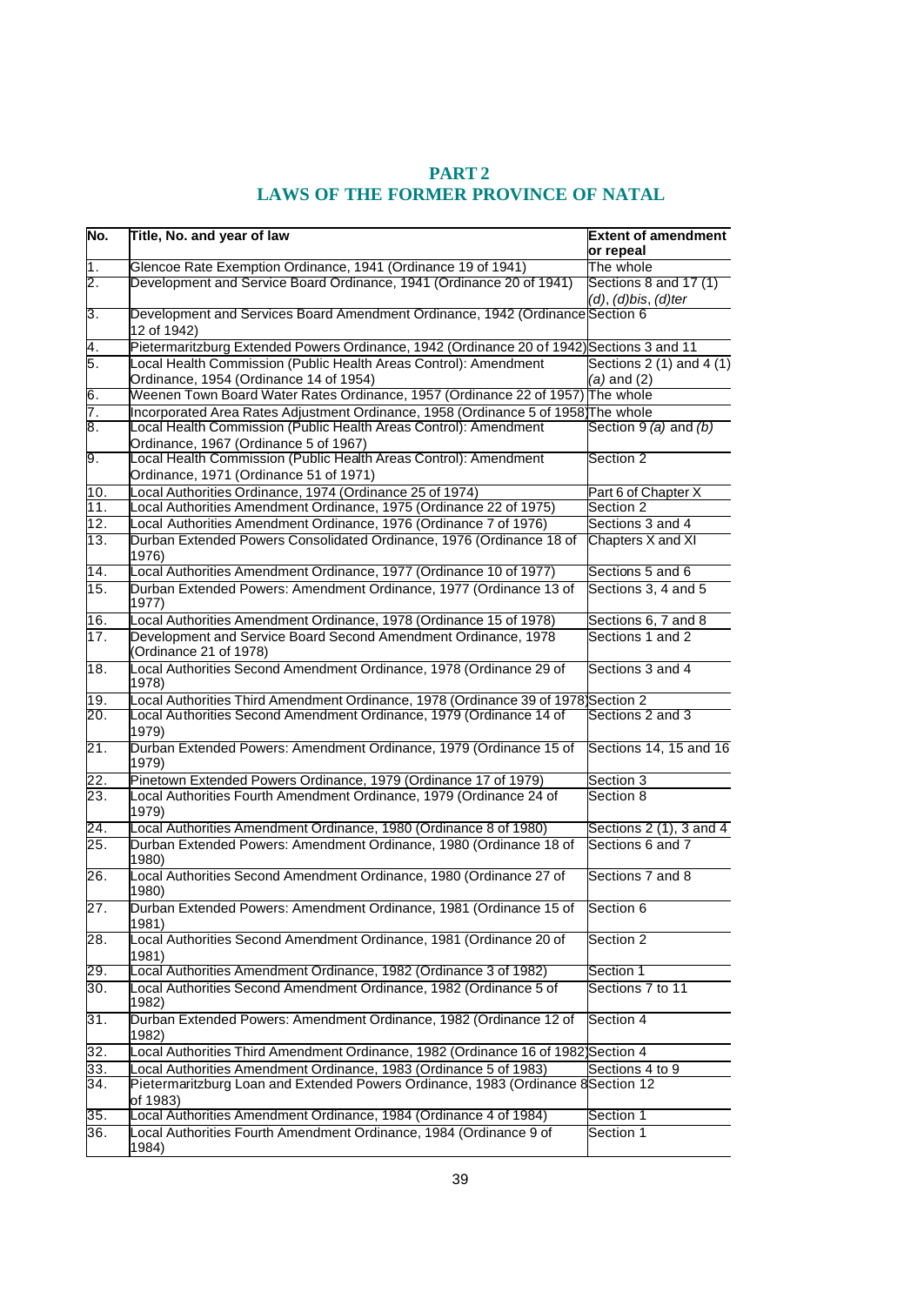| 37.        | Durban Extended Powers: Amendment Ordinance, 1984 (Ordinance 14 of<br>1984) | Sections 5, 6 $(a)$ and<br>$(b)$ , and $7$ |
|------------|-----------------------------------------------------------------------------|--------------------------------------------|
| 38.        | Local Authorities Amendment Ordinance, 1985 (Ordinance 9 of 1985)           | Sections 35 to 38                          |
| 39.        | Penalties Amendment Ordinance, 1986 (Ordinance 8 of 1986)                   | Paragraph $X$ (ix) of the<br>Schedule      |
| 40.        | Local Authorities Amendment Ordinance, 1986 (Ordinance 11 of 1986)          | Sections 2, 3 and 4                        |
| 41.        | Proclamation 4 of 1988                                                      | Paragraphs 29, 30 and<br>31                |
| 42.        | Proclamation 16 of 1989                                                     | Paragraphs 5 to 8                          |
| 43.        | Proclamation 12 of 1990                                                     | Paragraphs 2, 3 and 4                      |
| 44.        | Proclamation 27 of 1990                                                     | Section 1                                  |
| 45.<br>46. | Proclamation 54 of 1990                                                     | The whole                                  |
|            | Proclamation 55 of 1990                                                     | Paragraph 8                                |
| 47.        | Proclamation 55 of 1991                                                     | Paragraphs 8 (1) and 9<br>to 12            |
| 48.        | Proclamation 56 of 1992                                                     | Paragraphs 2 and 3                         |
| 49.        | Proclamation 4 of 1994                                                      | Paragraphs 5 (1), 7<br>and $8(2)$          |
| 50.        | Proclamation 6 of 1994                                                      | Paragraph 6                                |

#### **PART 3**

#### **LAWS OF THE FORMER PROVINCE OF THE ORANGE FREE STATE**

| No.              | Title, No. and year of law                                                   | <b>Extent of amendment</b>  |
|------------------|------------------------------------------------------------------------------|-----------------------------|
|                  |                                                                              | or repeal                   |
| $\overline{1}$ . | Local Government Ordinance, 1962 (Ordinance 8 of 1962)                       | Parts IV and V of           |
|                  |                                                                              | Chapter XI                  |
| $\overline{2}$ . | ocal Government Amendment Ordinance, 1963 (Ordinance 13 of 1963)             | Section 2                   |
| 3.               | Local Government Amendment Ordinance, 1966 (Ordinance 15 of 1966)            | Sections 7 to 10            |
| 4.               | Local Government Amendment Ordinance, 1967 (Ordinance 6 of 1967)             | Section 2                   |
| 5.               | ocal Government Amendment Ordinance, 1968 (Ordinance 7 of 1968)              | Section 5                   |
| 6.               | ocal Government Further Amendment Ordinance, 1968 (Ordinance 14 of<br>1968)  | Section 1                   |
| 7.               | ocal Government Amendment Ordinance, 1971 (Ordinance 11 of 1971)             | Section 10                  |
| 8.               | Local Government Amendment Ordinance, 1972 (Ordinance 6 of 1972)             | Section 14                  |
| 9.               | Local Government Further Amendment Ordinance, 1974 (Ordinance 13 of<br>1974) | Section 3                   |
| 10.              | Local Government Amendment Ordinance, 1975 (Ordinance 3 of 1975)             | Section 4                   |
| 11.              | ocal Government Further Amendment Ordinance, 1977 (Ordinance 9 of<br>1977)   | Sections 5 and 6            |
| 12.              | Local Government Third Amendment Ordinance, 1977 (Ordinance 14 of<br>1977)   | Section 5                   |
| 13.              | Local Government Amendment Ordinance, 1979 (Ordinance 2 of 1979)             | Section 7                   |
| 14.              | Local Government Amendment Ordinance, 1982 (Ordinance 7 of 1982)             | Section 1                   |
| 15.              | Local Government Further Amendment Ordinance, 1982 (Ordinance 14 of<br>1982) | Section 5                   |
| 16.              | Local Government Amendment Ordinance, 1985 (Ordinance 6 of 1985)             | Section 1                   |
| 17.              | Local Government Amendment Ordinance, 1986 (Ordinance 19 of 1986)            | Sections 7 and 8            |
| 18.              | Proclamation 18 of 1988                                                      | Paragraphs 40 (b) and<br>43 |
| 19.              | Proclamation 5 of 1991                                                       | Paragraphs 3 and 4          |
| 20.              | Proclamation 86 of 1991                                                      | Paragraphs 6 and 7          |
| 21.              | Proclamation 90 of 1993                                                      | Paragraph 12                |
| 22.              | Proclamation 136 of 1993                                                     | Paragraphs 7 to 25          |
| 23.              | Proclamation 15 of 1996                                                      | Paragraph 1                 |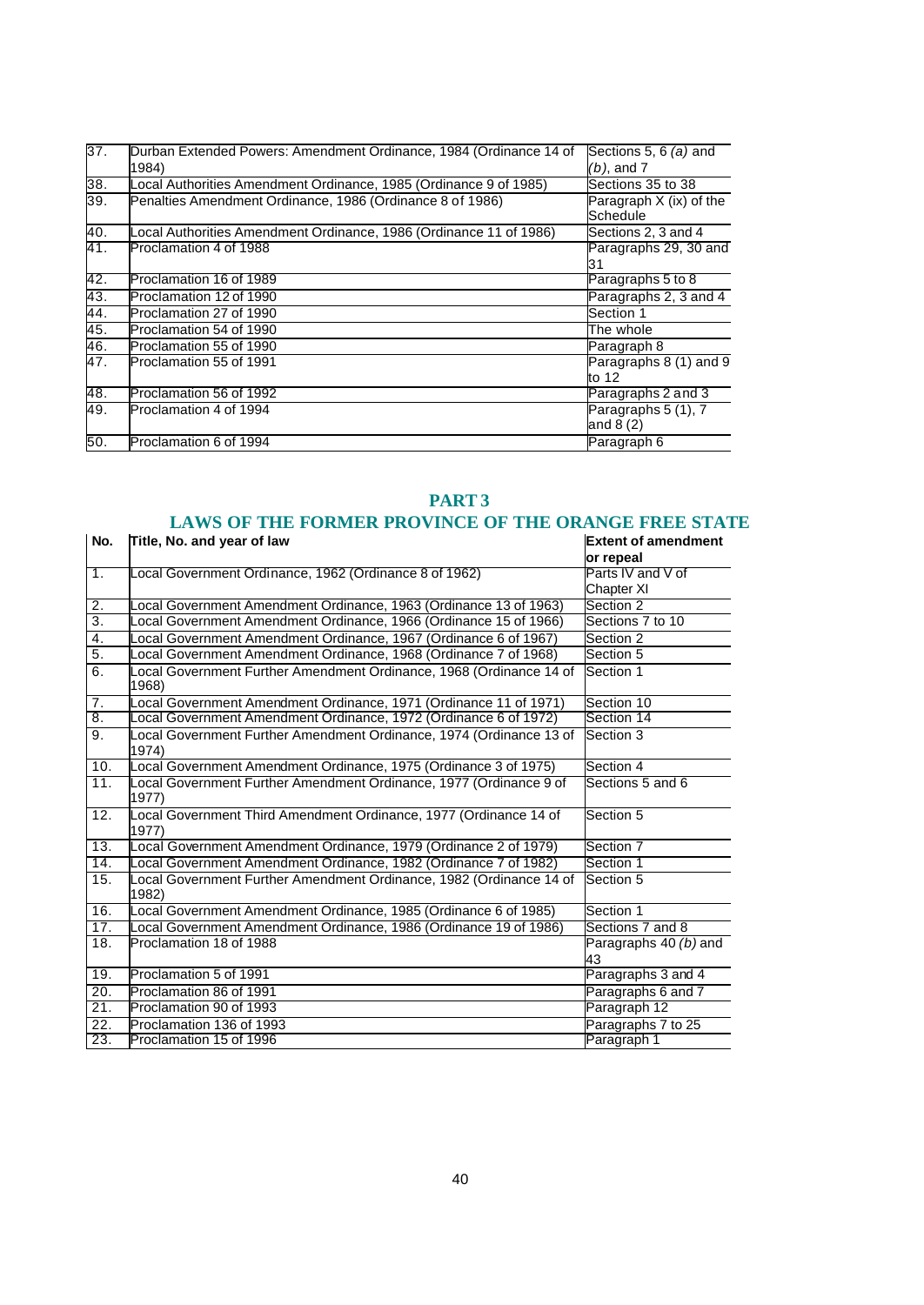| No.               | Title, No. and year of law                                                                                               | <b>Extent of amendment</b><br>or repeal |
|-------------------|--------------------------------------------------------------------------------------------------------------------------|-----------------------------------------|
| $\overline{1}$ .  | Local Government Ordinance, 1939 (Ordinance 17 of 1939)                                                                  | Section 50                              |
| $\overline{2}$ .  | Transvaal Board for the Development of Peri-Urban Areas Ordinance, 1943 Sections 26bis and 29<br>(Ordinance 20 of 1943)  |                                         |
| $\overline{3}$ .  | Local Government Amendment Ordinance, 1944 (Ordinance 19 of 1944)                                                        | Section 3                               |
| 4.                | Peri-Urban Areas Health Board Amendment Ordinance, 1945 (Ordinance<br>21 of 1945)                                        | Section 2                               |
| 5.                | Peri-Urban Areas Health Board Amendment Ordinance, 1948 (Ordinance<br>24 of 1948)                                        | Section 10                              |
| 6.                | Local Government Amendment Ordinance, 1965 (Ordinance 24 of 1965)                                                        | Section 3                               |
| $\overline{7}$ .  | Local Government Amendment Ordinance, 1966 (Ordinance 24 of 1966)                                                        | Section 5                               |
| 8.                | Local Government Amendment Ordinance, 1968 (Ordinance 15 of 1968)                                                        | Section 4                               |
| $\overline{9}$ .  | Transvaal Board for the Development of Peri-Urban Areas Health Board<br>Amendment Ordinance, 1970 (Ordinance 9 of 1970)  | Section 4                               |
| 10.               | Transvaal Board for the Development of Peri-Urban Areas Health Board<br>Amendment Ordinance, 1976 (Ordinance 12 of 1976) | Section 2                               |
| 11.               | Local Authorities Rating Ordinance, 1977 (Ordinance 11 of 1977)                                                          | The whole, except<br>section 48         |
| 12.               | Local Authorities Rating Amendment Ordinance, 1978 (Ordinance 10 of<br>1978)                                             | The whole                               |
| 13.               | Local Government Amendment Ordinance, 1978 (Ordinance 16 of 1978)                                                        | Sections 4 and 12                       |
| 14.               | Local Government Amendment Ordinance, 1980 (Ordinance 13 of 1980)                                                        | Section 2                               |
| 15.               | Local Authorities Rating Amendment Ordinance, 1980 (Ordinance 15 of<br>1980)                                             | The whole                               |
| 16.               | Local Authorities Rating Amendment Ordinance, 1981 (Ordinance 7 of<br>1981)                                              | The whole                               |
| 17.               | Local Authorities Rating Amendment Ordinance, 1982 (Ordinance 7 of<br>1982)                                              | The whole                               |
| 18.               | Local Authorities Rating Amendment Ordinance, 1983 (Ordinance 10 of<br>1983)                                             | The whole                               |
| 19.               | Local Authorities Rating Amendment Ordinance, 1984 (Ordinance 12 of<br>1984)                                             | The whole                               |
| 20.               | Local Authorities Rating Amendment Ordinance, 1985 (Ordinance 17 of<br>1985)                                             | The whole                               |
| 21.               | Proclamation 46 of 1990                                                                                                  | The whole                               |
| $\overline{22}$ . | Proclamation 3 of 1992                                                                                                   | Paragraph 5                             |
| 23.               | Proclamation 17 of 1994                                                                                                  | The whole                               |

# **PART 4**

# **LAWS OF THE FORMER PROVINCE OF THE TRANSVAAL**

# **PART 5 OTHER LAWS**

| No.           | Title, No. and year of law                                                                                        | <b>Extent of amendment</b> |
|---------------|-------------------------------------------------------------------------------------------------------------------|----------------------------|
|               |                                                                                                                   | or repeal                  |
| 1.            | Rating of State Property Act, 1984 (Act 79 of 1984)                                                               | The whole                  |
| $\frac{2}{3}$ | Local Authorities Affairs Amendment Act, 1991 (Act 127 of 1991)                                                   | Sections 6 and 7           |
|               | Western Cape Law on the Amendment of the Municipal Ordinance of 1974, Section 2<br>1994 (Law 1 of 1994)           |                            |
| 4.            | Western Cape Law on the Amendment of the Divisional Councils Ordinance Section 2<br>of 1976, 1994 (Law 2 of 1994) |                            |
| $\frac{5}{6}$ | Local Government Amendment Act, 1996 (Act 8 of 1996), Gauteng                                                     | The whole                  |
|               | Local Government Ordinance Amendment Act, 1997 (Act 3 of 1997), Free<br>State                                     | Section 1                  |
| 7.            | Local Authorities Rating Amendment Act, 1997 (Act 5 of 1997), Gauteng                                             | The whole                  |